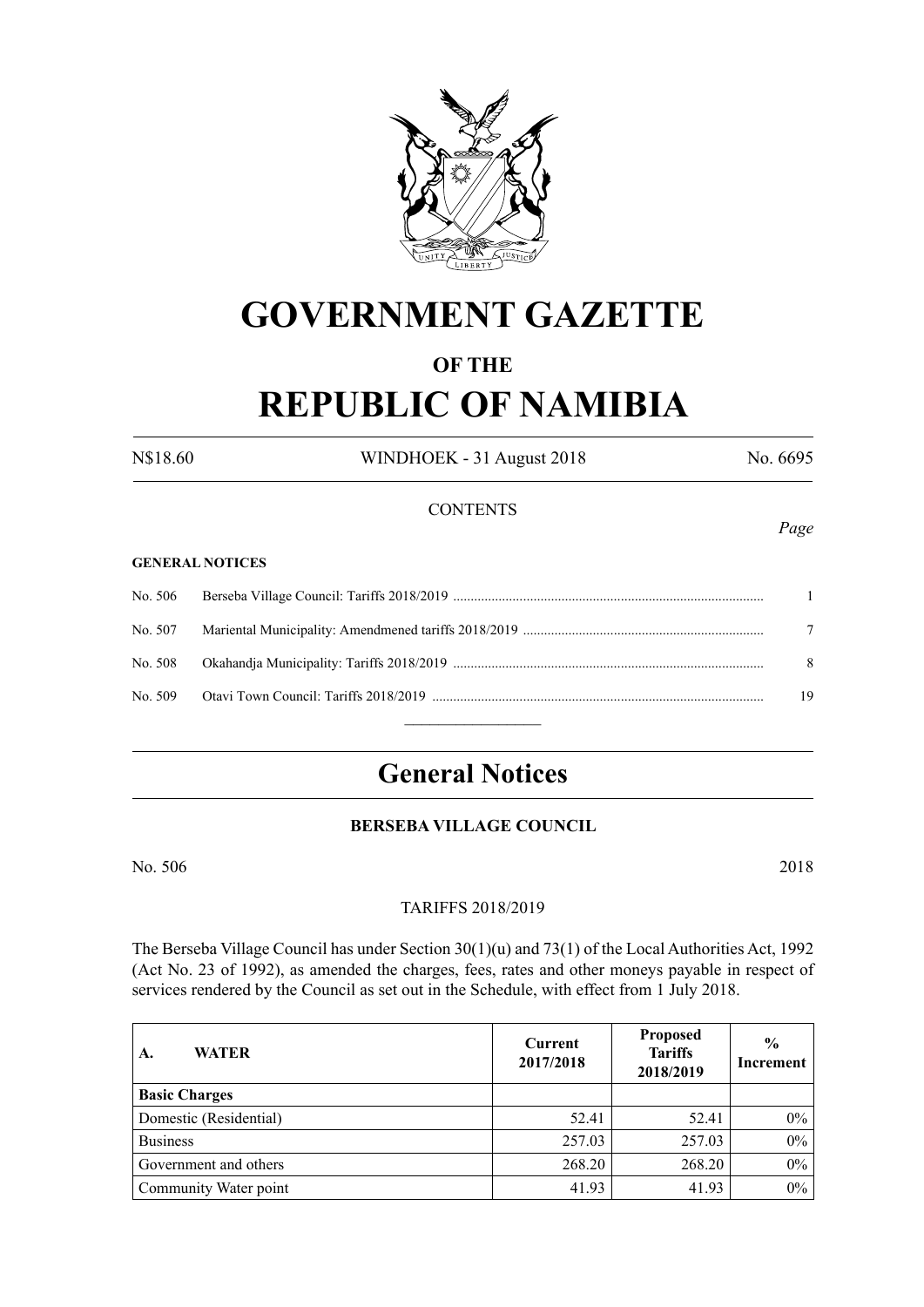| <b>Unity Cost</b>                                                                                        |              |                            |       |
|----------------------------------------------------------------------------------------------------------|--------------|----------------------------|-------|
| Per cubic meter                                                                                          |              |                            |       |
| Domestic (Residential)                                                                                   | 17.73        | 17.73                      | $0\%$ |
| <b>Business</b>                                                                                          | 22.35        | 22.35                      | $0\%$ |
| Government & Others                                                                                      | 23.54        | 23.54                      | $0\%$ |
| Community Water                                                                                          | 15.07        | 15.07                      | $0\%$ |
| <b>Service Fees</b>                                                                                      |              |                            |       |
| <b>Connection Fees</b>                                                                                   |              |                            |       |
| Domestic (Residential) serviced                                                                          | 1039.50      | 1039.50                    | $0\%$ |
| <b>Business</b>                                                                                          | 1314.45      | 1314.45                    | $0\%$ |
| Government & Others                                                                                      | 1358.44      | 1358.44                    | $0\%$ |
| Construction companies                                                                                   |              |                            |       |
| $0.50$ mm                                                                                                | 2749.92      | 2749.92                    | $0\%$ |
| $25$ mm- $50$ mm                                                                                         | 2697.26      | 2697.26                    | $0\%$ |
| 50mm-100mm                                                                                               | 3467.48      | 3467.48                    | $0\%$ |
| Developers                                                                                               | 2697.26      | 2697.26                    | $0\%$ |
| <b>DEPOST FEES</b>                                                                                       |              |                            |       |
| Domestic Residential                                                                                     | 354.64       | 354.64                     | $0\%$ |
| <b>Business and Others</b>                                                                               | 514.08       | 514.08                     | $0\%$ |
| <b>Bulk Users</b>                                                                                        | $\theta$     | 1050.00                    |       |
| RECONNECTION/DISCONNECTION FEES                                                                          |              |                            |       |
| Non Payment (Business)                                                                                   | 170.23       | 170.23                     | $0\%$ |
| On Request                                                                                               | 35.10        | 70.20                      | 100%  |
| Non Payment (Residential)                                                                                | 66.84        | 66.84                      | $0\%$ |
| Call out fees                                                                                            | 85.09        | 85.09                      | $0\%$ |
| <b>REPLACEMENT OF METER</b>                                                                              |              |                            |       |
| For replacing a water meter that was damaged,                                                            |              |                            |       |
| destroyed or tampered with by the consumer                                                               |              | Actual cost $+$            |       |
| or children, the actual cost of substitution plus<br>administrative cost of 15% of such cost replacement |              | 15%                        |       |
| <b>REPAIR OF WATER RETICULATION (PAYABLE</b>                                                             |              |                            |       |
| IF THE FAULT IS ON CUSTOMER SIDE)                                                                        |              |                            |       |
| <b>ILLEGAL WATER CONNECTION</b>                                                                          |              |                            |       |
| By pass, Sabotage or tempering with water meter                                                          |              |                            |       |
| First offence                                                                                            | 665.50       | 665.50 plus<br>consumption | $0\%$ |
| (ii) Second offence                                                                                      | Legal Action | Legal Action               |       |
| <b>INTEREST ON LATE PAYMENT</b>                                                                          |              |                            |       |
| Late payment on outstanding balance 30days                                                               |              | 2.5%                       |       |
| Late payment on outstanding balance 60,90,120 days                                                       |              | 5%                         |       |
| <b>B.REFUSE REMOVAL</b>                                                                                  |              |                            |       |
| (i) Business                                                                                             |              |                            |       |
| Hairdresser                                                                                              | 26.05        | 26.05                      | $0\%$ |
| Shebeen                                                                                                  | 35.11        | 35.11                      | $0\%$ |
| Restaurant                                                                                               | 35.11        | 35.11                      | $0\%$ |
| Supermarket                                                                                              | 68.30        | 68.30                      | $0\%$ |
| Cuca shop                                                                                                | 28.37        | 28.37                      | $0\%$ |
| Hostel & Lodges                                                                                          | 68.30        | 68.30                      | $0\%$ |
| <b>Light Industries</b>                                                                                  | 81.94        | 81.94                      | $0\%$ |
| Hospitals & Clinics                                                                                      | 179.85       | 179.85                     | $0\%$ |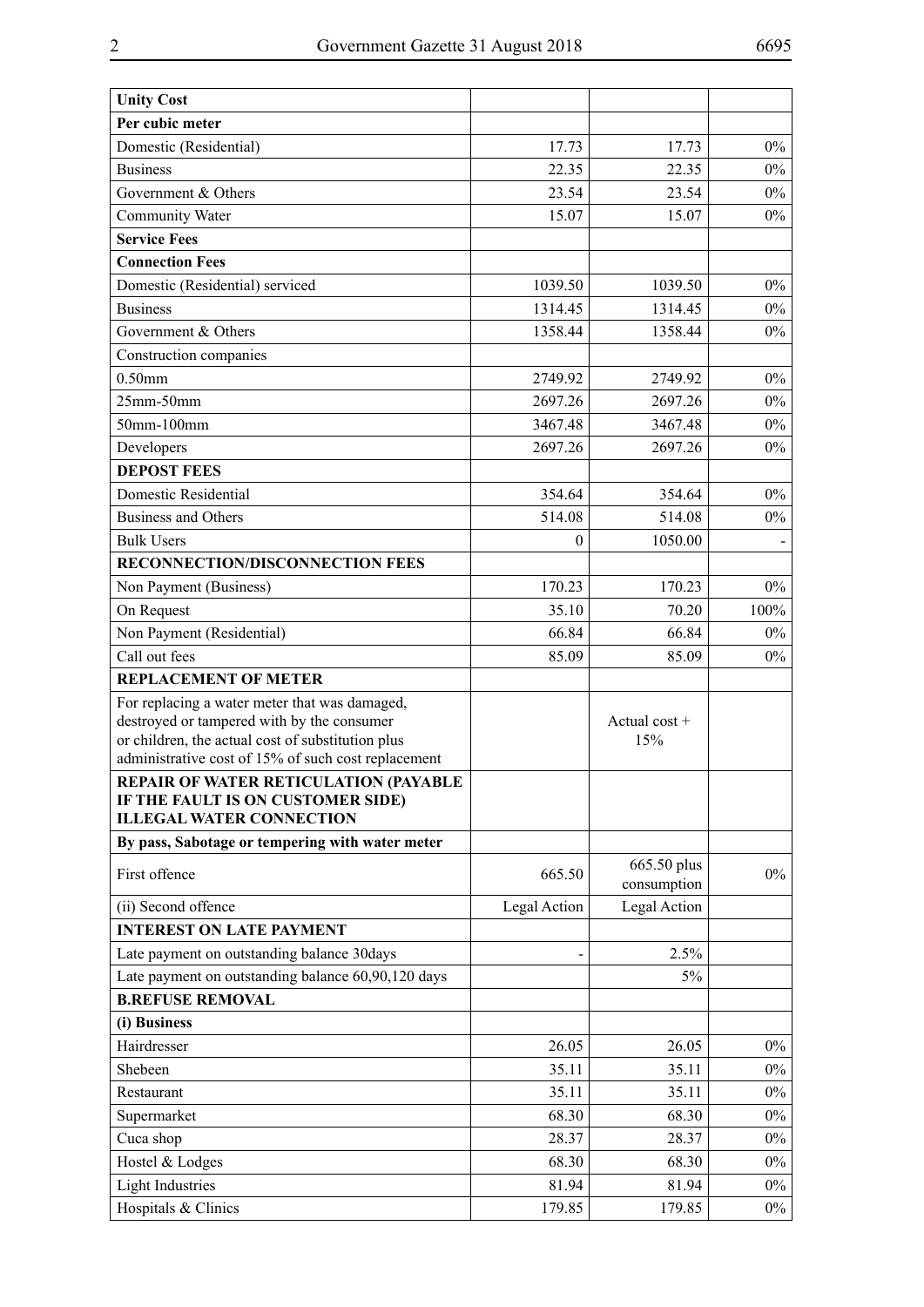| <b>Secondary Schools</b>                                              | 85.84            | 85.84        | $0\%$ |
|-----------------------------------------------------------------------|------------------|--------------|-------|
| Primary school                                                        | 54.36            | 54.36        | $0\%$ |
| Police                                                                | 49.42            | 49.42        | $0\%$ |
| Parastatals                                                           | 49.42            | 49.42        | $0\%$ |
| Pre-Schools                                                           | 54.36            | 54.36        | $0\%$ |
| Churches                                                              | 54.36            | 54.36        | $0\%$ |
| Residential                                                           | 54.36            | 54.36        | $0\%$ |
| <b>Construction Rubble</b>                                            | 217.61           | 217.61       | $0\%$ |
| <b>B. GARDEN REFUSE</b>                                               |                  |              |       |
| Domestic                                                              | 25.00            | 25.00        |       |
| <b>Business</b>                                                       | 80.00            | 80.00        |       |
| <b>C. REFUSE REMOVAL</b>                                              |                  |              |       |
| (i)first offence                                                      | 173.61           | 173.61       | $0\%$ |
| (ii)Second offence                                                    | 367.2            | 367.187      | $0\%$ |
| (iii)Third offence                                                    | Legal Action     | Legal Action |       |
| <b>D. SEWARAGE</b>                                                    |                  |              |       |
| <b>Basic Charges</b>                                                  |                  |              |       |
| (i) Domestic Residential                                              | 36.76            | 36.76        | $0\%$ |
| (ii) Business                                                         | 65.48            | 65.48        | $0\%$ |
| (iii) Government & Others                                             | 80.15            | 80.15        | $0\%$ |
| (iv) Bucket toilet                                                    | 10.87            | 10.87        | $0\%$ |
| Sewerage new connection residential                                   | 500.00           | 500.00       | $0\%$ |
| Sewerage new connection Business and others                           |                  | 700.00       | New   |
| <b>SEWER PER TOILET</b>                                               |                  |              |       |
| (i) Domestic (Residential)                                            | 20.59            | 20.59        | $0\%$ |
| (ii) Business                                                         | 35.27            | 35.27        | $0\%$ |
| $(iii)$ Government $&$ others                                         | 30.68            | 30.68        | $0\%$ |
| (i) Developers                                                        | 905.10           | 905.10       | $0\%$ |
| (v) Construction Companies                                            | 1011.08          | 1011.08      | $0\%$ |
| <b>ILLEGAL SEWER CONNECTION</b>                                       |                  |              |       |
| (i)First offence                                                      | 1859             | 1859         | $0\%$ |
| (ii)Second offence                                                    | Legal Action     | Legal Action |       |
| <b>BURIAL FEES</b>                                                    |                  |              |       |
| $(i)$ Children $(0-10)$                                               | 106.46           | 106.46       | $0\%$ |
| $(ii)$ Teenagers $(11-20)$                                            | 203.90           | 203.90       | $0\%$ |
| $(iii)$ Adults $(21$ and up)                                          | 262.50           | 262.50       | $0\%$ |
| <b>F. HALL RENTAL</b>                                                 |                  |              |       |
| Per day or per night (for income generation)                          | 281.31           | 281.31       | $0\%$ |
| Any meeting per day                                                   | $\boldsymbol{0}$ | 50.00        | $0\%$ |
| Gospel church per day                                                 | $\Omega$         | 150.00       | $0\%$ |
| <b>G. RENTAL OF CHAIRS</b>                                            |                  |              |       |
| Per Chair Per day                                                     | 3.50             | 3.50         | $0\%$ |
| H. TARIFFS' FOR FLAT RENTAL, OLD AGE<br><b>HOUSE AND BRICKS SALES</b> |                  |              |       |
| Per day per person SINGLE ROOM                                        | 200.00           | 200.00       | $0\%$ |
| Per day per person BOUBLE ROOM                                        | 250.00           | 250.00       | $0\%$ |
| Flat Per day per family                                               | 450.00           | 450.00       | $0\%$ |
| Per Month                                                             | 1305.00          | 1400.00      | $0\%$ |
| Old age renovation per month                                          | 108.90           | 108.90       | $0\%$ |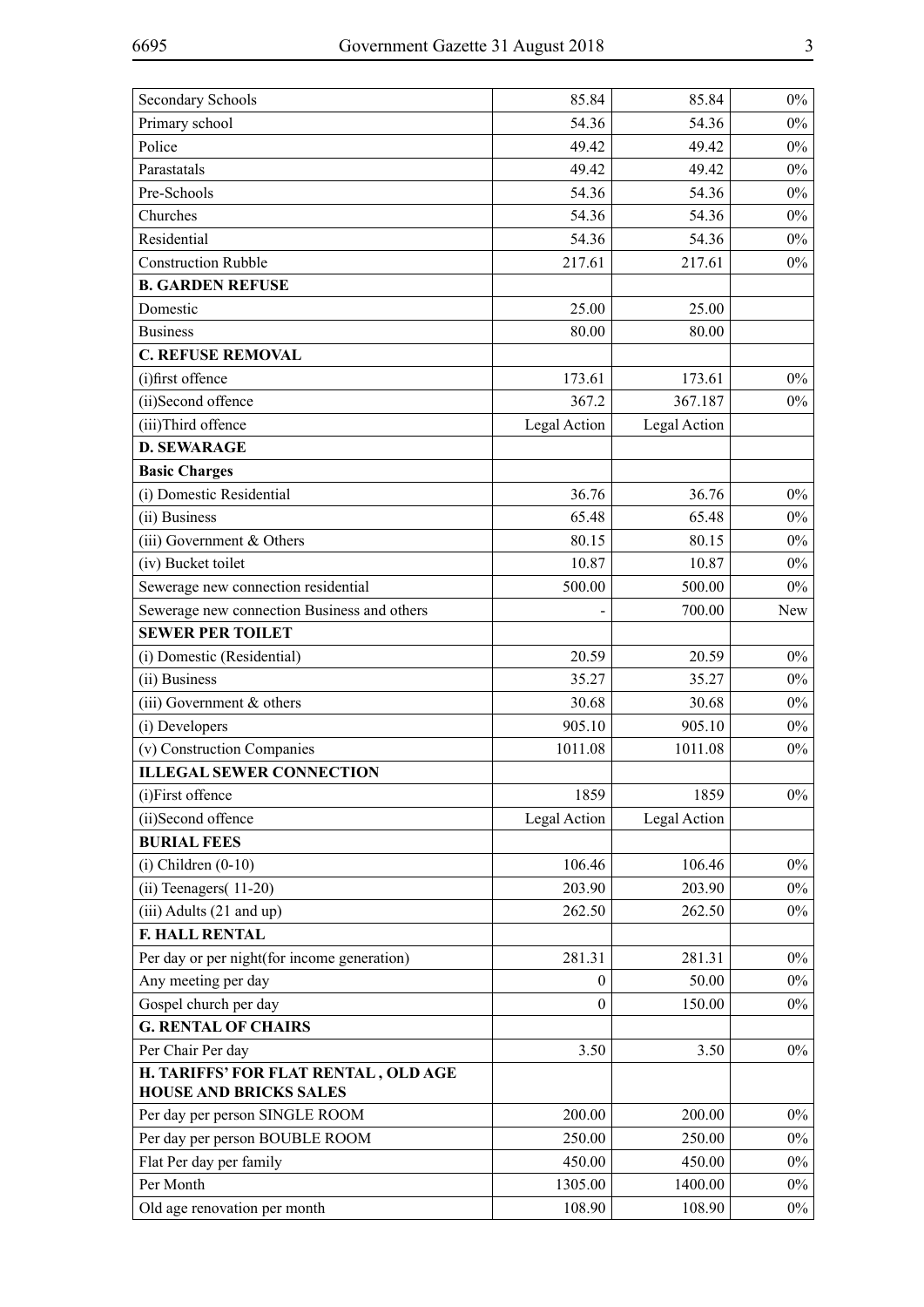| Old old age houses per Month                            | 100.18                                  | 100.18                            | $0\%$ |
|---------------------------------------------------------|-----------------------------------------|-----------------------------------|-------|
| Rental SME's + monthly account separate                 | 200.19                                  | 220.20                            | 10%   |
| <b>I. PROPERTY MANAGEMENT</b>                           |                                         |                                   |       |
| <b>Approval of Building Plan</b>                        |                                         |                                   |       |
| Domestic Residential                                    | 117.70                                  | 200.40                            | 71.%  |
| Business and others                                     | 185.40                                  | 370.80                            | 100%  |
| Construction without building plan                      | 960.00                                  | 960.00                            | $0\%$ |
| Boundary halls per square meter                         | 0.58                                    | 0.58                              | $0\%$ |
| Application for ervens (ERF)                            | 50.00                                   | 50.00                             | $0\%$ |
| <b>Building plan copies</b>                             |                                         |                                   |       |
| $(i)$ Small A3                                          | 10.00                                   | 10.00                             | $0\%$ |
| (ii) Large A4                                           | 5.00                                    | 5.00                              | $0\%$ |
| Administration cost                                     | 290.00                                  | 290.00                            | $0\%$ |
| Advertising cost of properties                          | 290.00                                  | 290.00                            | $0\%$ |
| <b>TOWN MAPS</b>                                        |                                         |                                   |       |
| $(i)$ Small A3                                          | 59.40                                   | 59.40                             | $0\%$ |
| (ii)Medium                                              | 130.68                                  | 130.68                            | $0\%$ |
| (iii)Large                                              | 178.20                                  | 178.20                            | $0\%$ |
| $(iv)X-Large$                                           | 237.60                                  | 237.60                            | $0\%$ |
| <b>SALES OF BRICKS</b>                                  |                                         |                                   |       |
| Price per brick(large brick)                            | 1.50                                    | 1.00                              | $0\%$ |
| Small brick                                             | 1.00                                    | 0.50                              | $0\%$ |
| <b>J. RATES AND TAXES</b>                               |                                         |                                   |       |
| <b>Assessment rates</b>                                 |                                         |                                   |       |
| $(i)$ Land                                              | 0.05445 per N\$<br>of Land value<br>P.A | 0.05445 per N\$<br>of land value  | $0\%$ |
| (ii) Improvements                                       | 0.000945 per N\$<br>of Land value       | 0.000945per N\$<br>of land value  | $0\%$ |
| (iii) unimproved land                                   | 01.09494per N\$<br>of Land value        | 01.09494 per N\$<br>OF land value | $0\%$ |
| PHOTO COPIES                                            |                                         |                                   |       |
| (i) A4 Without paper per page                           | 4.00                                    | 4.00                              | $0\%$ |
| (ii) A3 without paper per page                          | 8.00                                    | 8.00                              | $0\%$ |
| (iii) A4 with paper per page                            | 2.00                                    | 2.00                              | $0\%$ |
| (iv) A3 with paper per page                             | 4.00                                    | 4.00                              | $0\%$ |
| (v) fax sent per page                                   | 6.00                                    | 6.00                              | $0\%$ |
| (vi) fax received per page                              | 6.00                                    | 6.00                              | $0\%$ |
| Sales of pre-paid water cards                           |                                         |                                   |       |
| <b>ADVERTISEMENT BILL/SIGN BOARD</b><br><b>BUSINESS</b> |                                         |                                   |       |
| Small business                                          |                                         | 250.00                            | New   |
| One month                                               |                                         | 100.00                            | New   |
| One year                                                |                                         | 500.00                            | New   |
| Illegal advertisement penalty + removal                 |                                         | 500.00                            | New   |
| <b>BUSINESS CERTIFICATE</b>                             |                                         |                                   |       |
| New Registration for business                           |                                         | 300.00                            | New   |
| Renewal for registration Business                       |                                         | 200.00                            | New   |
| <b>K.TRUCK HIRE/BUS/FIRE CAR SERVICES</b>               |                                         |                                   |       |
| Tractor trailer per load                                | 390.00                                  | 390.00                            | $0\%$ |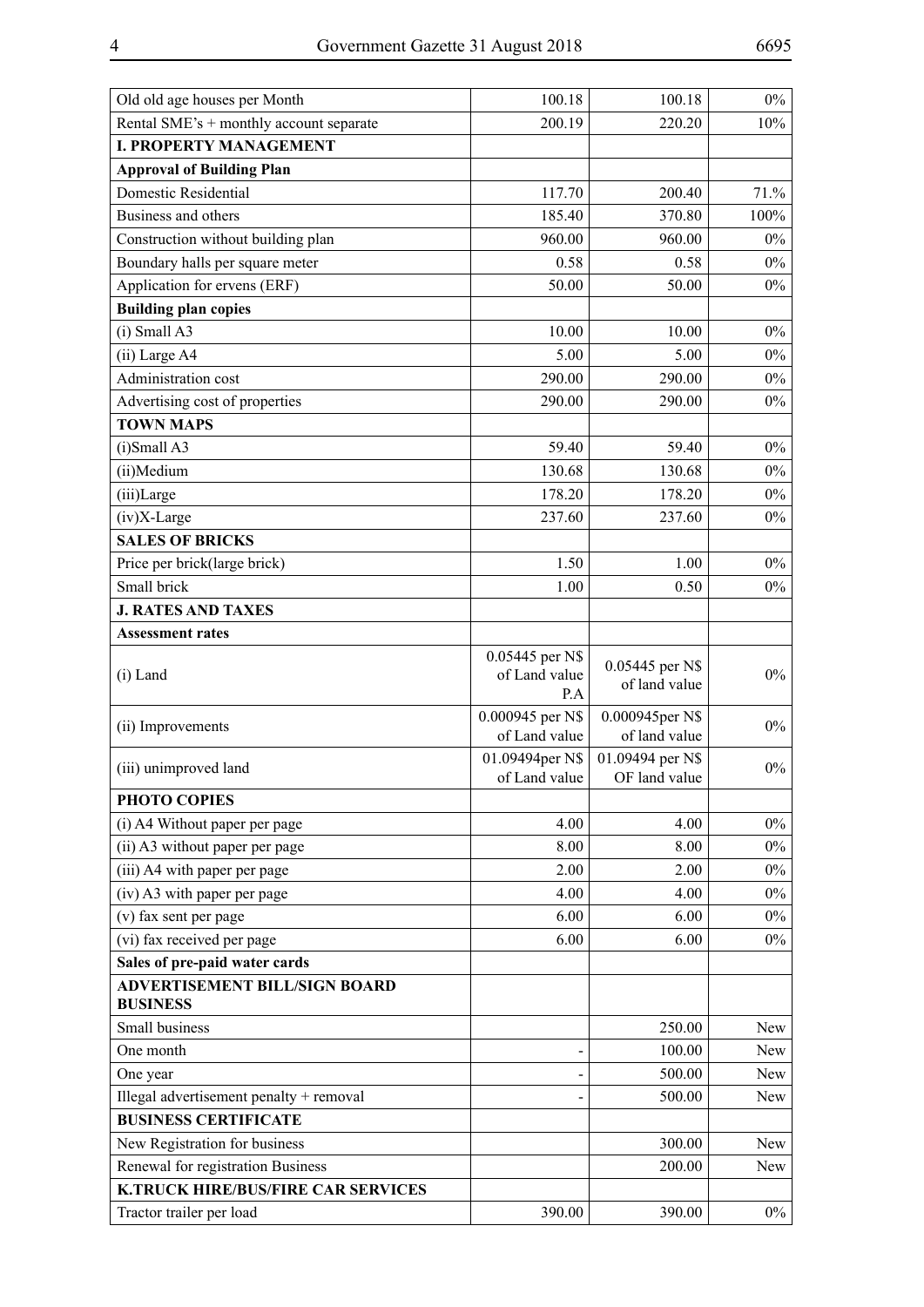| Trailer per load                                                                                                                          | 390.00                                | 390.00                             | $0\%$      |
|-------------------------------------------------------------------------------------------------------------------------------------------|---------------------------------------|------------------------------------|------------|
| Truck hire per kilometer                                                                                                                  | 9.60                                  | 9.60                               | $0\%$      |
| Bakkies(Toyota, Mazad, Nissan)                                                                                                            |                                       | 4.50                               | New        |
| Animals: small stock                                                                                                                      | 9.60 KM plus<br>freight N\$<br>300.00 | 9.60 km                            | $0\%$      |
| Large stock                                                                                                                               | 9.60 km plus<br>freight N\$<br>300.00 | 9.60km plus<br>freight N\$300.00   | $0\%$      |
| Material Light                                                                                                                            | $(9.60km)$ only<br>km)                | 9.60 km                            | 0%         |
| Material heavy                                                                                                                            | 9.60 km plus<br>freight N\$<br>300.00 | 9.60km                             | $0\%$      |
| Bus transport per seat (Keetmanshoop)                                                                                                     | 70.00                                 | 70.00                              | $0\%$      |
| Kids 7 years up to 15 years (Keetmanshoop)                                                                                                | 50.00                                 | 50.00                              | $0\%$      |
| Bus hire per seat                                                                                                                         |                                       | Nabta fees                         | New        |
| All Truck hire should be done with deposit before<br>travelling which is not refundable. Charge of goods<br>will be made on all packages. |                                       |                                    |            |
| Fire car services monthly                                                                                                                 | 5.00                                  | 5.00                               | $0\%$      |
| Fire car Services Domestic                                                                                                                | 3.00                                  | 3.00                               | $0\%$      |
| Fire car Services Hiring                                                                                                                  | 150.00                                | 150.00                             | $0\%$      |
| <b>TOOLS</b>                                                                                                                              |                                       |                                    |            |
| Rental of tools per tool , per day                                                                                                        |                                       | 10.00                              | New        |
| <b>POUDING OF ANIMALS</b>                                                                                                                 |                                       |                                    |            |
| Donkey, Horse, Cows per day no grass provided                                                                                             |                                       | 20.00                              | New        |
| Sheep & Goat per day no grass or water provided                                                                                           |                                       | 15.00                              | <b>New</b> |
| <b>L. RENTAL LAND</b>                                                                                                                     |                                       |                                    |            |
| <b>Residential site</b>                                                                                                                   |                                       |                                    |            |
| Up to $1000m^2$                                                                                                                           | 5.00 <sub>p</sub> /m <sup>2</sup>     | 5.50 <sub>p</sub> /m <sup>2</sup>  | $0\%$      |
| Above $1000m^2 - 2000m^2$                                                                                                                 | $30.00 p/m^2$                         | $30.00 p/m^2$                      | $0\%$      |
| Above to $2000m^2 - 3000m^2$                                                                                                              | 5.00 <sub>p</sub> /m <sup>2</sup>     | $50.00 p/m^2$                      | $0\%$      |
| Above to 3000m <sup>2</sup> for every 1000m <sup>2</sup> or Additional rental.                                                            | 5.00 <sub>p</sub> /m <sup>2</sup>     | 50.00 <sub>p</sub> /m <sup>2</sup> | $0\%$      |
| <b>Business sites</b>                                                                                                                     |                                       |                                    |            |
| Up to $1000m^2$                                                                                                                           | 5.00 <sub>p</sub> /m <sup>2</sup>     | 5.00 p/m <sup>2</sup>              | $0\%$      |
| Above to $1000 - 2000m^2$                                                                                                                 | 7.00 <sub>p</sub> /m <sup>2</sup>     | $7.00$ /pm <sup>2</sup>            | $0\%$      |
| For every 1000m <sup>2</sup> / part there of Above 2000m <sup>2</sup> and<br>additional rental                                            | 3.00 <sub>p</sub> /m <sup>2</sup>     | 3.00 p/m <sup>2</sup>              | $0\%$      |
| NON GOVERNMENT ORGANISATION AND<br><b>SPORT CLUBS</b>                                                                                     |                                       |                                    |            |
| Up to $1000m^2$                                                                                                                           | 5.00 <sub>p</sub> /m <sup>2</sup>     | 5.00 <sub>p</sub> /m <sup>2</sup>  | $0\%$      |
| Above 1000m <sup>2</sup> -2000m <sup>2</sup>                                                                                              | 7.00 <sub>p</sub> /m <sup>2</sup>     | 7.00 p/m <sup>2</sup>              | $0\%$      |
| For every 1000m <sup>2</sup> / part thereof above 2000m <sup>2</sup> and<br>additional rental thereof.                                    | 3.00 p/m <sup>2</sup>                 | $3.00 p/m^2$                       | $0\%$      |
| <b>CHURCHES SITES</b>                                                                                                                     |                                       |                                    |            |
| Irrespective of m <sup>2</sup>                                                                                                            | 4.00 <sub>p</sub> /m <sup>2</sup>     | 4.00 <sub>p</sub> /m <sup>2</sup>  | $0\%$      |
| <b>RESIDENTIAL ERVEN</b>                                                                                                                  |                                       |                                    |            |
| Erven exceeding 250m <sup>2</sup> but not 500m <sup>2</sup>                                                                               | 5.00                                  | 5.00                               | $0\%$      |
| Erven exceeding 500m <sup>2</sup> but not 1000m <sup>2</sup>                                                                              | 5.00                                  | 5.00                               | $0\%$      |
| (Erven exceeding 1000m <sup>2</sup> but not 2000m <sup>2</sup>                                                                            | 6.00                                  | 5.00                               | $0\%$      |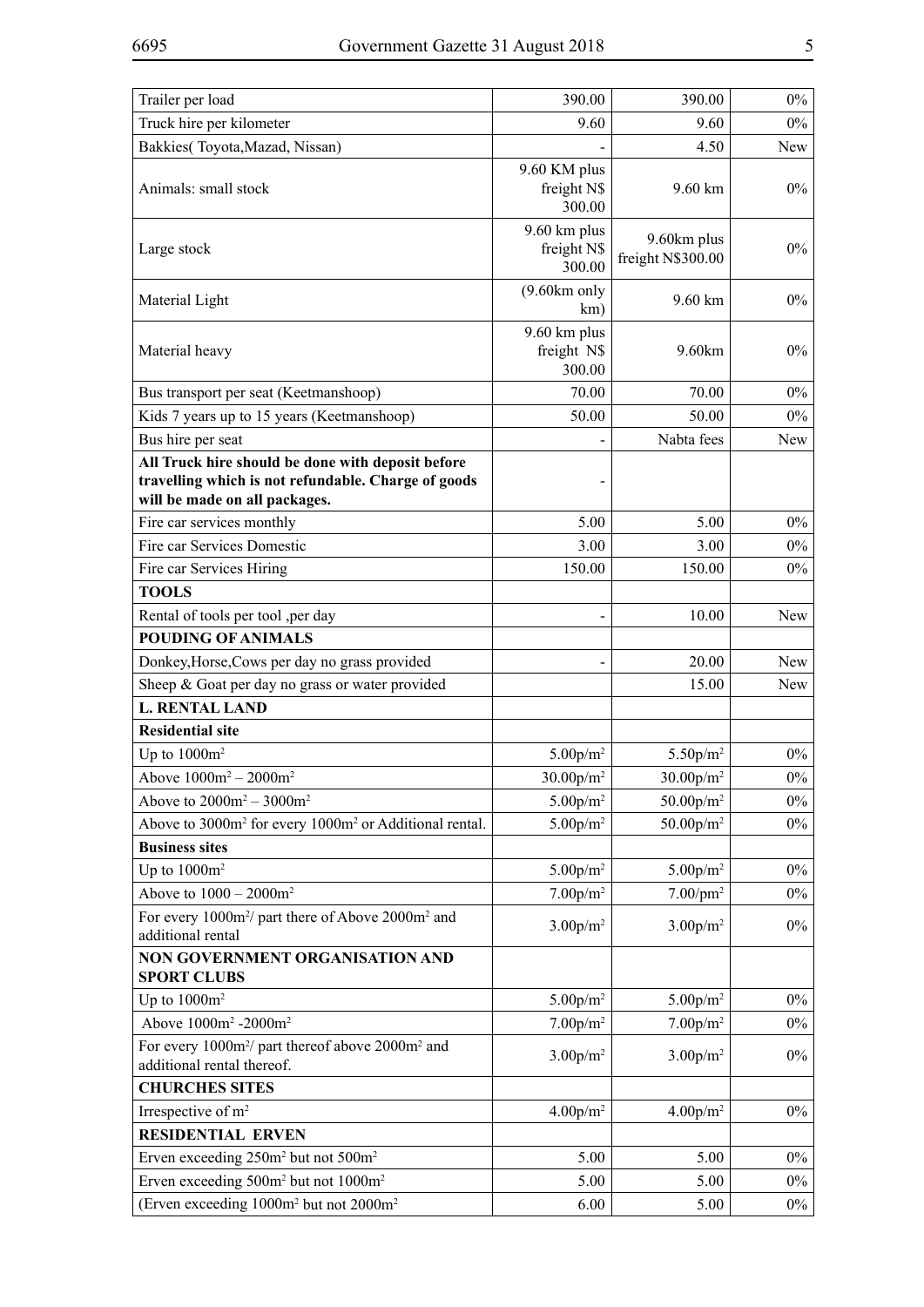| (Erven exceeding 2000m <sup>2</sup> but not 4999m <sup>2</sup>                             | 6.00    | 6.00    | $0\%$      |
|--------------------------------------------------------------------------------------------|---------|---------|------------|
| )Erven exceeding 5000m <sup>2</sup>                                                        | 15.00   | 15.00   | $0\%$      |
| Erven with double storey                                                                   | 25.00   | 25.00   | $0\%$      |
| <b>BUSSINESS</b>                                                                           |         |         |            |
| (i) Erven exceeding 250m <sup>2</sup> but not 500m <sup>2</sup>                            | 40.00   | 40.00   | $0\%$      |
| (ii) Erven exceeding 500m <sup>2</sup> but not 1000m <sup>2</sup>                          | 45.00   | 45.00   | $0\%$      |
| (iii) Erven exceeding 1000m <sup>2</sup> but not 2000m <sup>2</sup>                        | 50.00   | 50.00   | $0\%$      |
| (iv) Erven exceeding 2000m <sup>2</sup> but not 5000m <sup>2</sup>                         | 52.00   | 52.00   | $0\%$      |
| (v) Erven exceeding $5000m^2$                                                              | 60.00   | 60.00   | $0\%$      |
| (vi) Erven with double storey                                                              | 125.00  | 125.00  | $0\%$      |
| <b>RESIDENTIAL WITH BUSINESS</b>                                                           |         |         |            |
| (i) Erven exceeding $10m^2$                                                                | 2.50    | 2.50    | $0\%$      |
| (ii) Erven exceeding 10m <sup>2</sup> but not 40m <sup>2</sup>                             | 5.00    | 5.00    | $0\%$      |
| (iii) Erven exceeding 40m <sup>2</sup> but not 60m <sup>2</sup>                            | 8.00    | 8.00    | $0\%$      |
| (iv) Erven exceeding $60m^2$ but not $100m^2$                                              | 12.00   | 12.00   | $0\%$      |
| (v) Erven exceeding $100m^2$ but not $120m^2$                                              | 15.00   | 15.00   | $0\%$      |
| (vi) Erven exceeding 120m <sup>2</sup> but not 160m <sup>2</sup>                           | 17.00   | 17.00   | $0\%$      |
| (vii) Erven exceeding 160m <sup>2</sup> but not 200m <sup>2</sup>                          | 20.00   | 20.00   | $0\%$      |
| (i) Erven exceeding $200m^2$ but not $250m^2$                                              | 22.00   | 22.00   | $0\%$      |
| (ii) Erven exceeding 250m <sup>2</sup> but not 500m <sup>2</sup>                           | 27.00   | 27.00   | $0\%$      |
| (iii) Erven exceeding 500m <sup>2</sup> but not 1000m <sup>2</sup>                         | 30.00   | 30.00   | $0\%$      |
| (iv) Erven exceeding 1000m <sup>2</sup> but not 2000m <sup>2</sup>                         | 32.00   | 32.00   | $0\%$      |
| (v) Erven exceeding $2000m^2$ but not $5000m^2$                                            | 37.00   | 37.00   | $0\%$      |
| (vi) Erven exceeding 5000m <sup>2</sup>                                                    | 40.00   | 40.00   | $0\%$      |
| <b>FORMAL MARKETS</b>                                                                      |         |         |            |
| Open market                                                                                |         |         |            |
| (i) Closed stands                                                                          | 7.00    | 7.00    | $0\%$      |
| (ii) Open stand                                                                            | 75.00   | 75.00   | $0\%$      |
| <b>A. ELECTRICITY</b>                                                                      |         |         |            |
| 01 NEW CONNECTION                                                                          |         |         |            |
| <b>DEPOSIT FEES ALL CUSTOMER</b>                                                           |         |         |            |
| i.Single                                                                                   | 1320.00 | 1320.00 | $0\%$      |
| ii.Three phase                                                                             | 2178.00 | 2178.00 | $0\%$      |
| 02. Connection fee (new applicant)                                                         |         |         |            |
| <b>Deposit fees</b>                                                                        |         |         |            |
| (a) Single phase (up to 60Amp) to cover of material,                                       |         |         | $0\%$      |
| transport and labour actual cost                                                           | 3060.00 | 3060.00 |            |
| (b) Three phase(up to 80 ampere) to cover of material,<br>transport and labour actual cost |         | 8000.00 | New tariff |
| 03. MONTHLY BASIC CHARGES                                                                  |         |         |            |
| <b>Customer (Residential)</b>                                                              |         |         |            |
| (a) Single phase capacity charges N\$/amp/month                                            | 4.01    | 4.01    | $0\%$      |
| (b) Low user business                                                                      | 4.01    | 4.01    | $0\%$      |
| (c) Medium user business                                                                   | 7.00    | 7.00    | $0\%$      |
| (d) Three phases (up to Amp)                                                               | 17.00   | 17.00   | $0\%$      |
| (e) Above 60Amp                                                                            | 112.40  | 112.40  | $0\%$      |
| (f) Pre-paid meter basic per month                                                         | 15.00   | 15.00   | $0\%$      |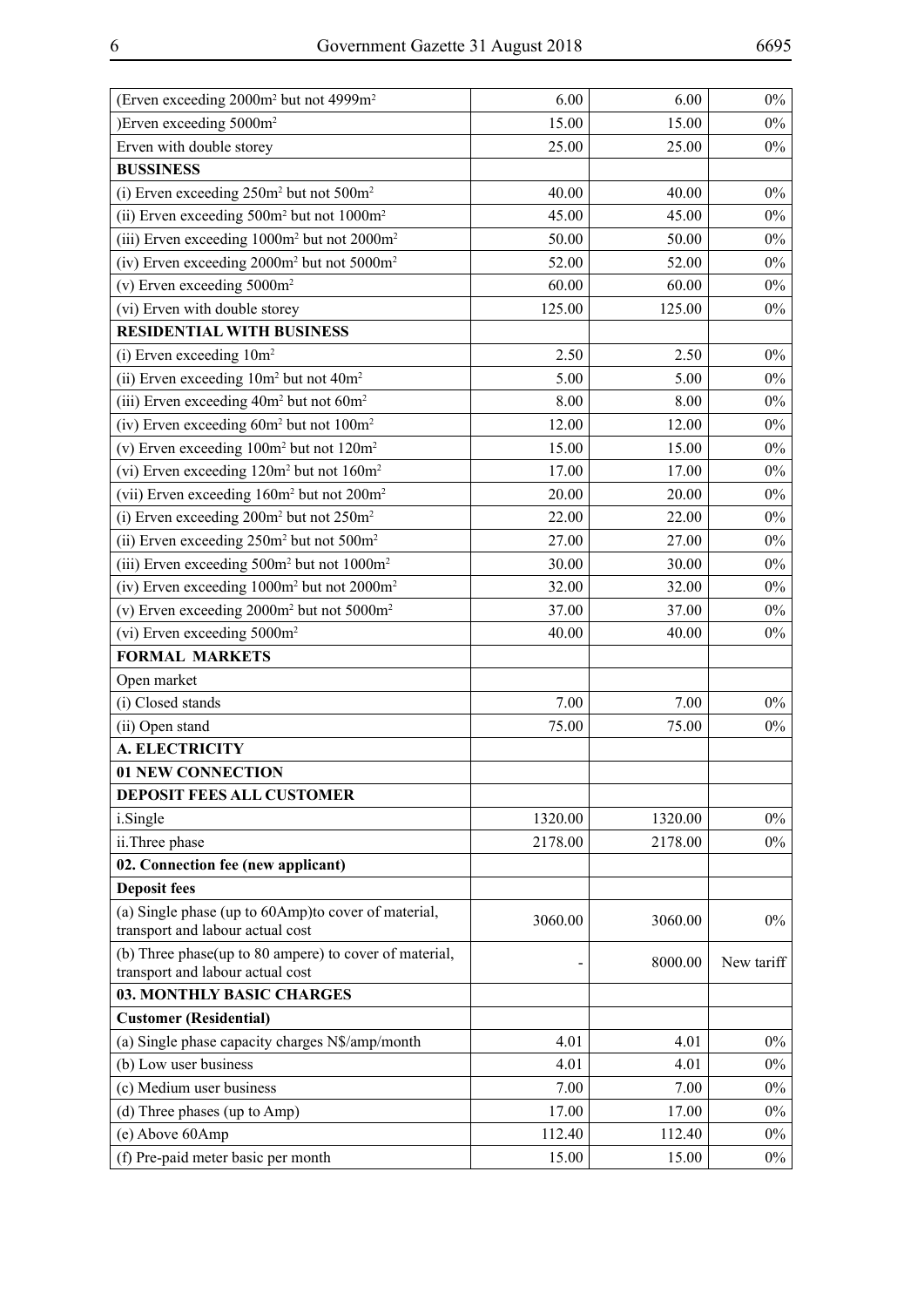| 04. ENERGY CHARGE (TARIFF PER KMH<br><b>UNITS</b> )                                                 |                                     |         |       |
|-----------------------------------------------------------------------------------------------------|-------------------------------------|---------|-------|
| (a) Small Customer (residential)                                                                    | 0.773                               | 0.773   | $0\%$ |
| (b) Single phase                                                                                    | 0.773                               | 2.50    | $0\%$ |
| (c) Medium user business                                                                            | 0.76                                | 2.50    | $0\%$ |
| (d) Pre paid meter                                                                                  | 1.80                                | 2.10    | 14.5% |
| 05. EXTRA COST (ALL CUSTOMERS)                                                                      |                                     |         |       |
| (a) Disconnection fees business (Three phase)                                                       |                                     | 300.00  | New   |
| (b) Reconnection charges (Single phase)                                                             | 72.60                               | 72.60   | $0\%$ |
| (c) Disconnection charge on request                                                                 | 72.60                               | 72.60   | 0%    |
| (d) Reconnection charge on request                                                                  | 72.60                               | 72.60   | $0\%$ |
| 06. Testing of defect meters                                                                        |                                     |         |       |
| (a) Single phase meters                                                                             | 180.00                              | 280.00  | 60%   |
| (b) Three phase meters                                                                              | 250.00                              | 500.00  | 100%  |
| 07. TAMPERING BY PASS, SABOTAGE, ILLEGAL<br><b>RECONNECTION OR THEFT WITH</b><br><b>ELECTRICITY</b> |                                     |         |       |
| (a) First offence $+$ cost per unit                                                                 | 1003.00                             | 1003.00 | $0\%$ |
| (b) Second offence-legal action                                                                     | Electricity<br><b>Disconnection</b> |         |       |
| 08. READ BOARD INSTALLATION WITHOUT<br><b>THE METER</b>                                             |                                     |         |       |
| (a) Read board installation without the meter three<br>phase                                        | 3400.00                             | 3400.00 | $0\%$ |
| 09. ECB Levy                                                                                        |                                     |         |       |
| 10. NEF Levy                                                                                        |                                     |         |       |

# **A. K. HAMAN CHAIRPERSON BERSEBA VILLAGE COUNCIL**

## **Mariental Municipality**

 $\frac{1}{2}$ 

No. 507 2018

#### AMENDED TARIFFS 2018/2019

Municipality of Mariental has under Section 30(1)(u) of Local Authorities Act, 1992 (Act No. 23 of 1992) amend the charges, fees, rates and other monies in respect of services rendered by the Council as set out in this Schedule from 1 July 2018.

| <b>DESCRIPTION</b>                                        | Current<br><b>Tariffs 2017/</b><br><b>2018 NS</b> | <b>Prosed Tariffs</b><br>2018 / 2019 NS | Increase<br>2018/2019<br>N\$ | Increase<br>2018/2019<br>$\frac{0}{0}$ |
|-----------------------------------------------------------|---------------------------------------------------|-----------------------------------------|------------------------------|----------------------------------------|
| <b>Technical:</b>                                         |                                                   |                                         |                              |                                        |
| Rent Machines: Tipper Truck 6 cubic meters<br>per hour    | <b>NEW</b>                                        | 450.00                                  |                              |                                        |
| Rent Machines: Tipper Truck 10 cubic me-<br>ters per hour | <b>NEW</b>                                        | 650.00                                  |                              |                                        |
| Average Increase                                          |                                                   |                                         |                              |                                        |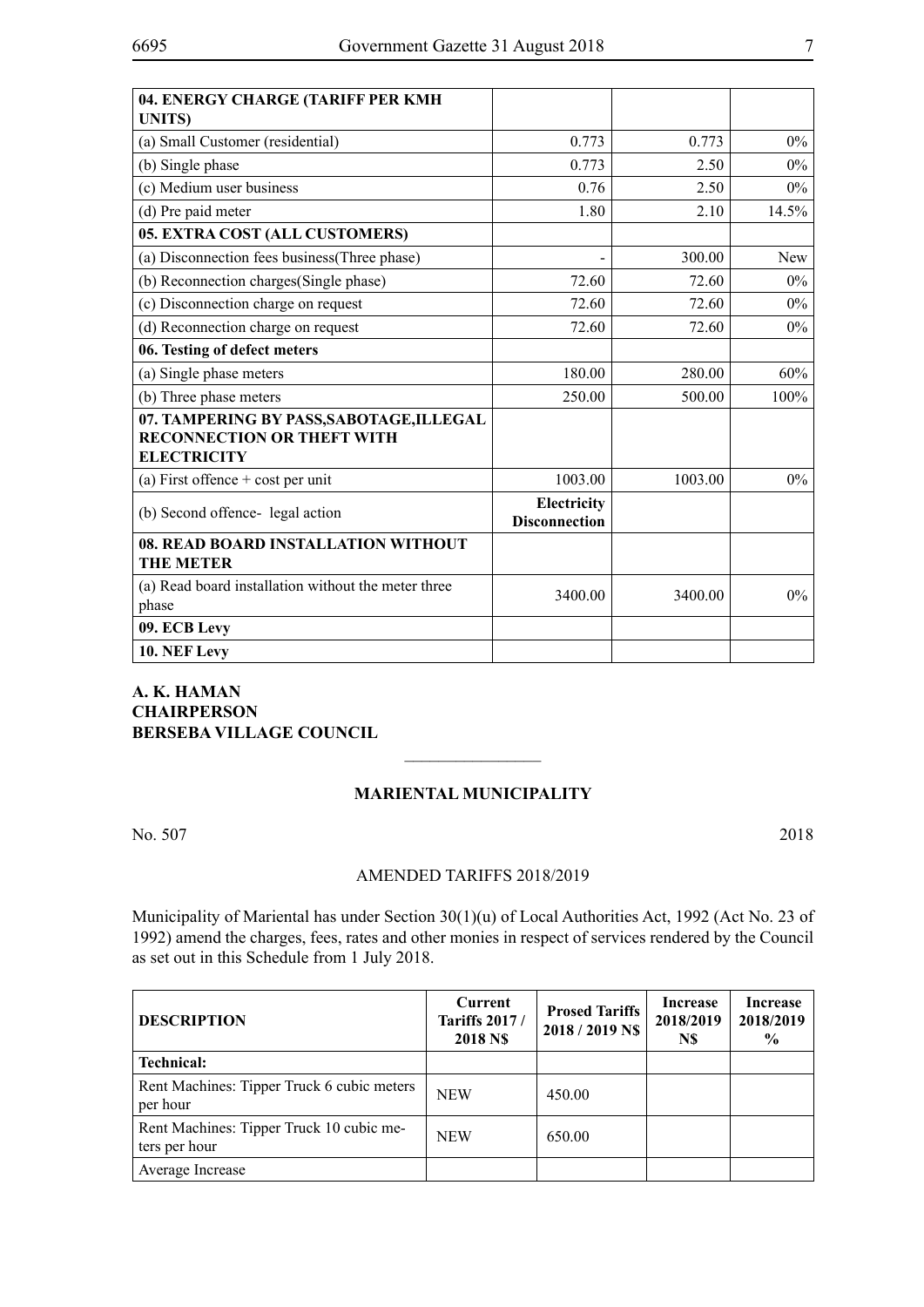| <b>DESCRIPTION</b>                                                                      | Current<br><b>Tariffs 2017/</b><br>2018 NS | <b>Prosed Tariffs</b><br>2018 / 2019 NS | <b>Increase</b><br>2018/2019<br>N\$ | <b>Increase</b><br>2018/2019<br>$\frac{1}{2}$ |
|-----------------------------------------------------------------------------------------|--------------------------------------------|-----------------------------------------|-------------------------------------|-----------------------------------------------|
| <b>Water Supply:</b>                                                                    |                                            |                                         |                                     |                                               |
| Availibility Fee - Electricity Basic Undevel-<br>oped per month - New first 2 years     | 25.00                                      | 25.00                                   |                                     |                                               |
| Availibility Fee - Water Basic Undeveloped<br>per month - After 2 years                 | 288.97                                     | 288.97                                  |                                     |                                               |
| Availibility Fee - Water Basic Undeveloped<br>per month 2nd Service - After 2 years     | 84.55                                      | 84.55                                   |                                     |                                               |
| Availibility Fee - Water Basic Undeveloped<br>per month - New First 2 years             | 49.32                                      | 49.32                                   |                                     |                                               |
| Availibility Fee - Water Basic Undeveloped<br>per month 2nd Service - New First 2 years | 49.32                                      | 49.32                                   |                                     |                                               |
| Average Increase                                                                        |                                            |                                         |                                     |                                               |

# **BY ORDER OF THE COUNCIL**

**W. J. Mensah MAYOR**

#### **MUNICIPALITY OF OKAHANDJA**

 $\frac{1}{2}$ 

No. 508 2018

## TARIFFS 2018/2019

The Council of the Municipality of Okahandja has under Section 30(1)(u) and 73(1) of the Local Authorities Act, 1992 (Act No. 23 of 1992), as amended, determined its tariff structure for the financial year ending 30 June 2019 as set out in this schedule with effect from 1 July 2018. All tariffs are VAT exclusive.

| <b>1. ASSESSMENT RATES</b>                                 |                                  |                                         |                                                |                                  |
|------------------------------------------------------------|----------------------------------|-----------------------------------------|------------------------------------------------|----------------------------------|
| <b>LAND VALUES PER ANNUM</b>                               | Proposed<br>Tariffs<br>2016/2017 | <b>Proposed</b><br>Tariffs<br>2017/2018 | <b>Proposed</b><br><b>Tariffs</b><br>2018/2019 | $\frac{0}{0}$<br><b>Increase</b> |
| Residential                                                | 0.0309                           | 0.0309                                  | 0.0309                                         | $\Omega$                         |
| General residential                                        | 0.0348                           | 0.0348                                  | 0.0348                                         | $\Omega$                         |
| General Business (Including homebased business)            | 0.0361                           | 0.0361                                  | 0.0361                                         | $\Omega$                         |
| Industrial                                                 | 0.0399                           | 0.0399                                  | 0.0399                                         | $\Omega$                         |
| Institutional                                              | 0.0412                           | 0.0412                                  | 0.0412                                         | $\Omega$                         |
| Agricultural/Farming/Plots and Small Holdings              | 0.0407                           | 0.0407                                  | 0.0407                                         | $\Omega$                         |
| <b>BUILDINGS/IMPROVEMENTS PER ANNUM</b>                    |                                  |                                         |                                                |                                  |
| Residential                                                | 0.0309                           | 0.024                                   | 0.024                                          | $0\%$                            |
| Business; Institutional; Industrial & others               | 0.0348                           | 0.027                                   | 0.027                                          | $0\%$                            |
| <b>PENALTIES</b>                                           |                                  |                                         |                                                |                                  |
| Unimproved properties 2-5 years: monthly charge            | 0.0399                           | 2 x monthly<br>rate                     | 2 x monthly<br>rate                            | <b>ACT</b>                       |
| Unimproved properties more than 5 years: monthly<br>charge | 0.0412                           | 4 x monthly<br>rate                     | 4 x monthly<br>rate                            | <b>ACT</b>                       |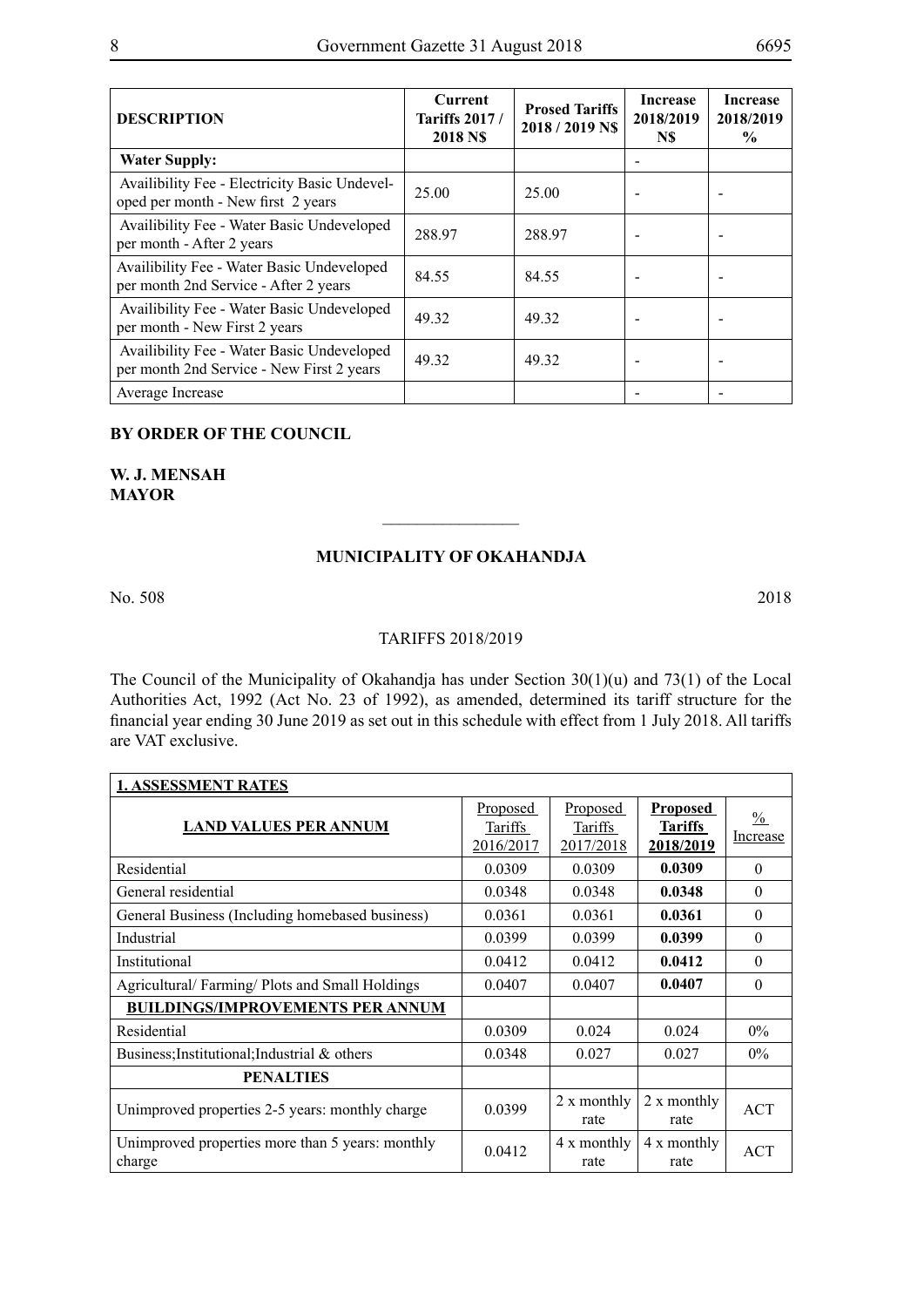| <b>PLEASE TAKE NOTE OF PENALTIES ON UN-IMPROVED PROPERTIES OLDER THAN 2</b><br><b>YEARS AND LONGER</b> |        |        |                |            |
|--------------------------------------------------------------------------------------------------------|--------|--------|----------------|------------|
| <b>2.PRICES FOR SERVICED ERVEN:</b>                                                                    |        |        |                |            |
| <b>Churches / Residential:</b>                                                                         |        |        |                |            |
| Okahandja Town                                                                                         | 115.58 | 115.58 | 121.36         | $5\%$      |
| Veddersdal                                                                                             | 61.38  | 61.38  | 64.45          | 5%         |
| $Nau - Aib$                                                                                            | 51.35  | 51.35  | 53.92          | 5%         |
| 5 Rand                                                                                                 | 51.35  | 51.35  | 53.92          | 5%         |
| Oshetu and Informal Area                                                                               | 29.00  | 29.00  | 30.45          | $5\%$      |
| General Residential                                                                                    | 110.00 | 110.00 | 115.50         | $5\%$      |
| <b>Institutional:</b>                                                                                  |        |        |                |            |
| Town                                                                                                   | 80.53  | 80.53  | 84.56          | $5\%$      |
| Veddersdal                                                                                             | 41.00  | 41.00  | 43.05          | $5\%$      |
| Nau-Aib and 5 Rand                                                                                     | 26.36  | 26.36  | 27.68          | $5\%$      |
| <b>Businesses:</b>                                                                                     |        |        |                |            |
| Commercial                                                                                             |        |        |                |            |
| Okahandja Town                                                                                         | 327.82 | 327.82 | 344.21         | 5%         |
| Veddersdal, Nau - Aib, 5 Rand                                                                          | 137.70 | 137.70 | 144.59         | $5\%$      |
| <b>Informal Settlement</b>                                                                             | 39.73  | 39.73  | 41.72          | $5\%$      |
| <b>Industrial / Manufacturing / Conglomerates</b>                                                      |        |        |                |            |
| Okahandja Town                                                                                         | 161.72 | 161.72 | 169.81         | $5\%$      |
| Okahandja Ext 16                                                                                       | 190.94 | 190.94 | 200.49         | 5%         |
| Veddersdal                                                                                             | 177.03 | 177.03 | 185.88         | 5%         |
| Nau - Aib                                                                                              | 0.00   | 0.00   | $\blacksquare$ | $0\%$      |
| <b>Informal Settlement</b>                                                                             | 76.67  | 76.67  | 80.50          | $5\%$      |
| <b>3. SAND</b>                                                                                         |        |        |                |            |
| <b>Sand Sales P/1m3: Ordinary Buyers</b>                                                               |        | 91.22  | 95.78          | 5%         |
| <b>Sand Sales P/1m: Business</b>                                                                       |        | 182.44 | 191.56         | 5%         |
| Gravel sand: $G-5 = N$200/1m3$                                                                         |        | 200.00 | 210.00         | 5%         |
| Gravel sand with own equipment = $N\$ 20.00/1m <sup>3</sup>                                            |        |        |                |            |
| Sand with own equipment = half of the price per each category                                          |        |        |                | <b>New</b> |
| above                                                                                                  |        |        |                |            |
| <b>Sand Mining Tariffs: <math>p/1m^3</math></b>                                                        |        | 85.23  | 89.49          | 5%         |
| * Please take note: Sand mining tariff applies only to those with valid sand mining certificates.      |        |        |                |            |
| <b>Illegal Sand Minning</b>                                                                            |        |        |                |            |
| Less than $1m3$                                                                                        | 2000   | 2000   | 2,100.00       | 5%         |
| Penalty Per each cubic                                                                                 | 1500   | 1500   | 1,575.00       | 5%         |
| 4. BIDDING DOCUMENTS: In accordance with                                                               |        |        |                |            |
| the terms and conditions of the bidding contract                                                       |        |        |                |            |
| <b>Administration Charges</b><br>Reconnection after disconnected services due to                       |        |        |                |            |
| non-payment                                                                                            | 198.00 | 198.00 | 650.00         | adjusted   |
| <b>Administration Levy</b>                                                                             | 2.50   | 2.50   | 2.50           | $0\%$      |
| <b>Photocopies Admin:</b>                                                                              |        |        |                |            |
| Size A4 Copy                                                                                           | 5.00   | 5.00   | 5.00           | $0\%$      |
| Size A3 Copy                                                                                           | 10.00  | 10.00  | 10.00          | $0\%$      |
| Minutes Extract P/copy                                                                                 |        |        | 5.00           | $0\%$      |
| Refuse Bags material sales                                                                             | 20.00  | 20.00  | 20.00          | $0\%$      |
|                                                                                                        |        |        |                |            |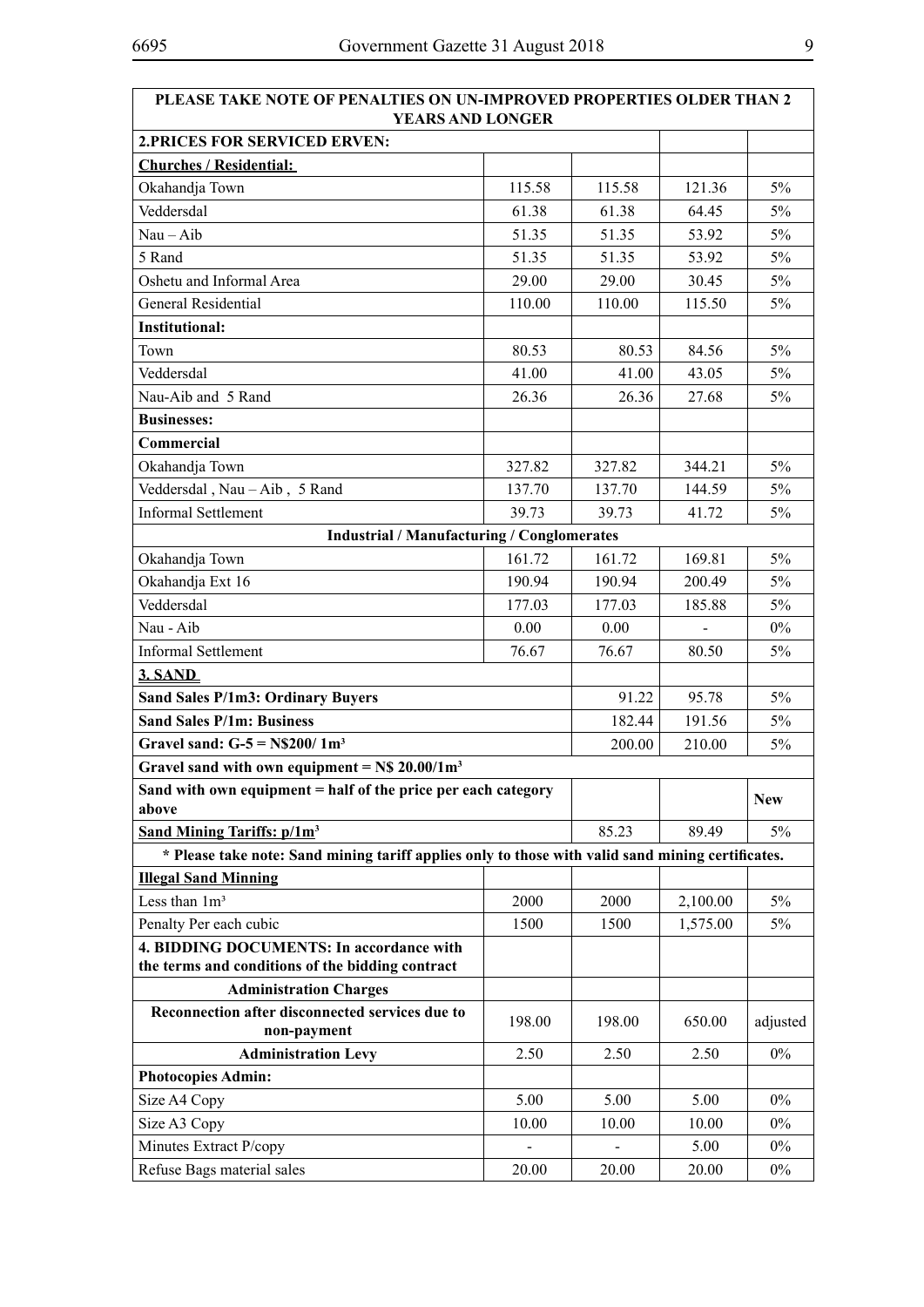| <b>5.LEASE OF MUNICIPAL PROPERTY</b>                           |                                                                                                                                                              |                                                                                                                                                       |                                                                                                                                                                            |                                                                                                                                                                            |                                  |
|----------------------------------------------------------------|--------------------------------------------------------------------------------------------------------------------------------------------------------------|-------------------------------------------------------------------------------------------------------------------------------------------------------|----------------------------------------------------------------------------------------------------------------------------------------------------------------------------|----------------------------------------------------------------------------------------------------------------------------------------------------------------------------|----------------------------------|
|                                                                |                                                                                                                                                              | Per Month                                                                                                                                             | Per Month                                                                                                                                                                  | Per Month                                                                                                                                                                  |                                  |
| Leasehold: Open spaces - Townlands                             |                                                                                                                                                              | $\mathbf{0}$                                                                                                                                          | $\theta$                                                                                                                                                                   | 0                                                                                                                                                                          | New                              |
| Leasehold: Golf Club                                           |                                                                                                                                                              | 2,200.00                                                                                                                                              | 2,420.00                                                                                                                                                                   | 2,541.00                                                                                                                                                                   | $5\%$                            |
| Leasehold: Bowls Club                                          |                                                                                                                                                              | 2,200.00                                                                                                                                              | 2,420.00                                                                                                                                                                   | 2,541.00                                                                                                                                                                   | 5%                               |
| Leasehold: Reit Club grazing area                              |                                                                                                                                                              | 4,400.00                                                                                                                                              | 4,840.00                                                                                                                                                                   | 5,082.00                                                                                                                                                                   | 5%                               |
| Leasehold: Tennis Club                                         |                                                                                                                                                              | 2,200.00                                                                                                                                              | 2,420.00                                                                                                                                                                   | 2,541.00                                                                                                                                                                   | 5%                               |
| Leasehold: Tobbaco Building                                    |                                                                                                                                                              | 7,260.00                                                                                                                                              | 7,986.00                                                                                                                                                                   | 8,385.30                                                                                                                                                                   | 5%                               |
| Leasehold: Voortrekkers Building                               |                                                                                                                                                              | 7,260.00                                                                                                                                              | 7,986.00                                                                                                                                                                   | 8,385.30                                                                                                                                                                   | 5%                               |
| Meatco: Dumping Site rent                                      |                                                                                                                                                              | 2,200.00                                                                                                                                              | 2,420.00                                                                                                                                                                   | 2,541.00                                                                                                                                                                   | 5%                               |
| Cattle Posts/Camps: Rent                                       |                                                                                                                                                              | 363.00                                                                                                                                                | 399.30                                                                                                                                                                     | 419.27                                                                                                                                                                     | $5\%$                            |
| Elim court flats: single room                                  |                                                                                                                                                              | 1,573.00                                                                                                                                              | 1,730.30                                                                                                                                                                   | 1,816.82                                                                                                                                                                   | 5%                               |
| Elim court flats: Double                                       |                                                                                                                                                              | 2,420.00                                                                                                                                              | 2,662.00                                                                                                                                                                   | 2,795.10                                                                                                                                                                   | 5%                               |
| Leasehold: Municipal Building Veddersdal                       |                                                                                                                                                              | 2,200.00                                                                                                                                              | 2,420.00                                                                                                                                                                   | 5,082.00                                                                                                                                                                   | adjusted                         |
| Leasehold: Municipal house at Nau Aib Clinic                   |                                                                                                                                                              | 2,041.75                                                                                                                                              | 2,245.93                                                                                                                                                                   | 2,358.22                                                                                                                                                                   | 5%                               |
| Leasehold: Municipal CEO house                                 |                                                                                                                                                              | 13,310.00                                                                                                                                             | 14,641.00                                                                                                                                                                  | 15,373.05                                                                                                                                                                  | 5%                               |
| Leasehold: Epandulo Properties                                 |                                                                                                                                                              |                                                                                                                                                       |                                                                                                                                                                            | 30,000.00                                                                                                                                                                  | New                              |
| House type OK 1.1 -<br>11 municipality houses                  |                                                                                                                                                              | 336.74                                                                                                                                                | 370.41                                                                                                                                                                     | 388.93                                                                                                                                                                     | 5%                               |
| 4 municipality houses<br>House type OK 1.2-                    |                                                                                                                                                              | 380.67                                                                                                                                                | 418.74                                                                                                                                                                     | 439.67                                                                                                                                                                     | $5\%$                            |
| House type OK 5.2 -<br>4 municipality houses                   |                                                                                                                                                              | 409.95                                                                                                                                                | 450.95                                                                                                                                                                     | 473.49                                                                                                                                                                     | 5%                               |
| House type OK 18.1 -<br>municipality houses                    |                                                                                                                                                              | 480.67                                                                                                                                                | 528.74                                                                                                                                                                     | 555.17                                                                                                                                                                     | $5\%$                            |
| Leasehold: 5 Rand Camp Building: Crèche                        |                                                                                                                                                              | 2,245.93                                                                                                                                              | 2,470.52                                                                                                                                                                   | 2,594.05                                                                                                                                                                   | 5%                               |
| Business stands: Elim Court per /month                         |                                                                                                                                                              | 432                                                                                                                                                   | 475                                                                                                                                                                        | 498.87                                                                                                                                                                     | $5\%$                            |
| Wood Carvers/ Street Vendors per/ month                        |                                                                                                                                                              | 73                                                                                                                                                    | 81                                                                                                                                                                         | 84.56                                                                                                                                                                      | 5%                               |
| Seasonal car racing per/event                                  |                                                                                                                                                              | 600                                                                                                                                                   | 660                                                                                                                                                                        | 1,000.00                                                                                                                                                                   | Adjusted                         |
| <b>6.EMERGENCY SERVICES</b>                                    |                                                                                                                                                              |                                                                                                                                                       |                                                                                                                                                                            |                                                                                                                                                                            |                                  |
|                                                                | <b>Existing</b><br><b>Tariffs</b><br>2015/2016                                                                                                               | <b>Proposed</b><br><b>Tariffs</b><br>2016/2017                                                                                                        | Proposed<br>Tariffs<br>2017/2018                                                                                                                                           | Proposed<br><b>Tariffs</b><br>2018/2019                                                                                                                                    | $\frac{0}{0}$<br><b>Increase</b> |
| Use of Vehicle/Equipment (within<br>MUN area) per hour         | 338.07                                                                                                                                                       | 371.88                                                                                                                                                | 409.06                                                                                                                                                                     | 390.47                                                                                                                                                                     | $0\%$                            |
| Use of Vehicle/Equipment (outside<br>MUN area) plus N\$15 p/km | 432.58                                                                                                                                                       | 475.84                                                                                                                                                | 475.84                                                                                                                                                                     | 499.63                                                                                                                                                                     | $0\%$                            |
| Fire/Emergency services                                        | 307.34.00<br>Per call-out<br>per hour<br>or part of<br>an hour.<br>325.00 Per<br>call-out per<br>hour from<br>Monday<br>until<br>Saturday<br>and 2<br>x time | 338.07 Per<br>call-out per<br>hour or part<br>of an hour<br>392.70 Per<br>call-out per<br>hour from<br>Monday<br>until<br>Saturday<br>and 2<br>x time | N\$ 371.88<br>fixed<br>per call-<br>out, plus<br>N\$431.97<br>per call-<br>out per<br>hour from<br>Monday<br>until<br>Saturday.<br>N\$ 371.88<br>fixed/call-<br>out plus 2 | N\$ 371.88<br>fixed<br>per call-<br>out, plus<br>N\$431.97<br>per call-<br>out per<br>hour from<br>Monday<br>until<br>Saturday.<br>N\$ 371.88<br>fixed/call-<br>out plus 2 | $0\%$                            |

and Public Holidays.

Holidays.

on Sundays and Public Holidays.

on Sundays and Public Holidays.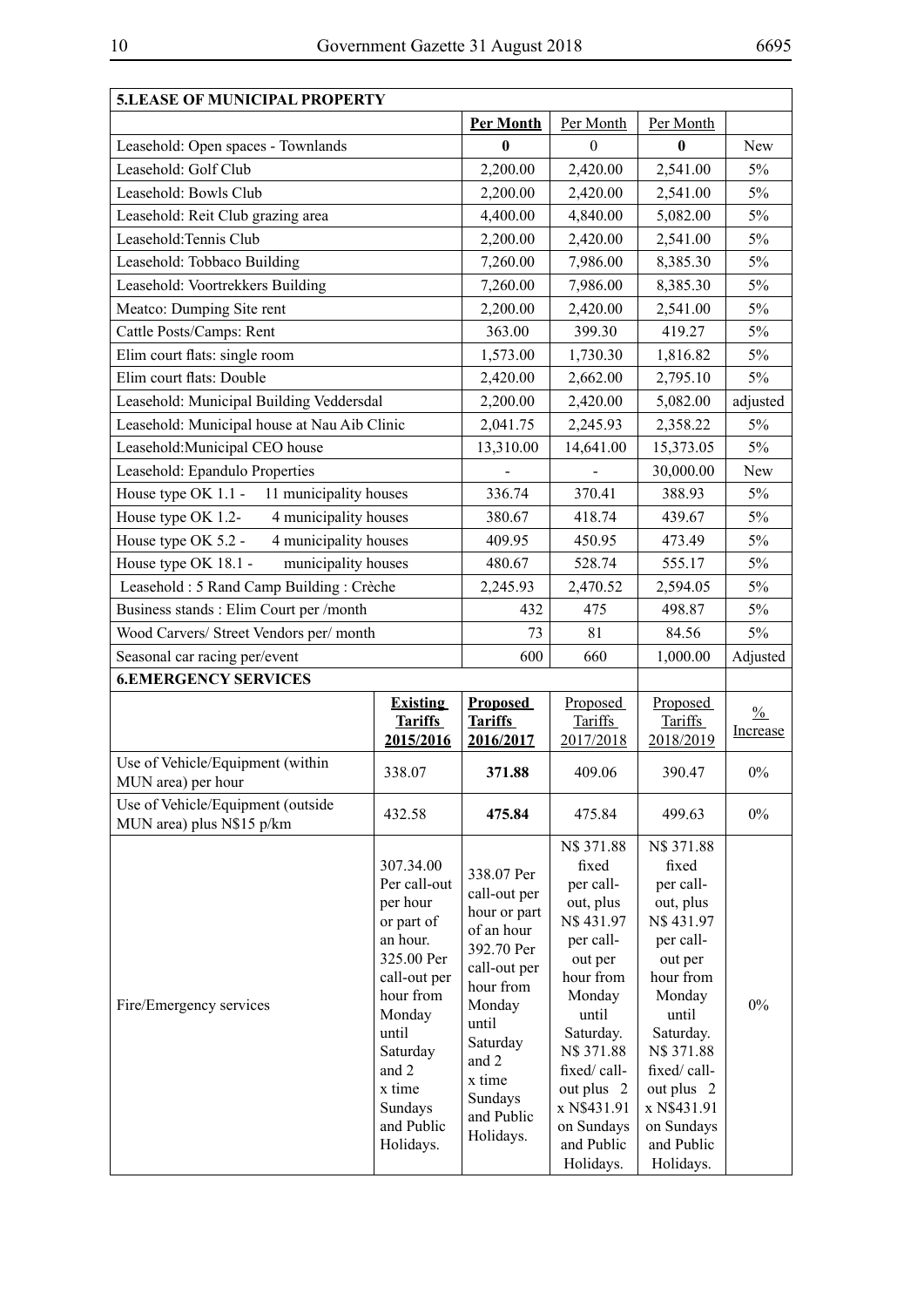|                                                                                                    | N\$ 241.50                                       | N\$265.65                   | N\$292.22                   | N\$292.22                   |       |
|----------------------------------------------------------------------------------------------------|--------------------------------------------------|-----------------------------|-----------------------------|-----------------------------|-------|
| Call outs on pests and insect control                                                              | plus N\$                                         | plus N\$                    | plus                        | plus                        |       |
| services :                                                                                         | 15.00 for<br>each hour                           | 15.00 for<br>each hour      | N\$15.00 for<br>each hour   | N\$15.00 for<br>each hour   | $0\%$ |
|                                                                                                    | spend.                                           | spend.                      | spend                       | spend                       |       |
| <b>Basic:Fire/Emergency Services Levies</b>                                                        |                                                  |                             |                             |                             |       |
|                                                                                                    |                                                  | Per Month                   | Per Month                   | Per Month                   |       |
| Household                                                                                          |                                                  | N\$ 5.00                    | N\$ 5.00                    | 5.00                        | $0\%$ |
| Institutional/Public                                                                               |                                                  | N\$ 10.00                   | N\$ 10.00                   | 20.00                       | $0\%$ |
| Commercial/Industrial                                                                              |                                                  | N\$ 10.00                   | N\$ 10.00                   | 50.00                       | $0\%$ |
| Inspections: Gas Installations                                                                     |                                                  |                             |                             |                             |       |
| Household                                                                                          |                                                  | $\boldsymbol{0}$            | $\boldsymbol{0}$            | 150.00                      | $0\%$ |
| <b>Business</b>                                                                                    |                                                  | $\boldsymbol{0}$            | $\theta$                    | 250.00                      | $0\%$ |
| Factories                                                                                          |                                                  | $\mathbf{0}$                | $\theta$                    | 350.00                      | $0\%$ |
| 7.HEALTH                                                                                           |                                                  |                             |                             |                             |       |
| <b>REGISTRATION OF BUSINESS</b>                                                                    |                                                  |                             |                             |                             |       |
| Formal Trading License: Industrial/Manufacturing                                                   |                                                  | 1,452.00                    | 1,452.00                    | 1,524.60                    | 5%    |
| <b>General Dealers</b>                                                                             |                                                  | 895.40                      | 895.40                      | 940.17                      | 5%    |
| Food Outlets                                                                                       |                                                  | 895.40                      | 895.40                      | 940.17                      | 5%    |
| Guesthouses                                                                                        |                                                  | 895.40                      | 895.40                      | 940.17                      | 5%    |
| Gril & Pubs                                                                                        |                                                  | 895.40                      | 895.40                      | 940.17                      | 5%    |
| <b>SME</b>                                                                                         |                                                  | 580.80                      | 580.80                      | 609.84                      | 5%    |
| <b>SMME</b>                                                                                        |                                                  | 580.80                      | 225.00                      | 609.84                      | 5%    |
| Day by stand marketers / sellers (daily fee)                                                       |                                                  | 72.60                       | 72.60                       | 76.23                       | 5%    |
| <b>Informal Trading: Street Vendors</b>                                                            |                                                  | 314.60                      | 314.60                      | 330.33                      | 5%    |
| DOG TAGS per dog                                                                                   |                                                  | 42.35                       | 42.35                       | 44.47                       | 5%    |
| Penalty for Livestock impounded in a municipal<br>area                                             |                                                  |                             |                             |                             |       |
| Cattle, horses and donkeys per animal per day                                                      |                                                  | 150.00                      | 150.00                      | 157.50                      | $0\%$ |
| Goats and Sheep, per animal                                                                        |                                                  | 60.50                       | 60.50<br>63.53              |                             | 0%    |
| Pigs, per animal                                                                                   |                                                  | 84.70                       | 84.70                       | 88.94                       | $0\%$ |
| <b>Stray Animals</b>                                                                               |                                                  |                             |                             |                             |       |
| Dogs p/day                                                                                         |                                                  | 20.00                       | 20.00                       | 20.00                       | $0\%$ |
| Cats p/day                                                                                         |                                                  | 15.00                       | 15.00                       | 15.00                       | $0\%$ |
| <b>Meat Inspection Levy:</b>                                                                       |                                                  |                             |                             |                             |       |
| Inspection per carcass: small stock unit                                                           |                                                  | 10                          | 10                          | 10                          | $0\%$ |
| Inspection per carcass: large stock unit                                                           |                                                  | 30                          | 30                          | 30                          | $0\%$ |
| <b>Inspection Call Out Fees</b>                                                                    |                                                  | 100                         | 100                         | 100                         | $0\%$ |
|                                                                                                    | <b>Penalties for late Business Registration:</b> |                             |                             |                             |       |
| A penalty of 10% per month calculated on the annual fees of a particular type of business shall be |                                                  |                             |                             |                             |       |
|                                                                                                    | levied for late registrations.                   |                             |                             |                             |       |
|                                                                                                    |                                                  | <b>Proposed</b>             | Proposed                    | Proposed                    |       |
| <b>Illegal Business Operations:</b>                                                                |                                                  | <b>Tariffs</b><br>2016/2017 | <b>Tariffs</b><br>2017/2018 | <b>Tariffs</b><br>2018/2019 |       |
| <b>Street Vendors</b>                                                                              | 200.00                                           | 200.00                      | 200.00                      | 200.00                      | $0\%$ |
| Small and Medium                                                                                   | 1,000.00                                         | 1,000.00                    | 1,000.00                    | 1,000.00                    | $0\%$ |
| <b>General Dealers</b>                                                                             | 2,000.00                                         | 2,000.00                    | 2,000.00                    | 2,000.00                    | $0\%$ |
| Industrial                                                                                         | 3,000.00                                         | 2,000.00                    | 2,000.00                    | 2,000.00                    | $0\%$ |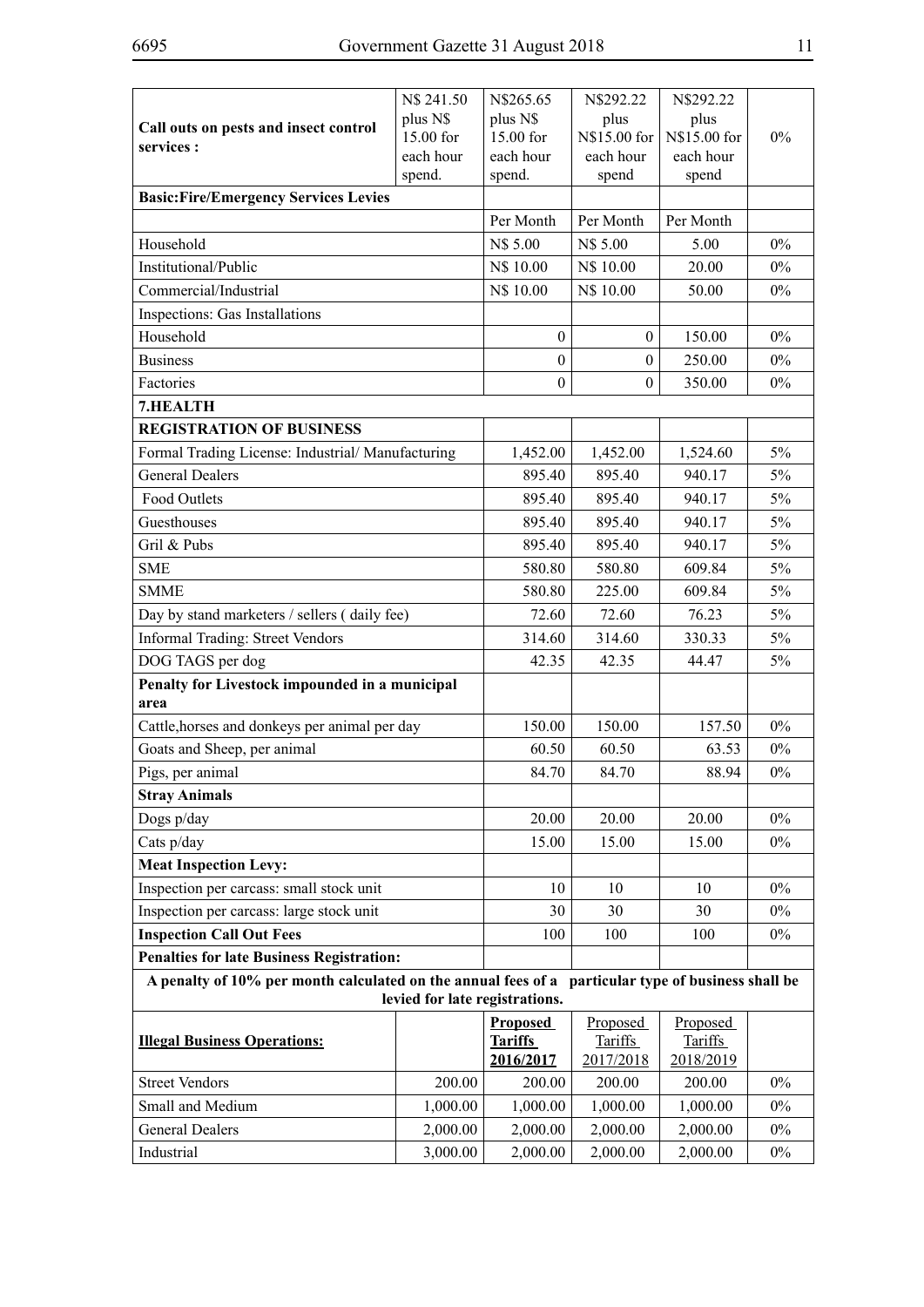| <b>8. PUBLIC BUILDINGS</b>                                                                            |                                     |                               |               |                          |       |  |  |
|-------------------------------------------------------------------------------------------------------|-------------------------------------|-------------------------------|---------------|--------------------------|-------|--|--|
| <b>BUILDING PLANS:2018/2019</b>                                                                       |                                     |                               |               |                          |       |  |  |
| <b>Area Size</b>                                                                                      | <b>Single</b><br><b>Residential</b> | General<br><b>Residential</b> | Institutional | Business &<br>Industrial |       |  |  |
| $0 - 40$                                                                                              | 309.75                              | 446.25                        | 325.50        | 682.50                   |       |  |  |
| $41 - 70$                                                                                             | 357.00                              | 627.90                        | 378.00        | 908.25                   |       |  |  |
| 71-90                                                                                                 | 399.00                              | 771.75                        | 420.00        | 1,260.00                 |       |  |  |
| 91-120                                                                                                | 446.25                              | 971.25                        | 462.00        | 1,585.50                 |       |  |  |
| 121-160                                                                                               | 498.75                              | 1,206.45                      | 519.75        | 1,869.00                 |       |  |  |
| 161-190                                                                                               | 546.00                              |                               | 545.74        | 2,047.50                 |       |  |  |
| 191-230                                                                                               | 588.00                              |                               | 619.50        | 2,410.78                 |       |  |  |
| 231-300                                                                                               | 640.50                              |                               | 650.48        | 2,730.00                 |       |  |  |
| 301-400                                                                                               | 735.00                              |                               | 766.50        | 3,097.50                 |       |  |  |
| 401-500                                                                                               | 850.50                              |                               | 850.50        | 3,465.00                 |       |  |  |
| 501-700                                                                                               | 939.75                              |                               | 939.75        | 3,937.50                 |       |  |  |
| 701-1000                                                                                              | 976.50                              |                               | 997.50        | 4,305.00                 |       |  |  |
| 1001-1200                                                                                             |                                     |                               | 1,239.00      | 4,882.50                 |       |  |  |
| 1201-1500                                                                                             |                                     |                               | 1,569.75      | 5,355.00                 |       |  |  |
| 1501 & more                                                                                           |                                     |                               | 2,320.50      | 6,536.25                 |       |  |  |
| <b>Boundary Wall</b>                                                                                  | 288.75                              | 362.25                        | 288.75        | 435.75                   |       |  |  |
| <b>Swimming Pool</b>                                                                                  |                                     |                               | 388.50        |                          |       |  |  |
| <b>Braai Areas</b>                                                                                    |                                     |                               | 372.75        |                          |       |  |  |
| <b>Re-Submission/Re-Inspection Plans</b>                                                              |                                     |                               | 189.00        |                          |       |  |  |
| <b>Expiry: Building Permit</b>                                                                        |                                     |                               | 220.50        |                          |       |  |  |
| <b>Site Inspection</b>                                                                                |                                     |                               | 183.75        |                          |       |  |  |
| <b>BUILDING DEFAULTS PENALTIES</b>                                                                    |                                     |                               |               |                          |       |  |  |
| Building without approved building Plan                                                               |                                     |                               |               |                          |       |  |  |
| Residential                                                                                           |                                     | 2,000.00                      | 2,000.00      | 2,000.00                 | $0\%$ |  |  |
| <b>Business</b>                                                                                       |                                     | 2,000.00                      | 2,000.00      | 2,000.00                 | $0\%$ |  |  |
| Building with approved building Plan, but no<br><u>inspection</u>                                     |                                     |                               |               |                          |       |  |  |
| Residential                                                                                           |                                     | 2,000.00                      | 2,000.00      | 2,000.00                 | $0\%$ |  |  |
| <b>Business</b>                                                                                       |                                     | 2,000.00                      | 2,000.00      | 2,000.00                 | $0\%$ |  |  |
| Building with approved building Plan, but some<br>stages omitted for inspection                       |                                     |                               |               |                          |       |  |  |
| Residential per each stage omitted                                                                    |                                     | 1,300.00                      | 1,300.00      | 1,300.00                 | $0\%$ |  |  |
| Business per each stage omitted                                                                       |                                     | 1,300.00                      | 1,300.00      | 1,300.00                 | $0\%$ |  |  |
| Ø Building not meeting the standard shall be dealt with as per directives of the Local Authority Act. |                                     |                               |               |                          |       |  |  |
| Ø Failure to pay a specified penalty within a given timeframe would result in an action, as per Local | <b>Authority Act.</b>               |                               |               |                          |       |  |  |
| <b>COPIES FOR BUILDING PLANS</b>                                                                      |                                     |                               |               |                          |       |  |  |
| A1 - SIZE copy per page                                                                               |                                     | 60.00                         | 60.00         | 63.00                    | 5%    |  |  |
| A3 - SIZE copy per page                                                                               |                                     | 25.00                         | 25.00         | 26.25                    | $5\%$ |  |  |
| A4 - SIZE copy per page /and any other smaller size                                                   |                                     | 15.00                         | 15.00         | 15.75                    | $5\%$ |  |  |
| Town Map Hard Copy                                                                                    |                                     | 100.00                        | 100.00        | 105.00                   | $5\%$ |  |  |
| Town Map Soft Copy                                                                                    |                                     | 120.00                        | 120.00        | 126.00                   | $5\%$ |  |  |
| Erf Diagram                                                                                           |                                     | 20.00                         | 20.00         | 21.00                    | $5\%$ |  |  |
| <b>ENDOWMENT FEES</b>                                                                                 |                                     | 10,000.00                     | 10,000.00     | $0\%$                    |       |  |  |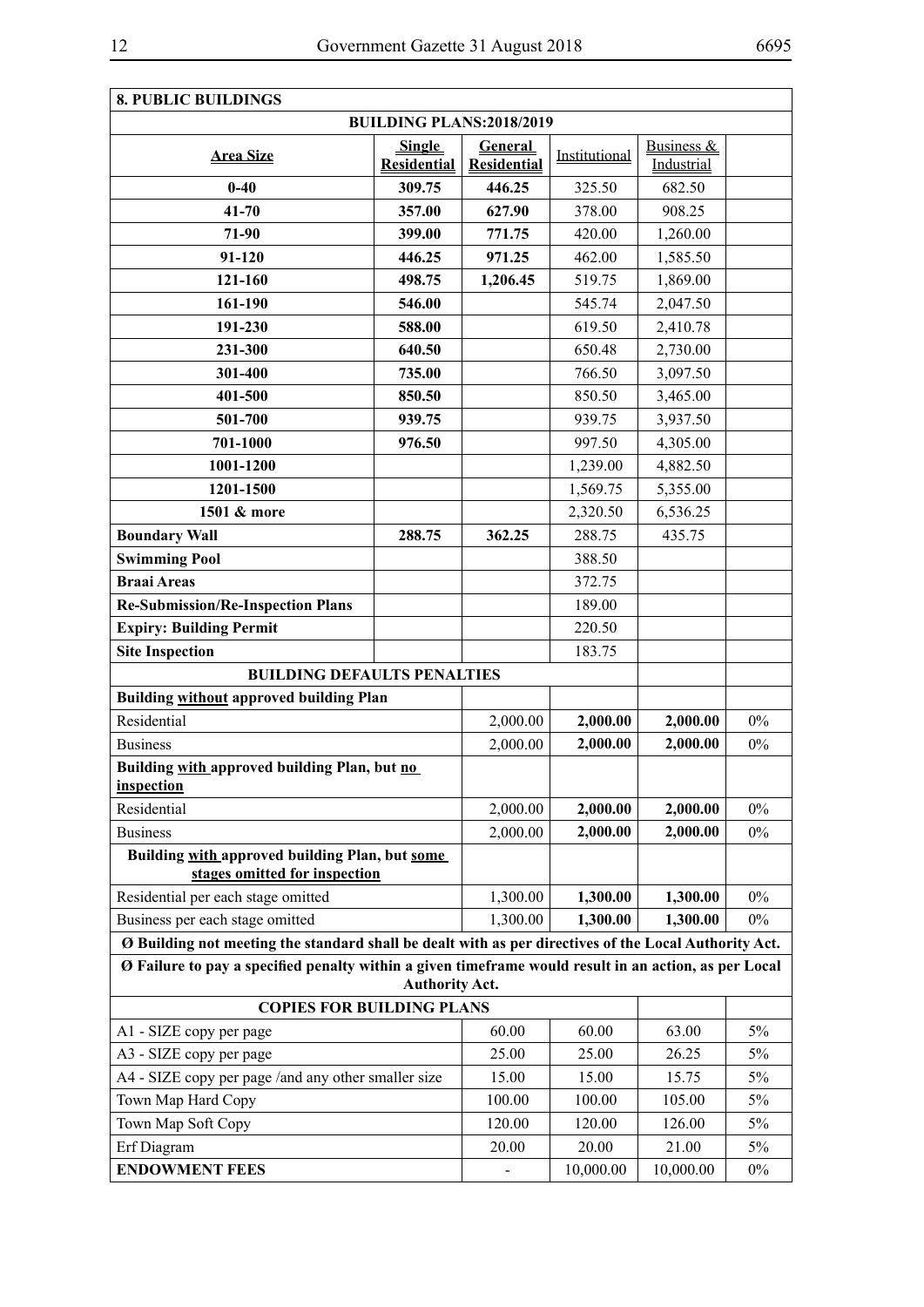| 9. STREETS, ROADS AND BRIDGES                                                           | Per Hour | Per Hour | Per Hour |       |
|-----------------------------------------------------------------------------------------|----------|----------|----------|-------|
| <b>LEASE OF MACHINERY</b>                                                               |          |          |          |       |
| Galion Graders                                                                          | 1,597.00 | 1,756.70 | 1,844.54 | 5%    |
| <b>Compactor Small: Bomag</b>                                                           | 266.00   | 292.60   | 307.23   | 5%    |
| Water Tanker booked out                                                                 | 1,065.00 | 1,171.50 | 1,230.08 | 5%    |
| Water Tanker content per load                                                           | 399.00   | 438.90   | 460.85   | 5%    |
| Chainsaw Machine                                                                        | 93.00    | 102.30   | 107.42   | 5%    |
| D7G Bull Dozer                                                                          | 2,396.00 | 2,635.60 | 2,767.38 | 5%    |
| Front End Loader Cat 910                                                                | 1,198.00 | 1,317.80 | 1,383.69 | $5\%$ |
| Tip Lorry 5m <sup>3</sup>                                                               | 932.00   | 1,025.20 | 1,076.46 | 5%    |
| <b>JCB</b> Back Actor                                                                   | 666.00   | 732.60   | 769.23   | $5\%$ |
| Compressor with Jack Hammer                                                             | 699.00   | 768.90   | 807.35   | 5%    |
| Concrete Mixer 150lt                                                                    | 699.00   | 768.90   | 807.35   | $5\%$ |
| VOS Soil Compactor                                                                      | 699.00   | 768.90   | 807.35   | $5\%$ |
| Platform Trucks with HAIB (crane)                                                       | 536.00   | 589.60   | 619.08   | $5\%$ |
| 10.CEMETERIES                                                                           |          |          |          |       |
| <b>CEMETERY TOWN/VEDDERSDAL</b>                                                         |          |          |          |       |
| Reservation of Grave Sites: Single                                                      | 1,819.97 | 1,819.97 | 1,819.97 | $0\%$ |
| <b>Reservation of Grave Sites: Double</b>                                               | 2,262.04 | 2,262.04 | 2,262.04 | $0\%$ |
| Re-open Grave                                                                           | 695.45   | 695.45   | 695.45   | $0\%$ |
| <b>PURCHASE OF GRAVE SITES</b>                                                          |          |          |          |       |
| Adults - Town                                                                           | 1,591.88 | 1,591.88 | 1,591.88 | $0\%$ |
| Children - Town(under age 14)                                                           | 794.52   | 794.52   | 794.52   | $0\%$ |
| Adults - Veddersdal                                                                     | 685.73   | 685.73   | 685.73   | $0\%$ |
| Children - Veddersdal                                                                   | 627.56   | 627.56   | 627.56   | $0\%$ |
| Adults - Nau-Aib/R5                                                                     | 433.18   | 433.18   | 433.18   | $0\%$ |
| Children - Nau-Aib/R5                                                                   | 217.35   | 217.35   | 217.35   | $0\%$ |
| <b>Extention of Grave</b>                                                               | 620.00   | 620.00   | 620.00   | $0\%$ |
| <b>EXHUMATION COSTS</b>                                                                 |          |          |          |       |
| Adults & Children                                                                       | 546.11   | 546.11   |          | $0\%$ |
| <b>OTHER CEMETRY COSTS</b>                                                              |          |          |          |       |
| Cost for exhumed grave site                                                             | 1,092.22 | 1,092.22 | 1,092.22 | $0\%$ |
| Maintenance Fees Per Grave Per Year (on request)                                        | 874.07   | 874.07   | 874.07   | $0\%$ |
| <b>11. ADVERTSMENTS:BILL BOARDS</b>                                                     |          |          |          |       |
| Signs such as estate agents boards, posters, signs less<br>than 2m <sup>2</sup> per day | 35.00    | 38.50    | 38.50    | $0\%$ |
| Banners per event                                                                       | 150.00   | 165.00   | 165.00   | $0\%$ |
| Banners across the road p.m.                                                            | 200.00   | 220.00   | 220.00   | $0\%$ |
| Street pole advertisement p.m.                                                          | 350.00   | 385.00   | 385.00   | $0\%$ |
| Sports Ground Advertisement p.m.                                                        | 500.00   | 550.00   | 550.00   | $0\%$ |
| Auctioneer's Notice display on show board per day                                       | 100.00   | 110.00   | 110.00   | $0\%$ |
| Gantry p.m.                                                                             | 4,658.00 | 5,123.80 | 5,123.80 | $0\%$ |
| Billboard more than $(\ge)2 - 9m^2 p/m$                                                 | 600.00   | 660.00   | 660.00   | $0\%$ |
| Billboard more than $(\ge)9 - 18m^2 p/m$                                                | 1,600.00 | 1,760.00 | 1,760.00 | $0\%$ |
| Billboard more than $(\ge)18m^2 p/m$                                                    | 1,800.00 | 1,980.00 | 1,980.00 | $0\%$ |
| Confiscation and seizing of signboards                                                  | 1,000.00 | 1,100.00 | 1,100.00 | $0\%$ |
| Electronic Billboard $\ge$ /= 18m/sq p/m                                                |          |          | 2,000.00 | new   |
| Advertisement fee in the Council newsletter per advert                                  | 10       | 10       | 10       | $0\%$ |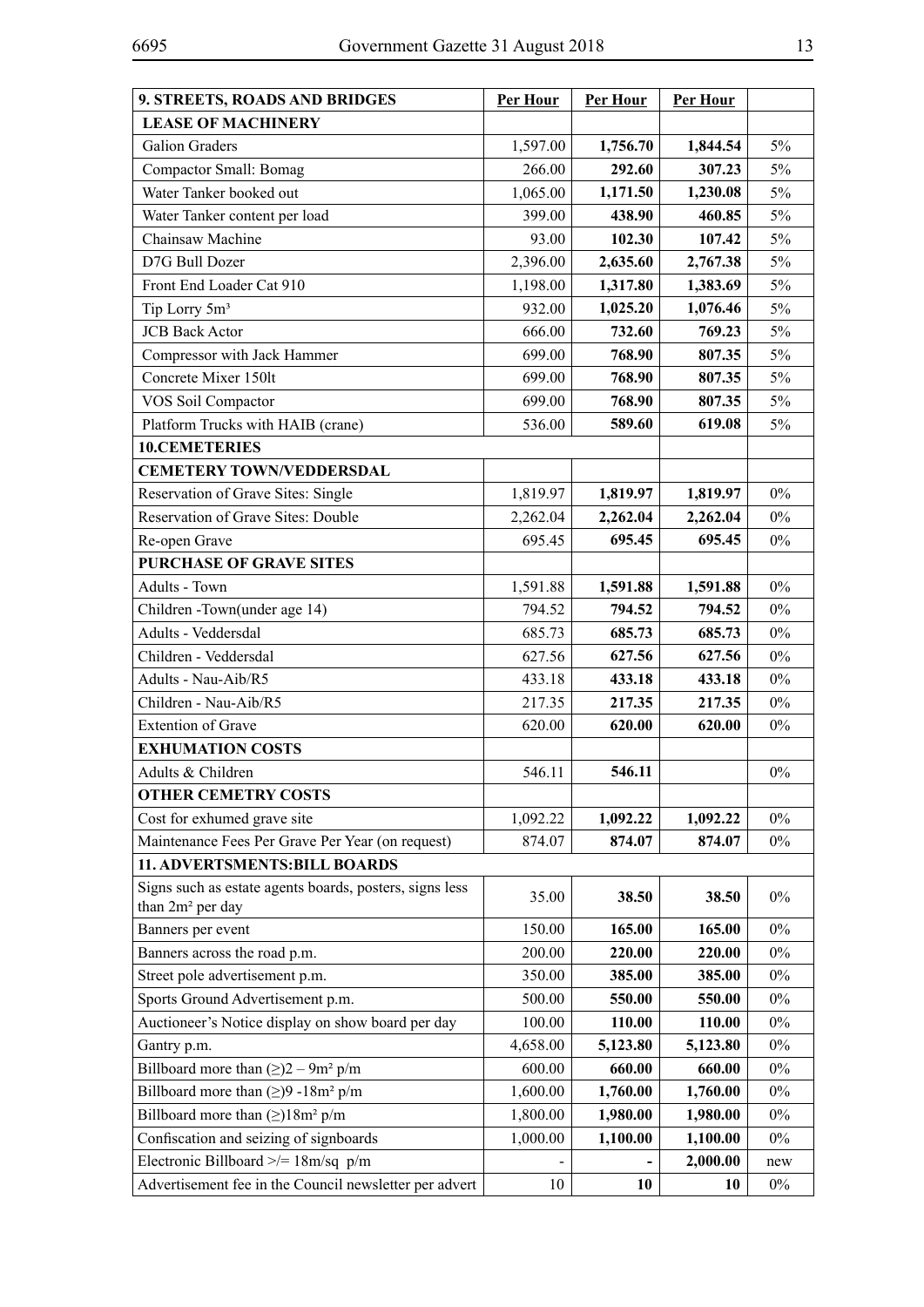| <b>12. PUBLIC VENUES</b>                                                                   |                                      |                                      |                                              |       |
|--------------------------------------------------------------------------------------------|--------------------------------------|--------------------------------------|----------------------------------------------|-------|
| <b>LargeTown Hall Rentals</b>                                                              |                                      |                                      |                                              |       |
| <b>Weddings Dances, Receptions &amp; Seminar Functions</b>                                 |                                      |                                      |                                              |       |
| Rental Per Event/ day, hour, minute or second                                              | 1,760.00                             | 1,760.00                             | 1,760.00                                     | 0%    |
| Deposit                                                                                    | 700.00                               | 1,000.00                             | 1,000.00                                     | $0\%$ |
| Religious gatherings, conferences, workshops & lectures, Educational and Charity Functions |                                      |                                      |                                              |       |
| Rent for 24 Hours.                                                                         |                                      | 900.00                               | 900.00                                       | $0\%$ |
| Deposit                                                                                    | 825.00                               | 825.00                               | 825.00                                       | $0\%$ |
| <b>Public gatherings\Political Meetings</b>                                                |                                      |                                      |                                              |       |
| Rent for 24 Hours.                                                                         | 1,521.20                             | 1,521.20                             | 1,760.00                                     | $0\%$ |
| Deposit:                                                                                   | 700.00                               | 1,000.00                             | 1,000.00                                     | $0\%$ |
| <b>Small Town Hall</b>                                                                     |                                      |                                      |                                              |       |
| Rental Per Event/ day, hour, minute or second                                              | 550.00                               | 550.00                               | 550.00                                       | $0\%$ |
| <b>Tables</b>                                                                              |                                      |                                      |                                              |       |
| Per table per day                                                                          | 10.00                                | 10.00                                | 10.00                                        | $0\%$ |
| <b>Chairs</b>                                                                              |                                      |                                      |                                              |       |
| Per chair per day                                                                          | 5.00                                 | 5.00                                 | 5.00                                         | $0\%$ |
| <b>13. SPORT AND RECREATION</b>                                                            |                                      |                                      |                                              |       |
| SOCCERFIELD: TOWN - Rental per activity per day/hour/ minute/ second                       |                                      |                                      |                                              |       |
| Deposit for town Soccerfield                                                               | 360.00                               | 500.00                               | 501.00                                       | $0\%$ |
| Rent: Game Practice per day: Non-Tournament                                                | 300.00                               | 300.00                               | 300.00                                       | $0\%$ |
| Rent: Game Play- per day Non-Tournament                                                    | 564.94                               | 564.94                               | 564.94                                       | $0\%$ |
| School Sport Activities per day                                                            |                                      | 200.00                               | 201.00                                       | $0\%$ |
| Sport Tournaments <b>Host/Liga</b> i.e Rugby, Soccer etc.                                  |                                      | 621.43                               | 621.43                                       | $0\%$ |
| Sport Tournaments: <b>Practice</b> i.e Rugby, Soccer etc.                                  |                                      | 300.00                               | 300.00                                       | $0\%$ |
| Premier League Teams: Tournament per day                                                   |                                      | 400.00                               | 400.00                                       | $0\%$ |
| <b>Premier League Teams: Practice</b>                                                      | $\overline{\phantom{a}}$             | 250.00                               | 250.00                                       | $0\%$ |
| Weddings Functions, Political, Church activities per<br>day                                | 502.87                               | 700.00                               | 700.00                                       | $0\%$ |
| SOCCERFIELD NAU-AIB - Per activity, per day/ hour/ minute/ second                          |                                      |                                      |                                              |       |
| Deposit for Nau Aib Soccer field per day                                                   | $\boldsymbol{0}$                     | 260.00                               | 260.00                                       | $0\%$ |
| Rent: Game Play- per day Non-Tournament                                                    | 439.23                               | 160.00                               | 160.00                                       | $0\%$ |
| School & youth Sport Activities per day                                                    |                                      | 104.00                               | 104.00                                       | $0\%$ |
| Sport Tournaments Host/Liga i.e Rugby, Soccer etc.                                         |                                      | 323.00                               | 323.00                                       | $0\%$ |
| Sport Tournaments: <b>Practice</b> i.e Rugby, Soccer etc.                                  | 180.00                               | 156.00                               | 156.00                                       | $0\%$ |
| Premier League Teams: Tournament per day                                                   |                                      | 208.00                               | 208.00                                       | $0\%$ |
| <b>Premier League Teams: Practice</b>                                                      |                                      | 130.00                               | 130.00                                       | $0\%$ |
| Weddings Functions, Political, Church activities per                                       |                                      |                                      |                                              | $0\%$ |
| day                                                                                        | 354.31                               | 500.00                               | 500.00                                       |       |
| <b>LANDING STRIP</b>                                                                       |                                      |                                      |                                              |       |
| Landings                                                                                   | 321.20 per<br>landing                | 321.20 per<br>landing                | N\$321.20<br>per landing                     | $0\%$ |
| Rent/leasehold                                                                             | N\$ 713.90<br>per rent/<br>leasehold | N\$ 713.90<br>per rent/<br>leasehold | N\$713.90<br>/ per rent/<br>leasehold<br>p/m | $0\%$ |
| <b>RECREATIONAL SITES</b>                                                                  |                                      |                                      |                                              |       |
| Leasehold: Nursery                                                                         | 850.00 per<br>month                  | 850.00 per<br>month                  | 850.00 per<br>month                          | $0\%$ |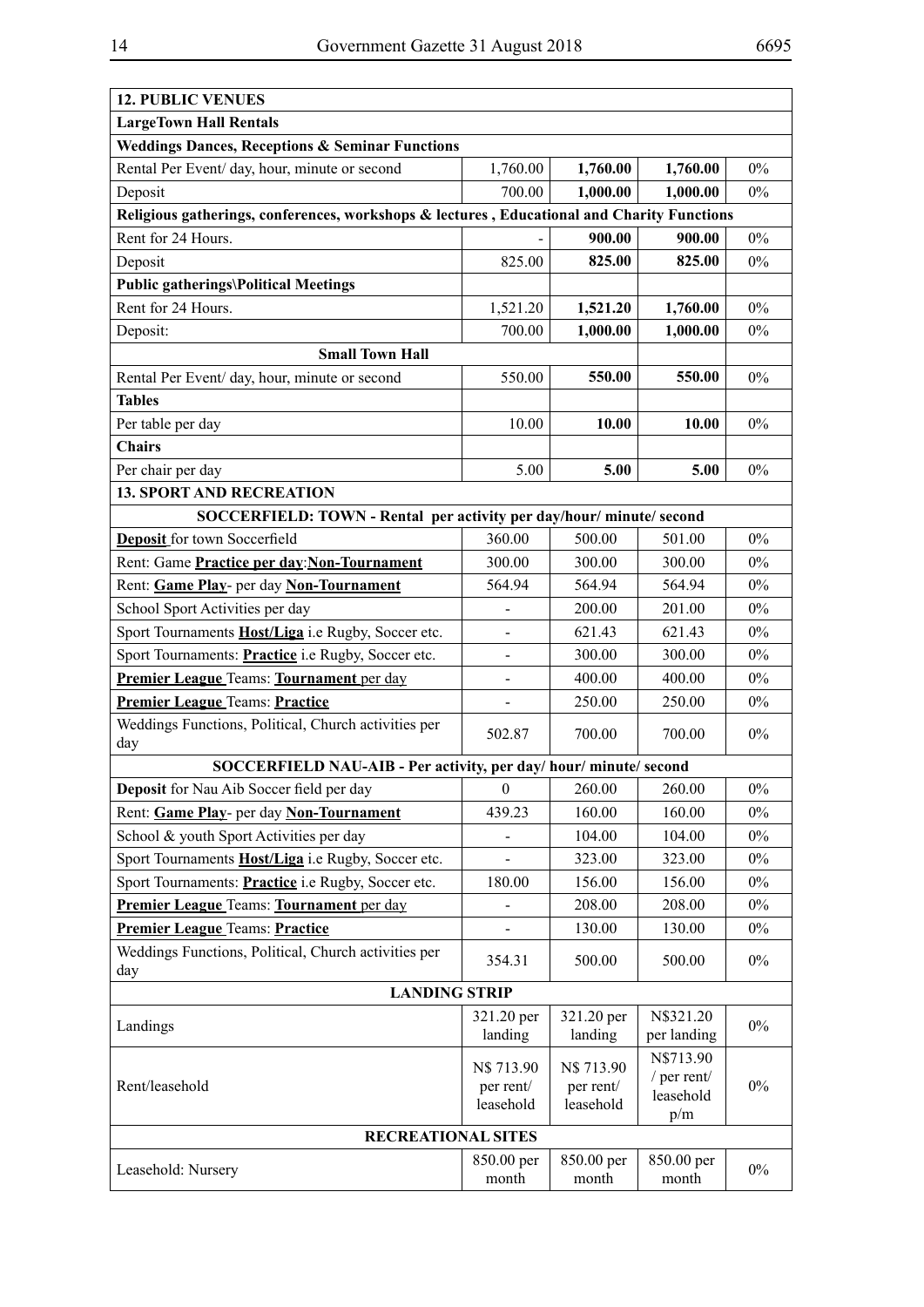| Leasehold: Swimming Pool            |                  | 850.00 per<br>month | 850.00 per<br>month | 850.00 per<br>month | $0\%$      |  |  |
|-------------------------------------|------------------|---------------------|---------------------|---------------------|------------|--|--|
|                                     |                  |                     |                     |                     |            |  |  |
| Tennis Court per day                |                  | 0                   | 45                  | 45                  | $0\%$      |  |  |
|                                     | <b>PENALTIES</b> |                     |                     |                     |            |  |  |
| <b>Illegal Harvesting of Trees:</b> |                  |                     |                     |                     |            |  |  |
| Dead Tree:                          |                  | $\theta$            | 0                   | 1000                | <b>NEW</b> |  |  |
| Live Tree:                          |                  | $\Omega$            |                     | 2000                | <b>NEW</b> |  |  |
| <b>14. SEWERAGE</b>                 |                  |                     |                     |                     |            |  |  |
| <b>BASIC CHARGES</b><br>A           |                  |                     |                     |                     |            |  |  |

 **The owner of any erf, stand or lot with or without improvements shall, where such erf, stand or lot or agricultural land is connected with the Council's sewerage system or in case where such supply is available but not made use of, pay to Council, monthly in advance, the following charges in respect of each such erf, stand or lot or agricultural land: provided that the charges thus determined shall be the minimum charge:**

| <b>Domestic Charges: Basic</b>                                               |                  |          |          |       |  |
|------------------------------------------------------------------------------|------------------|----------|----------|-------|--|
|                                                                              |                  | 125.31   | 125.31   | 0%    |  |
| <b>Basic Charges for businesses: Monthly Charge</b>                          |                  |          |          |       |  |
| Business operation out of Genaral Residential<br>Properties                  | $\boldsymbol{0}$ | 137.84   | 137.84   | $0\%$ |  |
| Small business properties / SME and Churches:<br>monthly                     | $\boldsymbol{0}$ | 137.84   | 137.84   | 0%    |  |
| Commercial and trading business properties / month                           | $\theta$         | 275.68   | 275.68   | $0\%$ |  |
| Intitutions, Old age homes and hospitals                                     | $\boldsymbol{0}$ | 206.76   | 206.76   | 0%    |  |
| Medium Industrial and Manufacturing Businesses                               | $\boldsymbol{0}$ | 344.60   | 344.60   | $0\%$ |  |
| Large Industrial, Manufacturing Businesses and<br>Conglomerates              | $\boldsymbol{0}$ | 689.21   | 689.20   | $0\%$ |  |
| Body Corporates/Complex, Hotels etc, Per unit per<br>month                   | $\theta$         | 38.00    | 38.00    | $0\%$ |  |
| Hostels, Youth Centres, Charitable and Orphanage<br>homes per room per month | $\boldsymbol{0}$ | 18.00    | 18.00    | $0\%$ |  |
| <b>VARIABLE CHARGES: MONTHLY</b><br>B)                                       |                  |          |          |       |  |
| For the first 1500 m <sup>2</sup> land area or portion thereof               | 86.05            | 94.66    | 94.66    | $0\%$ |  |
| For every additional 1000m <sup>2</sup> or part thereof                      | 53.04            | 58.34    | 58.34    | 0%    |  |
| Maximum charges                                                              | 218.55           | 240.41   | 240.41   | $0\%$ |  |
| $\mathbf{C}$<br><b>Additional Variable charges : Unit Levy</b>               |                  |          |          |       |  |
| a) Private Houses & Flats per closet                                         | 65.56            | 72.12    | 72.12    | 0%    |  |
| b) Church & Halls per closet                                                 | 106.24           | 116.86   | 116.86   | 0%    |  |
| c) Schools, Colleges, Hostels for Every 10 Students<br>or part thereof       | 98.36            | 108.20   | 108.20   | $0\%$ |  |
| d) Hotel: for every 4 rooms                                                  | 240.41           | 264.45   | 264.45   | $0\%$ |  |
| e) Business, Offices & Hospitals: for every water<br>closet or basin         | 65.56            | 72.12    | 72.12    | $0\%$ |  |
| f) Abattoir                                                                  | 3,077.14         | 3,384.85 | 3,384.85 | 0%    |  |
| Jail & Police Stations for every water closet<br>g)                          | 54.64            | 60.10    | 60.10    | $0\%$ |  |
| i) Meat Processing Factory                                                   | 5,026.56         | 5,529.22 | 5,529.22 | $0\%$ |  |
| j) Bone & Creamery Factory                                                   | 1,857.65         | 2,043.42 | 2,043.42 | $0\%$ |  |
| Industries, Workshops for every water closet<br>k)                           | 109.27           | 120.20   | 120.20   | $0\%$ |  |
| Sport & Show grounds for every water closet<br>$\mathbf{I}$                  | 37.16            | 40.88    | 40.88    | $0\%$ |  |
| m) All other sites per water closet                                          | 50.12            | 55.13    | 55.13    | 0%    |  |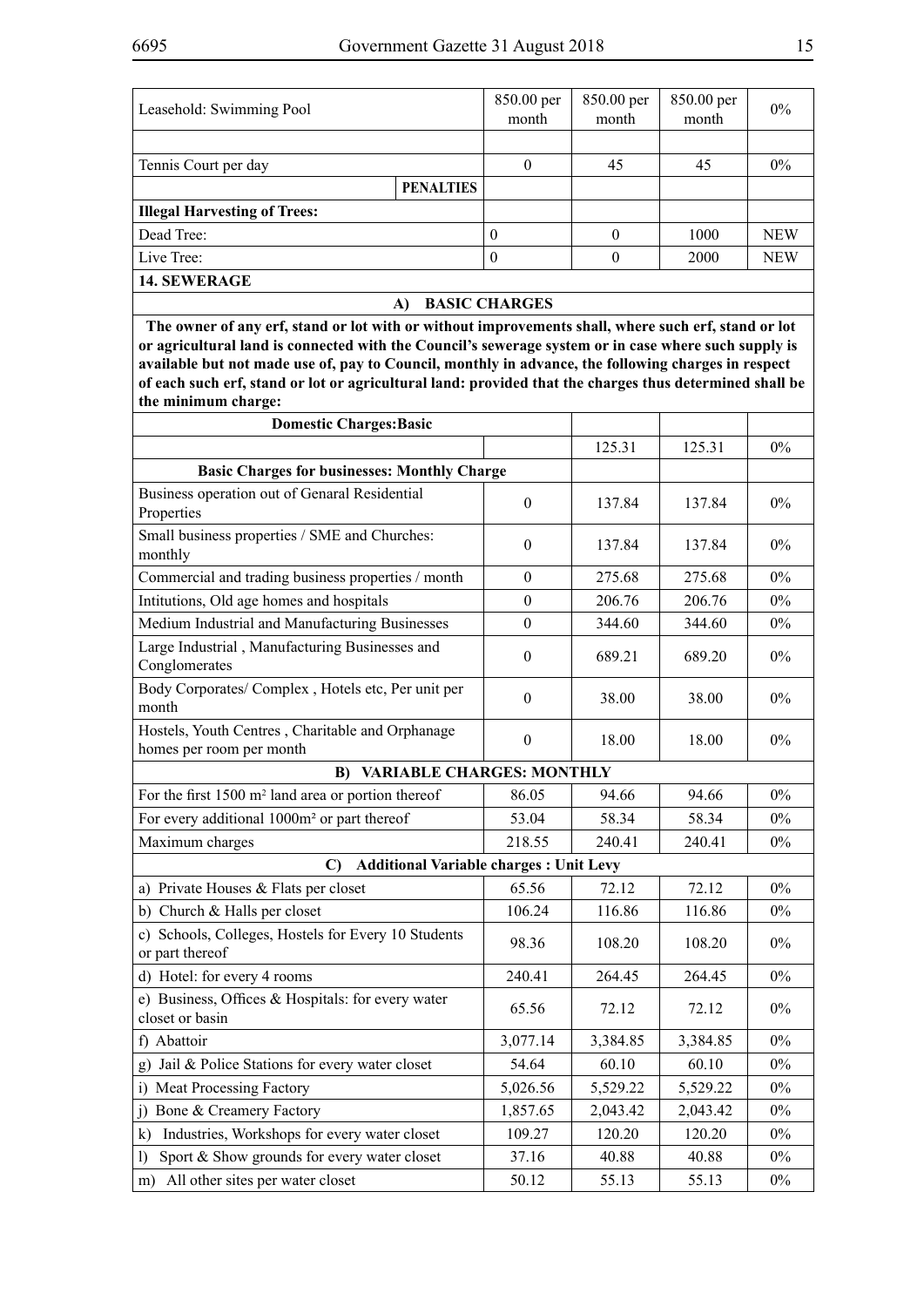| D) Factories & Industrial Effluent                                                                   |                                |                                  |                                  |               |  |  |
|------------------------------------------------------------------------------------------------------|--------------------------------|----------------------------------|----------------------------------|---------------|--|--|
| The Levy in cent per cubic meter must be                                                             | Proposed                       | Proposed                         | Proposed                         | $\frac{0}{0}$ |  |  |
| calculated as follows:                                                                               | Tariffs<br>2016/2017           | Tariffs<br>2017/2018             | Tariffs<br>2018/2019             | Increase      |  |  |
|                                                                                                      |                                | PW x .21                         | PW x .21                         |               |  |  |
| A) P.W. less than 250mg/1 effluent levy                                                              | $\theta$                       | per m3                           | per m4                           | $0\%$         |  |  |
|                                                                                                      | PW x 0.28                      | PW x 0.33                        | PW x 0.33                        |               |  |  |
| B) P.W. above 250mg/1 effluent levy                                                                  | per m <sup>3</sup>             | per m <sup>3</sup>               | per m <sup>3</sup>               | $0\%$         |  |  |
| A) Kjeldal N equivalent or less than 150mg/1 effluent                                                | $0.26 + 1.05$                  | $0.31 + 1.24$                    | $0.31 + 1.24$                    | $0\%$         |  |  |
| levy                                                                                                 | per m <sup>3</sup>             | per m <sup>3</sup>               | per m <sup>3</sup>               |               |  |  |
| B) Kjeldal N above 150mg/1 effluent levy                                                             | N x 31.9<br>per m <sup>3</sup> | $N x 37.6$ per<br>m <sup>3</sup> | $N x 37.6$ per<br>m <sup>3</sup> | $0\%$         |  |  |
| The above formula is as follows: PW permanganate                                                     | $(N-150) \times 0$             | $(N-150) \times 0$               | $(N-150)$ x 0                    |               |  |  |
| and nitrogen. In each case the appropriate levy is the                                               | $.35 + 0.53$                   | $.41 + 0.63$                     | $.41 + 0.63$                     | $0\%$         |  |  |
| highest value calculated in respect thereof.                                                         | per m <sup>3</sup>             | per m <sup>3</sup>               | per m <sup>3</sup>               |               |  |  |
| <b>SEWERAGE BLOCKING</b>                                                                             |                                |                                  |                                  |               |  |  |
| For the disconnection and sealing off of a private<br>sewerage from a public sewerage                | 894.06                         | 1,054.99                         | 1,054.99                         | $0\%$         |  |  |
| At the request of a consumer to open a blocked drain                                                 | 495.00                         | 584.10                           | 584.10                           | $0\%$         |  |  |
| Connection fees: private lots/small holdings                                                         | 1,579.50                       | 1,863.81                         | 1,863.81                         | $0\%$         |  |  |
| Pumping                                                                                              | 423.50                         | 499.73                           | 499.73                           | $0\%$         |  |  |
| <b>15. CLEANSING SERVICES</b>                                                                        |                                |                                  |                                  |               |  |  |
| <b>REFUSE REMOVAL MATERIAL</b>                                                                       |                                |                                  |                                  |               |  |  |
| Weekly removal of refuse: Monthly charge:<br><b>Domestic</b>                                         | 121.00                         | 121.00                           | 121.00                           | $0\%$         |  |  |
| Removal of refuse at business premises: Monthly Charge                                               |                                |                                  |                                  |               |  |  |
| Business operation out of Genaral Residential<br>Properties                                          |                                | 126.45                           | 126.45                           | $0\%$         |  |  |
| Small business properties / SME and Churches:<br>monthly                                             |                                | 139.10                           | 139.10                           | 0%            |  |  |
| Commercial and trading business properties / month                                                   | $\overline{\phantom{a}}$       | 316.13                           | 316.13                           | $0\%$         |  |  |
| Intitutions, Old age homes and hospitals                                                             |                                | 252.90                           | 252.90                           | $0\%$         |  |  |
| Medium Industrial and Manufacturing Businesses                                                       |                                | 379.35                           | 379.35                           | $0\%$         |  |  |
| Large Industrial, Manufacturing Businesses and<br>Conglomerates                                      |                                | 758.70                           | 758.70                           | $0\%$         |  |  |
| Body Corporates/Complex, Hotels etc, Per unit per<br>month                                           |                                | 44/month/<br>unit                | 44/month/<br>unit                | $0\%$         |  |  |
| Youth Centres, Charitable and Orphanage homes per<br>room per month, Social Housing                  |                                | 25/<br>month, unit               | 25/<br>month, unit               | $0\%$         |  |  |
| Public and private Hostels per room /month                                                           |                                | 50.00                            | 50.00                            | $0\%$         |  |  |
| Open space and Street Cleaning (Charged against<br>the host street tennants): Build in Per household |                                | 50.00                            | 50.00                            | $0\%$         |  |  |
| TRADE & INDUSTRY: REFUSE REMOVAL PER REQUEST/AGREEMENT                                               |                                |                                  |                                  |               |  |  |
| Removal of Refuse per 0.85m <sup>3</sup> per refuse site                                             | 146.41                         | 146.41                           | 146.41                           | $0\%$         |  |  |
| Removal of Garden Refuse on request                                                                  | 242.24                         | 242.24                           | 242.24                           | $0\%$         |  |  |
| Removal of Construction Material Refuse                                                              | 744.15                         | 744.15                           | 744.15                           | $0\%$         |  |  |
| Removal of Refuse per 0.085m <sup>3</sup> containers once per<br>week                                | 153.07                         | 153.07                           | 153.07                           | $0\%$         |  |  |
| Twice per week                                                                                       | 292.82                         | 292.82                           | 192.82                           | $0\%$         |  |  |
| Daily                                                                                                | 578.99                         | 578.99                           | 578.99                           | $0\%$         |  |  |
| Removal of Refuse in Bulk per or portion of a load<br>light waste                                    | 110.47                         | 110.47                           | 110.47                           | $0\%$         |  |  |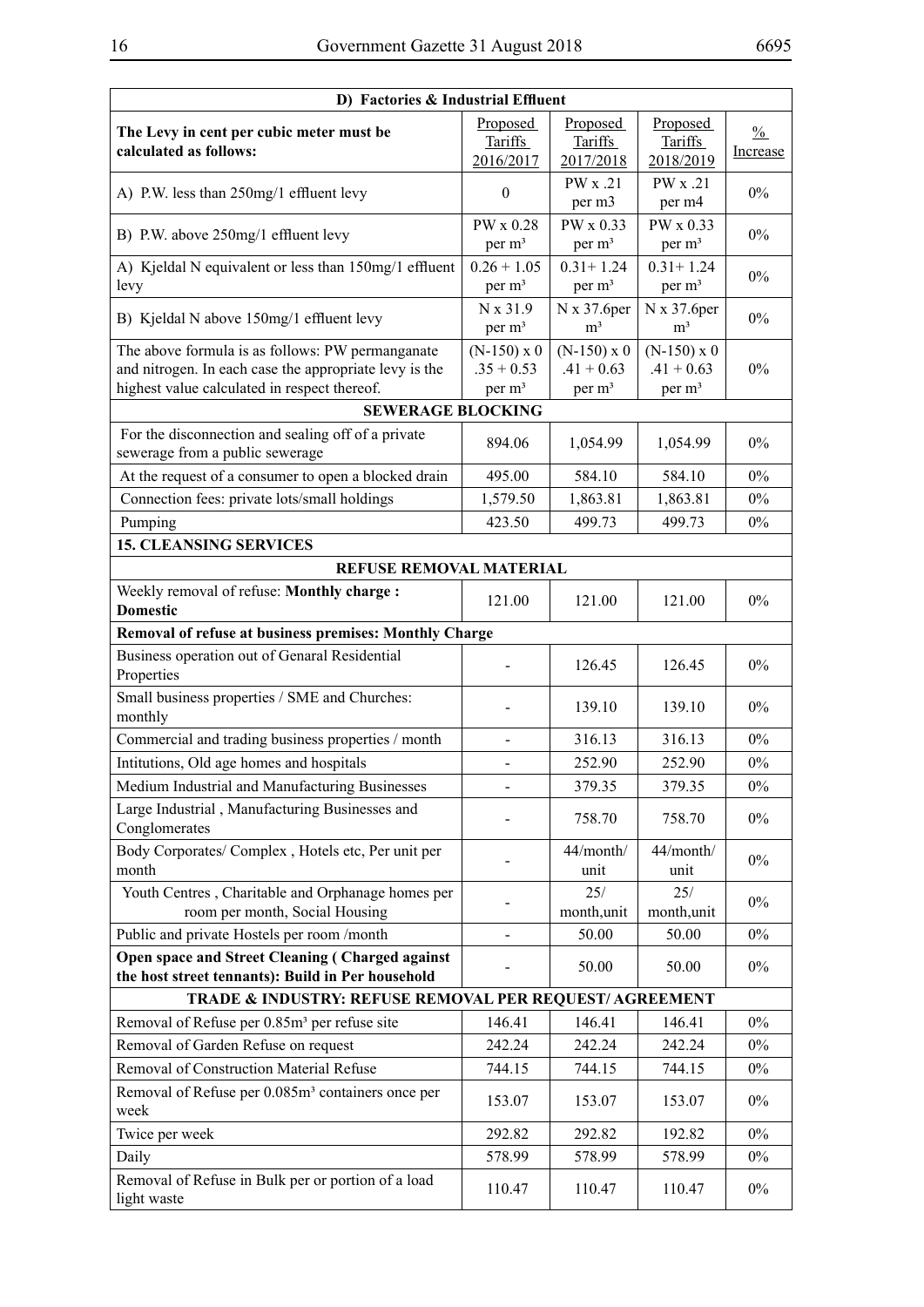| Removal of Refuse in Bulk per week for light waste                      |                                                | 439.23                                         | 439.23                                          | 439.23                                  | $0\%$                                   |                           |
|-------------------------------------------------------------------------|------------------------------------------------|------------------------------------------------|-------------------------------------------------|-----------------------------------------|-----------------------------------------|---------------------------|
| Removal of Refuse in Bulk per load or portion of a<br>load: heavy waste |                                                |                                                | 818.57                                          | 818.57                                  | 818.57                                  | $0\%$                     |
| Disposal Levy: Refuse Bins per household per<br>month                   |                                                |                                                | 15.00                                           | 16.50                                   | 16.50                                   | $0\%$                     |
|                                                                         |                                                | <b>DISPOSAL LEVY</b>                           |                                                 |                                         |                                         |                           |
| Monies payable in respect of the dumping site                           |                                                |                                                |                                                 |                                         |                                         |                           |
| Trade Daily site 1                                                      |                                                |                                                | 26.62                                           | 26.62                                   | 26.62                                   | $0\%$                     |
| Trade Daily site 2                                                      |                                                |                                                | 73.21                                           | 73.21                                   | 73.21                                   | $0\%$                     |
| Trade Daily site 3                                                      |                                                |                                                | 157.06                                          | 157.06                                  | 157.06                                  | $0\%$                     |
| Trade Daily site 4                                                      |                                                |                                                | 312.79                                          | 312.79                                  | 312.79                                  | $0\%$                     |
| Trade Daily site 5                                                      |                                                |                                                | 618.92                                          | 618.92                                  | 618.92                                  | $0\%$                     |
| Trade Daily site 6                                                      |                                                |                                                | 1,119.25                                        | 1,119.25                                | 1,119.25                                | $0\%$                     |
| <b>Illegal Waste Dumping: Penalties</b>                                 |                                                |                                                |                                                 |                                         |                                         |                           |
| Household Waste                                                         |                                                |                                                | 2,000.00                                        | 2,000.00                                | 2,000.00                                | $0\%$                     |
| Garden Waste                                                            |                                                |                                                | 2,000.00                                        | 2,000.00                                | 2,000.00                                | $0\%$                     |
| <b>Building Waste</b>                                                   |                                                |                                                | 2,000.00                                        | 2,000.00                                | 2,000.00                                | $0\%$                     |
| Infectious/Clinical Waste                                               |                                                |                                                | 2,000.00                                        | 2,000.00                                | 2,000.00                                | $0\%$                     |
| <b>Industrial Waste</b>                                                 |                                                |                                                | 2,000.00                                        | 2,000.00                                | 2,000.00                                | $0\%$                     |
| <b>16. WATER SUPPLY</b>                                                 |                                                |                                                |                                                 |                                         |                                         |                           |
|                                                                         |                                                | <b>Basic Tariffs: Water</b>                    |                                                 |                                         |                                         |                           |
|                                                                         | <b>Proposed</b><br><b>Tariffs</b><br>2016/2017 | <b>Proposed</b><br><b>Tariffs</b><br>2017/2018 | <b>LEVY PER</b><br><b>CUBIC</b><br><b>METER</b> | Proposed<br><b>Tariffs</b><br>2016/2017 | Proposed<br><b>Tariffs</b><br>2017/2018 | $\frac{0}{0}$<br>Increase |
|                                                                         | N\$                                            | N\$                                            | N\$                                             | N\$                                     | N\$                                     |                           |
| Basic Minimum Levy:<br>Domestic                                         | 76.09                                          | 79.90                                          | $(0 - 20m^3)$                                   | 22.20                                   | 23.31                                   | 5%                        |
|                                                                         |                                                |                                                | $(21 - 40m^3)$                                  | 24.12                                   | 25.33                                   | 5%                        |
|                                                                         |                                                |                                                | $(41 - 80m3)$                                   | 28.66                                   | 30.09                                   | 5%                        |
|                                                                         |                                                |                                                | $(81$ and<br>more)                              | 34.34                                   | 36.06                                   | 5%                        |
| Businesses & Office<br>Purposes                                         | 84.94                                          | 95.13                                          | $(0 - 40m^3)$                                   | 25.96                                   | 27.26                                   | $0\%$                     |
|                                                                         |                                                |                                                | $(40 - 80m^3)$                                  | 30.59                                   | 32.12                                   | $0\%$                     |
|                                                                         |                                                |                                                | $(81$ and<br>more)                              | 34.34                                   | 36.06                                   | $0\%$                     |
| <b>Bulk Consumers</b>                                                   | 133.27                                         | 149.26                                         | $(0 -4500m^3)$                                  | 28.66                                   | 30.09                                   | $0\%$                     |
|                                                                         |                                                |                                                | $(4501 -$<br>$9000m^3$ )                        | 31.79                                   | 33.37                                   | $0\%$                     |
|                                                                         |                                                |                                                | (9001 and<br>more)                              | 34.35                                   | 36.07                                   | $0\%$                     |
| (Schools, Old Age<br>Homes, Hospitals)                                  | 84.02                                          | 94.10                                          | $(0 - 350m^3)$                                  | 30.58                                   | 32.10                                   | $0\%$                     |
|                                                                         |                                                |                                                | $(0 - 450m^3)$                                  | 26.50                                   | 27.82                                   | $0\%$                     |
|                                                                         |                                                |                                                | $(450m3$ and<br>more)                           | 31.18                                   | 32.74                                   | $0\%$                     |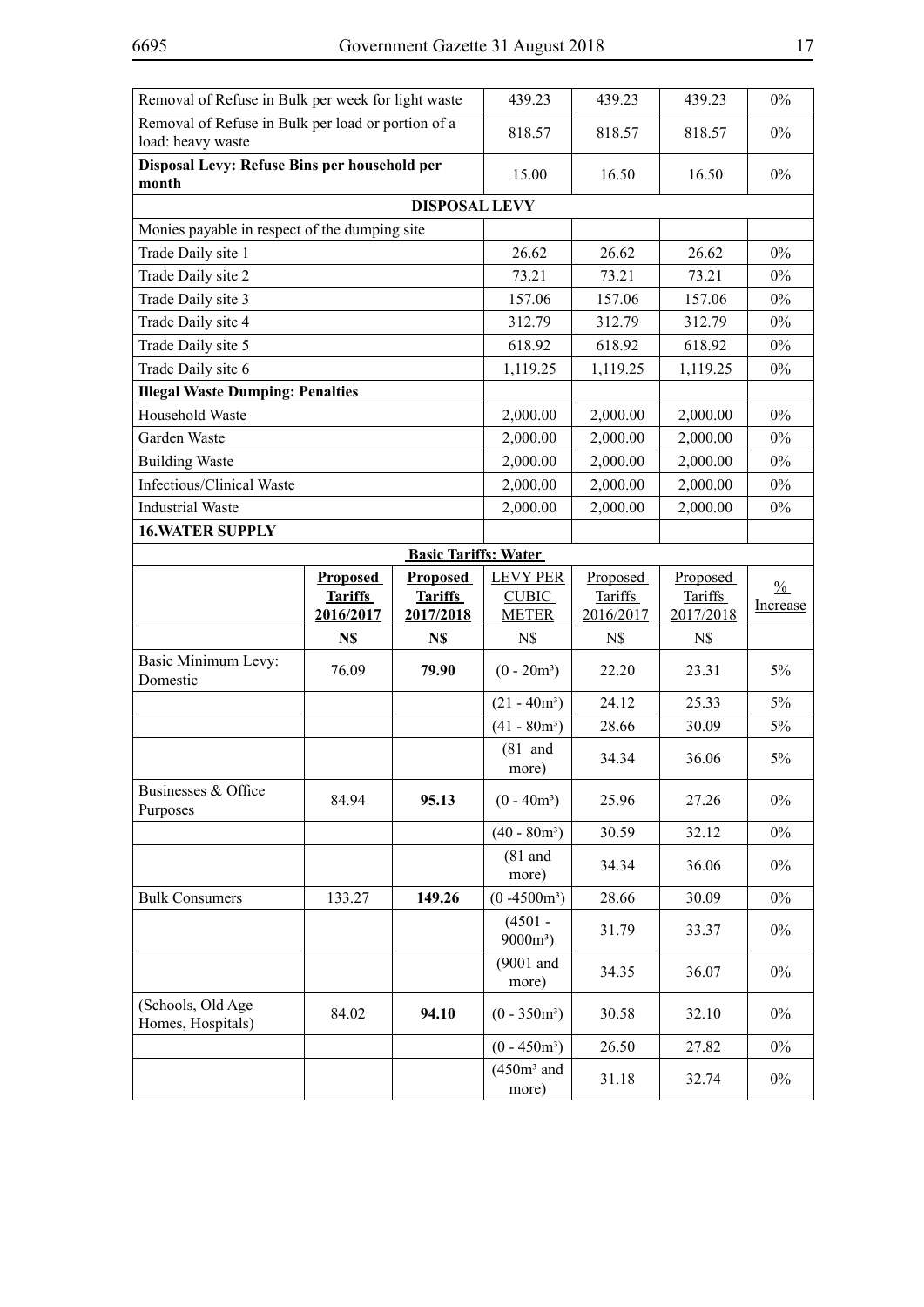| <b>PENSIONERS</b>                                                                                                |       |                                                  |                    |                      |           |            |
|------------------------------------------------------------------------------------------------------------------|-------|--------------------------------------------------|--------------------|----------------------|-----------|------------|
| <b>TARIFFS:</b>                                                                                                  |       |                                                  |                    |                      |           |            |
| <b>PROPERTY MUST</b>                                                                                             |       |                                                  |                    |                      |           |            |
| <b>BE REGISTERED IN</b>                                                                                          |       |                                                  |                    |                      |           |            |
| <b>PENSIONER'S NAME</b><br>(A PROOF THEREOF                                                                      |       |                                                  |                    |                      |           |            |
| <b>MUST BE SUPPLIED)</b>                                                                                         |       |                                                  |                    |                      |           |            |
| <b>Basic Tariffs</b>                                                                                             |       |                                                  |                    |                      |           |            |
|                                                                                                                  | N\$   | N\$                                              | N\$                | N\$                  | N\$       |            |
| Basic Minimum Levy:<br>Domestic                                                                                  | 33.97 | 33.97                                            | $(0 - 20m^3)$      | 12.50                | 12.50     | $0\%$      |
|                                                                                                                  |       |                                                  |                    |                      |           | $0\%$      |
|                                                                                                                  |       |                                                  | $(21 - 40m^3)$     | 13.57                | 13.57     | $0\%$      |
|                                                                                                                  |       |                                                  | $(41 - 80m^3)$     | 16.12                | 16.12     | $0\%$      |
|                                                                                                                  |       |                                                  | $(81$ and<br>more) | 19.32                | 19.32     | $0\%$      |
| PLEASE TAKE NOTE: PROPERTY REVIEWS ON PENSIONERS' PROPERTIES WILL                                                |       |                                                  |                    |                      |           |            |
| BE CONDUCTED ANNUALLY IN ORDER TO ADJUST FOR ANY POSSIBLE CHANGE IN                                              |       |                                                  |                    |                      |           |            |
|                                                                                                                  |       | <b>OWNERSHIP.</b><br><b>SUNDRY LEVIES: WATER</b> |                    |                      |           |            |
|                                                                                                                  |       | <b>Deposit - for Water Services Connections:</b> |                    |                      |           |            |
| Deposit by Owners (Residential)                                                                                  |       |                                                  | 715.00             | 715.00               | 715.00    | $0\%$      |
| Deposit by Consumers (Residential) = $2 \times$ owner's                                                          |       |                                                  |                    | 1,430.00             | 1,430.00  | $0\%$      |
| rate<br>Small business. , SME, Churches: Owner                                                                   |       |                                                  | 917.40             | 917.40               | 917.40    | $0\%$      |
| Deposit by Consumers (Small business;                                                                            |       |                                                  |                    |                      |           |            |
| SME; churches $= 2 x$ owner's rate                                                                               |       |                                                  |                    | 1,834.80             | 1,834.80  | $0\%$      |
| Medium business, Institutional, Service providers,<br>Public Institutions, Gardens and similar set-ups           |       |                                                  | 1,836.78           | 1,836.78             | 1,836.78  | $0\%$      |
| Deposit by Consumers (Medium business;                                                                           |       |                                                  |                    |                      |           |            |
| Institutional; Service providers; public Institutions;<br>Gardens and similar set-ups) = $2 \times$ owner's rate |       |                                                  |                    | 3,673.56             | 3,673.56  | $0\%$      |
| Large Businesses, Retail, Commercial: Owner                                                                      |       |                                                  | 3,673.56           | 3,673.56             | 3,673.56  | $0\%$      |
| Deposit by Consumers (Large business; Retail;                                                                    |       |                                                  |                    | 7,347.12             | 7,347.12  | $0\%$      |
| Commercial and similar set-ups) = $2 \times$ owner's rate                                                        |       |                                                  |                    |                      |           |            |
| Industries, Manufacturing                                                                                        |       |                                                  | 7,347.12           | 7,347.12             | 7,347.12  | $0\%$      |
| Deposit by Consumers (Industries, Manufacturing) =<br>2 x owner's rate                                           |       |                                                  |                    | 14,694.24            | 14,694.24 | $0\%$      |
|                                                                                                                  |       | <b>PENALTIES: WATER</b>                          |                    |                      |           |            |
| Breaching: Water Meters                                                                                          |       |                                                  |                    | 4,950.00             | 2,000.00  | <b>ACT</b> |
| <b>Illegal water connections</b>                                                                                 |       |                                                  |                    |                      |           |            |
| Residential - per offence                                                                                        |       |                                                  |                    | 2,420.00             | 2,000.00  | ACT        |
| All types of Businesses - per offence                                                                            |       |                                                  |                    | 3,630.00             | 2,000.00  | <b>ACT</b> |
|                                                                                                                  |       |                                                  |                    |                      |           |            |
| <b>Illegal Boreholes</b><br>Per Borehole                                                                         |       |                                                  |                    |                      |           | $0\%$      |
|                                                                                                                  |       | PREPAID WATER CHARGES                            |                    | 10,000.00            | 10,000.00 |            |
|                                                                                                                  |       |                                                  |                    | LEVY PER CUBIC METER |           |            |
| Basic Minimum Maintenance Levy: All Ervens<br>monthly                                                            |       |                                                  |                    | 76.09                | 76.09     |            |
| Domestic:Pre - Paid Water per litre                                                                              |       |                                                  |                    | 25.31                | 59.00     | adjusted   |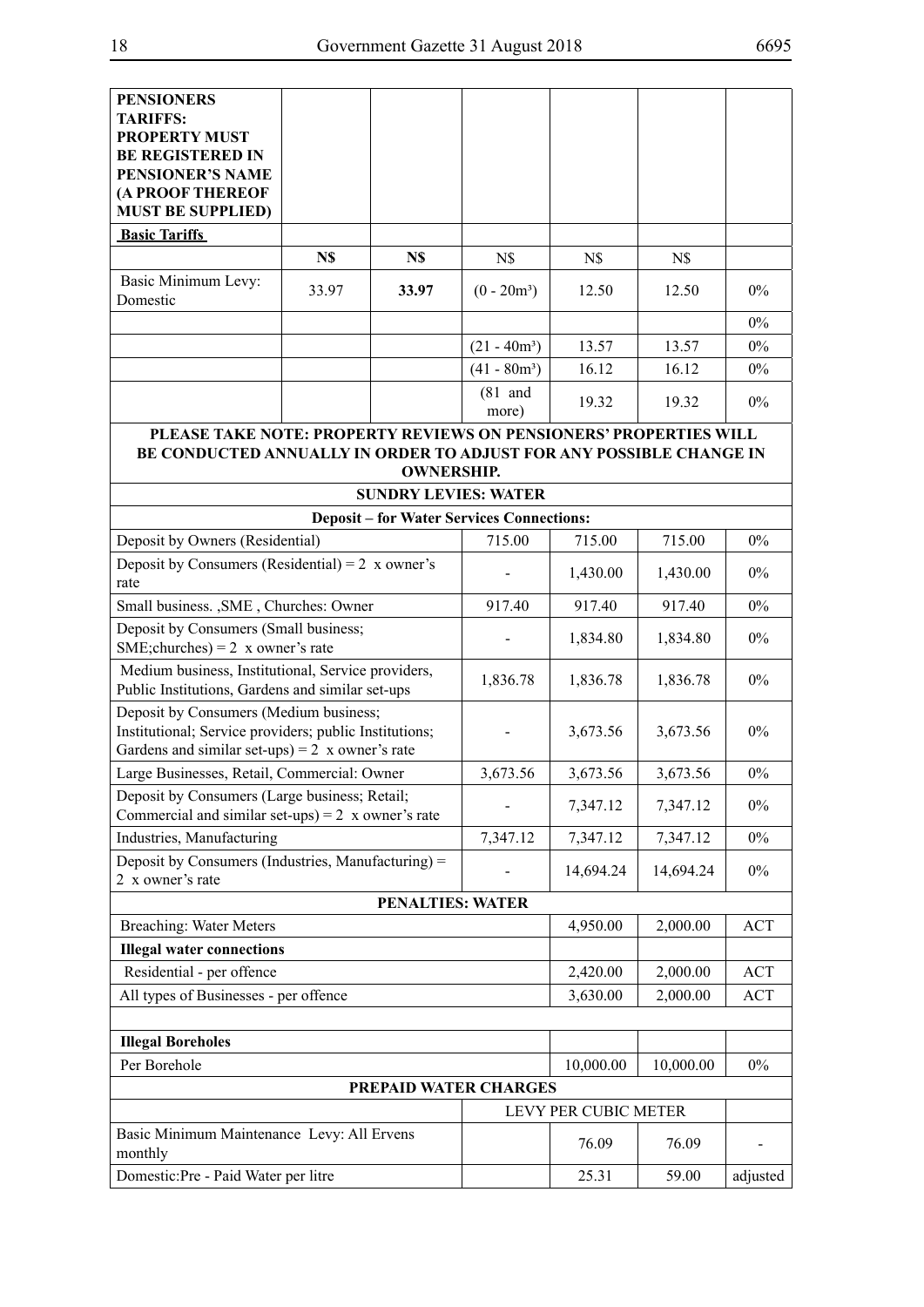| Businesses & Office Purposes per litre          | 119 87 | 149.00 | adiusted |
|-------------------------------------------------|--------|--------|----------|
| Bulk Consumers (Including Car Washers per litre | 39.16  | 175.00 | adjusted |
| (Schools, Old Age Homes, Hospitals) per litre   | 27.30  | 79.00  | adjusted |

#### **BY ORDER OF THE COUNCIL**

## **J. HINDJOU CHAIRPERSON OKAHANDJA MUNICIPALITY**

#### **OTAVI TOWN COUNCIL**

 $\overline{\phantom{a}}$  , where  $\overline{\phantom{a}}$ 

No. 509 2018

#### TARIFFS 2018/2019

The Otavi Town Council has under Sections 30(1)(u) and 73(1)(3)(b) of the Local Authourities Act, 1992 (Act No. 23 of 1992) as amended, determined the tariff structure for the charges, fees, rates, and other moneys payable in respect of services rendered by the council for the financial year ending 30 June 2019 as set out in this schedule with effect from 1 July 2018. **This tariffs excludes VAT except of the residential charges and those exempted by council.**

| <b>1. WATER BASIC CHARGES PER MONTH</b>                                           | <b>Tariffs</b><br>2017/2018<br>N\$ | Vat<br>(15%) | <b>Proposed</b><br>2018/2019 | <b>Movement</b><br>$\frac{0}{0}$ |
|-----------------------------------------------------------------------------------|------------------------------------|--------------|------------------------------|----------------------------------|
| 1.1 Residential Consumers                                                         | 55.90                              |              | 58.70                        | 5%                               |
| 1.2 Business Consumers                                                            | 202.88                             |              | 213.02                       | 5%                               |
| 1.3 Industrial Consumer                                                           | 436.22                             |              | 458.03                       | 5%                               |
| 1.4 Government offices and Institution Facilities                                 | 426.08                             |              | 447.38                       | 5%                               |
| 1.5 Churches and Charity Organisations                                            | 66.66                              |              | 69.99                        | 5%                               |
| 1.6 Shabeens/Small Liquor outlets                                                 | 104.79                             |              | 110.03                       | 5%                               |
| 1.7 Undeveloped Residential Properties (Vacant)                                   | 55.90                              |              | 58.70                        | 5%                               |
| 1.8 Undeveloped Business Properties (Vacant)                                      | 202.88                             |              | 213.02                       | 5%                               |
| 1.9 Undeveloped Industrial Properties (Vacant)                                    | 436.22                             |              | 458.03                       | 5%                               |
| 1.10 Shopping Complex                                                             | New                                |              | 500.00                       |                                  |
| 2. WATER CONSUMPTION TARIFFS -<br><b>PORTABLE</b>                                 |                                    |              |                              |                                  |
| For water supplied in addition to the basic charge<br>referred to in paragraph 1: |                                    |              |                              |                                  |
| <b>Domestic Tariffs (including churches and</b><br>charity organisations)         |                                    |              |                              |                                  |
| 2.1<br>0 - 10 kl per month                                                        | 20.35                              |              | 22.79                        | 9%                               |
| 2.2<br>11 - 25 kl per month                                                       | 25.47                              |              | 28.53                        | 9%                               |
| 2.3<br>26 - 40 kl per month                                                       | 29.10                              |              | 32.59                        | 9%                               |
| more than 41 kl per month<br>2.4                                                  | 30.91                              |              | 34.62                        | 9%                               |
| <b>Non-Domestic Tariffs (Business and</b><br><b>Commercial entities)</b>          |                                    |              |                              |                                  |
| 2.5<br>$0 - 10$ kl per month                                                      | 29.83                              |              | 33.41                        | 9%                               |
| 2.6<br>11 - 25 kl per month                                                       | 32.74                              |              | 36.67                        | 9%                               |
| 2.7<br>26 - 35 kl per month                                                       | 38.56                              |              | 43.19                        | 9%                               |
| 2.8<br>more than 36 kl per month                                                  | 41.47                              |              | 46.45                        | 9%                               |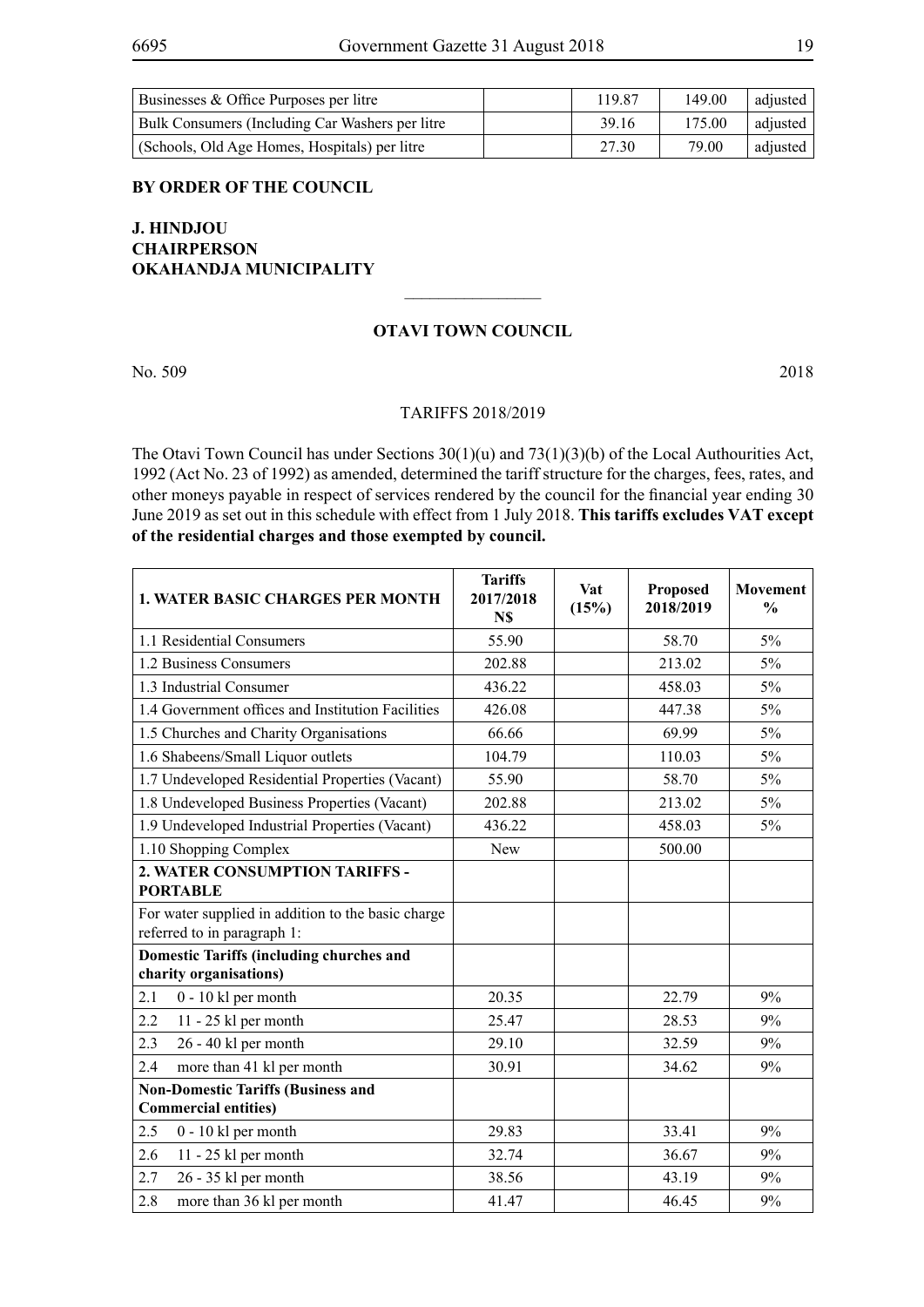| Pre-paid Water                                                                                                                                                                                 |          |  |          |     |  |
|------------------------------------------------------------------------------------------------------------------------------------------------------------------------------------------------|----------|--|----------|-----|--|
| $0 - 5$ kl<br>2.9                                                                                                                                                                              | 33.00    |  | 36.96    | 9%  |  |
| $2.10\text{ }6$ - Upwards                                                                                                                                                                      | 30.00    |  | 33.60    | 9%  |  |
| 2.11 Pre-paid water new connection                                                                                                                                                             | 2,640.37 |  | 2,957.21 | 9%  |  |
| 2.12 Plus Deposit for owners (pre-paid water<br>connection)                                                                                                                                    | 550.00   |  | 616.00   | 9%  |  |
| 2.13 Illegal connection or tempering with water<br>meter                                                                                                                                       | 3,327.50 |  | 3,726.80 | 13% |  |
| 2.14 Pre-paid Water token per unit                                                                                                                                                             | 364.72   |  | 408.49   | 12% |  |
| 2.15 Bulk water per m <sup>3</sup>                                                                                                                                                             | 20.36    |  | 22.80    | 12% |  |
| 2.16 Borehole levy (for every borehole per<br>household)                                                                                                                                       | 12.65    |  | 14.17    | 12% |  |
| Rate for Pensioners and destitute people                                                                                                                                                       |          |  |          |     |  |
| 2.17<br>$0 - 5$ kl                                                                                                                                                                             | 12.00    |  | 12.00    |     |  |
| 2.18<br>$6 - 20$ kl                                                                                                                                                                            | 18.60    |  | 18.60    |     |  |
| <b>3. WATER MISCELLANEOUS SERVICES</b>                                                                                                                                                         |          |  |          |     |  |
| <b>REPAIR OR SUBSITUTION OF WATER</b>                                                                                                                                                          |          |  |          |     |  |
| <b>METER</b>                                                                                                                                                                                   |          |  |          |     |  |
| 3.1 Repair & Substitution of Water meter up to<br>20 <sub>mm</sub>                                                                                                                             | 843.76   |  | 945.01   | 12% |  |
| 3.2 Repair & Substitution of Water meter larger<br>than 20mm                                                                                                                                   | 970.32   |  | 1,086.76 | 12% |  |
| <b>4. WATER SERVICE CONNECTIONS</b>                                                                                                                                                            |          |  |          |     |  |
| For the supply, laying down and maintance of a connection pipe together with the cost of connecting<br>the consumer's service to the connecting pipe                                           |          |  |          |     |  |
| 4.1 Less than 20mm pipe                                                                                                                                                                        | 2,117.09 |  | 2,371.14 | 12% |  |
| 4.2 More than 20mm pipe                                                                                                                                                                        | 2,646.37 |  | 2,963.93 | 12% |  |
| 5. WATER CONNECTIONS &<br><b>DISCONNECTIONS</b>                                                                                                                                                |          |  |          |     |  |
| The following fees are payable in advance                                                                                                                                                      |          |  |          |     |  |
| 5.1 Reconnection after a disconnection at the<br>water meter                                                                                                                                   | 2,318.73 |  | 2,318.73 |     |  |
| 5.2 Reconnection after disconnection at the main<br>supply                                                                                                                                     | 2,318.73 |  | 2,318.73 |     |  |
| 5.3 Reconnection and disconnection due to none<br>payment of account or breach of contract                                                                                                     | 368.89   |  | 368.89   |     |  |
| 5.4 Temporary connection                                                                                                                                                                       | 2,634.92 |  | 2,634.92 |     |  |
| 5.5 Disconnection on Agreement                                                                                                                                                                 | 368.89   |  | 368.89   |     |  |
| <b>6. TESTING OF METERS</b>                                                                                                                                                                    |          |  |          |     |  |
| Not satisfied with a meter reading and want it tested, the following procedure will be required:                                                                                               |          |  |          |     |  |
| 6.1 Apply in writing to the Council within 10<br>days of the last of the month during which the<br>reading in question was taken, and the meter<br>shall be tested on payment of a deposit of: | 386.45   |  | 386.45   |     |  |
| 6.2 If the meter is correct, the deposit shall be forfeited                                                                                                                                    |          |  |          |     |  |
| 6.3 If the meter is proved incorrect, the Council shall refund the deposit, repair the meter and reconnect<br>without charge.                                                                  |          |  |          |     |  |
| 6.4 The meter shall be considered to be registering correctly if the error is not more than 2,5% either way.                                                                                   |          |  |          |     |  |
| 7. MISCELLANEOUS                                                                                                                                                                               |          |  |          |     |  |
| 7.1 Installation of water meter to measure<br>production from borehole                                                                                                                         | 922.23   |  | 1,032.90 | 12% |  |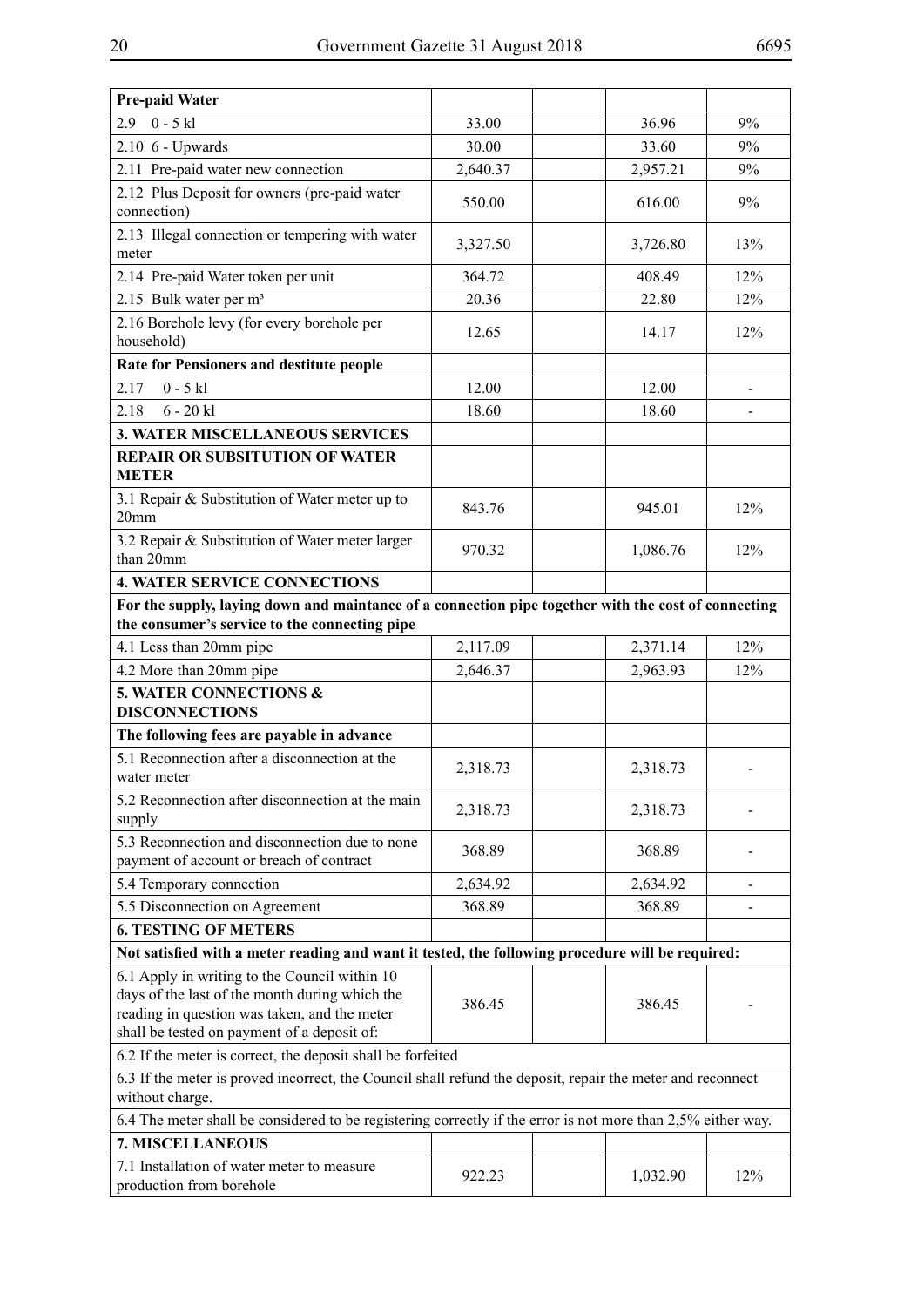| 7.2 Alteration/Relocation of water meter at the<br>request of the consumer on same water pipe                                                                                  | 922.23   |              | 1,032.90 | 12%     |
|--------------------------------------------------------------------------------------------------------------------------------------------------------------------------------|----------|--------------|----------|---------|
| 7.3 Alteration/Relocation of water meter at the<br>request of the consumer on a new connection<br>pipe                                                                         | 922.23   |              | 1,032.90 | 12%     |
| 7.4 Special Reading taken at request of a<br>consumer questioning the accuracy of a reading<br>and is found correct                                                            | 368.89   |              | 413.16   | 12%     |
| 7.5 Artisan called to locate & rectify private<br>faults                                                                                                                       | 553.34   |              | 619.74   | 12%     |
| <b>NOTES:</b>                                                                                                                                                                  |          |              |          |         |
| 1. The supply of water to all residents account holders is zero - rated for VAT purposes.                                                                                      |          |              |          |         |
| 2. The supply of water to all non-residents account holders is rated at 15% for VAT purposes.                                                                                  |          |              |          |         |
| 3. The supply of all other water related services is rated at 15% for VAT purposes.                                                                                            |          |              |          |         |
| <b>8. SEWERAGE BASIC CHARGES PER</b><br><b>MONTH</b>                                                                                                                           |          |              |          |         |
| 8.1 Residential Consumers                                                                                                                                                      | 65.88    |              | 69.17    | 5%      |
| 8.2 Business Consumers                                                                                                                                                         | 212.54   |              | 223.17   | 5%      |
| 8.3 Shabeen/Small Liquor Outlets                                                                                                                                               | Removed  | Re-<br>moved | Removed  | Removed |
| 8.4 Industrial Consumer                                                                                                                                                        | 253.03   |              | 265.68   | 5%      |
| 8.5 Government offices and Institution Facilities                                                                                                                              | 232.79   |              | 244.43   | 5%      |
| 8.6 Churches and Charity Organisations                                                                                                                                         | 100.20   |              | 105.21   | 5%      |
| 8.7 Emptying of septic tank per load                                                                                                                                           | 334.01   |              | 350.71   | 5%      |
| 8.8 Undeveloped Residential Properties                                                                                                                                         | 65.88    | Ud-justed    | 69.17    | 5%      |
| 8.9 Undeveloped Business Properties                                                                                                                                            | 212.54   |              | 223.17   | 5%      |
| 8.10 Undeveloped Industrial Properties                                                                                                                                         | 253.03   |              | 265.68   | 5%      |
| <b>9. OTHER SEWERAGE CHARGES</b>                                                                                                                                               |          |              |          |         |
| 9.1 Sewerage connection where new services is<br>needed                                                                                                                        | 2,672.05 |              | 2,672.05 |         |
| 9.2 Inspection fee regarding sanitary items per<br>inspection                                                                                                                  | 242.00   |              | 242.00   |         |
| 9.3 Opening of blockage - Residential                                                                                                                                          | 266.20   |              | 306.13   | 5%      |
| 9.4 Opening of blockage - Business and<br>commercial premises                                                                                                                  | 668.02   |              | 668.02   |         |
| <b>NOTES:</b>                                                                                                                                                                  |          |              |          |         |
| 1. The supply of sewerage services to all residents account holders is zero - rated for VAT purposes.                                                                          |          |              |          |         |
| 2. The supply of sewerage services to all non-residents account holders is rated at 15% for VAT purposes.                                                                      |          |              |          |         |
| 3. The supply of all other sewerage related services is rated at 15% for VAT purposes.                                                                                         |          |              |          |         |
| 4. The monthly availability charge for all vacant land (residential included) is not regarded as incidental<br>supply to the supply of land, and is therefore rated at 15% VAT |          |              |          |         |
| <b>10. RATES AND TAXES</b>                                                                                                                                                     |          |              |          |         |
| Residential (Town and Khoaeb and all<br><b>Extensions</b> )                                                                                                                    |          |              |          |         |
| 10.1 On site value: (land value X rate/12 months)<br>$=$ rate per month)                                                                                                       | 0.0060   |              | 0.0060   |         |
| 10.2 On improvement value: (improved value X<br>rate/12 months = rate per month)                                                                                               | 0.0100   |              | 0.0100   |         |
| 10.3 Permission to Occupy (P.T.O) Otavi Proper                                                                                                                                 | 350.00   |              | 350.00   |         |
| 10.4 Permission to Occupy (P.T.O) Khoaeb and<br>Other extensions                                                                                                               | 250.00   |              | 250.00   |         |
|                                                                                                                                                                                |          |              |          |         |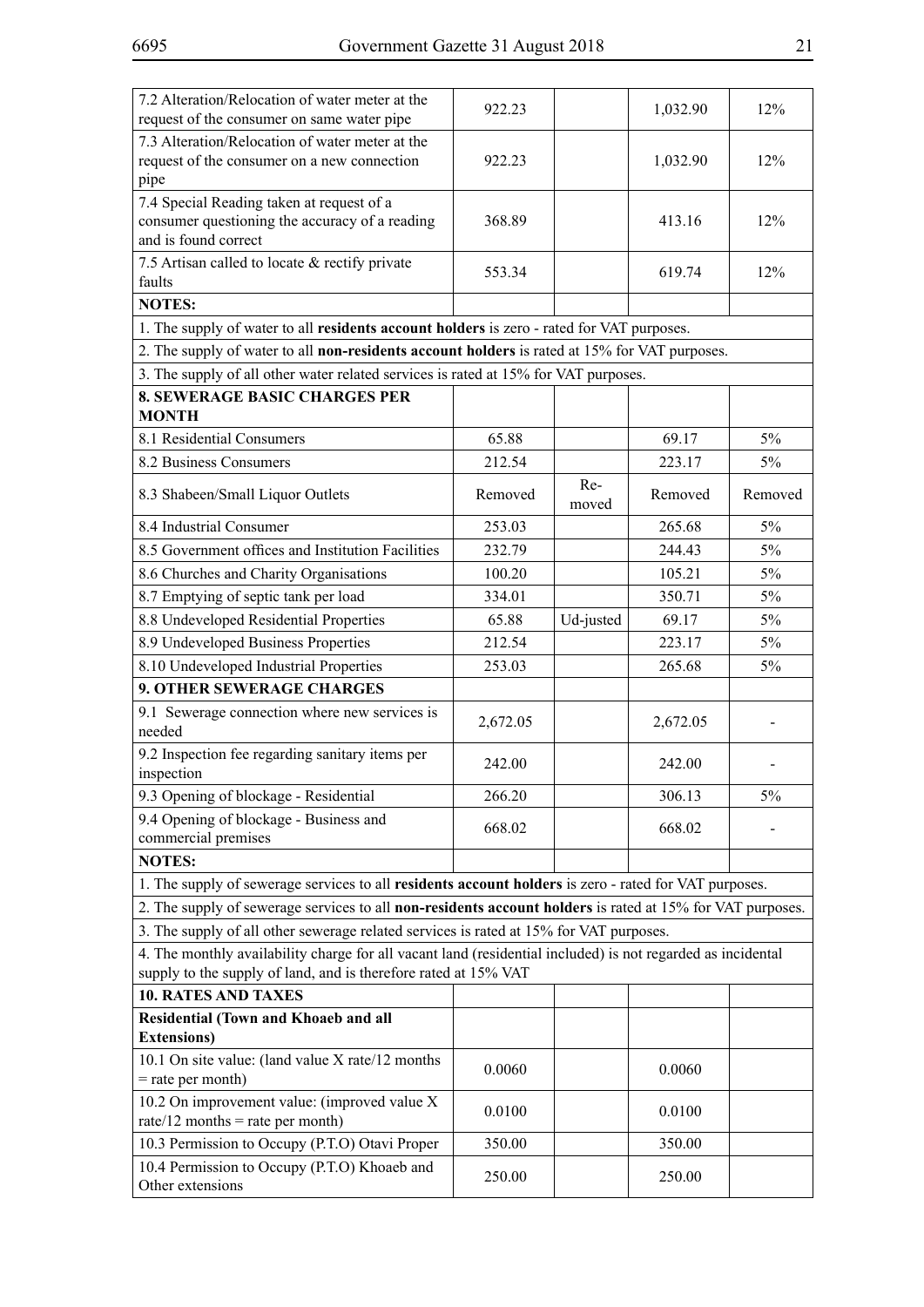| Rates and Taxes - Extension 4, Otavi                                                                                           |           |              |         |           |
|--------------------------------------------------------------------------------------------------------------------------------|-----------|--------------|---------|-----------|
| 10.4 On site value: (land value X rate/12 months                                                                               | Removed   | Re-          | Removed | Removed   |
| $=$ rate per month)                                                                                                            |           | moved        |         |           |
| 10.5 On improvement value: (improved value X                                                                                   | Removed   | Re-          | Removed | Removed   |
| rate/12 months = rate per month)                                                                                               |           | moved        |         |           |
| <b>Business and Commercial Premises</b>                                                                                        |           |              |         |           |
| 10.3 On site value: (land value X rate/12 months)<br>$=$ rate per month)                                                       | 0.0070    |              | 0.0070  |           |
| 10.4 On improvement value: (improved value X<br>rate/12 months = rate per month)                                               | 0.0100    |              | 0.0100  |           |
| <b>Sundry charges</b>                                                                                                          |           |              |         |           |
| 10.5 Valuation Certificate                                                                                                     | 274.95    |              | 288.70  | 5%        |
| 10.6 Valuation Clearence Certificate                                                                                           | 274.95    |              | 288.70  | 5%        |
| 10.7 Copy of Valuation Roll                                                                                                    | 763.75    |              | 801.94  | 5%        |
| 10.8 Reminder Services                                                                                                         | 305.50    |              | 320.78  | 5%        |
| 10.9 Completion Certificate                                                                                                    | 350.00    |              | 367.50  | 5%        |
| <b>Consumer accounts</b>                                                                                                       |           |              |         |           |
| 10.10 Interest on overdue accounts: per month or<br>part thereof                                                               | 2%        | Exempt       | $2\%$   |           |
| 10.11 Reprint of accounts (per copy! Page)                                                                                     | 17.57     |              | 20.00   | 14%       |
| 10.12 Dishonoured Cheque                                                                                                       | 150.00    |              |         |           |
| 10.13 Reprint of payslip                                                                                                       | 17.57     |              | 20.00   | 14%       |
| <b>Townlands Levy (for newly incorporated</b>                                                                                  |           |              |         |           |
| farms zoned agricultural)                                                                                                      |           |              |         |           |
| 10.14 On site value: (land value X rate/12)<br>$months = rate per month)$                                                      | 0.008     | $0\%$        | 0.008   | 0.008     |
| 10.15 On improvement value: (improved value X<br>rate/12 months = rate per month)                                              | Zero      | $0\%$        |         |           |
| <b>Townlands Levy (for newly incorporated</b>                                                                                  |           |              |         |           |
| farms zoned special and not agricultural)                                                                                      |           |              |         |           |
| 10.16 On site value: (land value X rate/12)<br>$months = rate per month)$                                                      | 0.008     | 0%           | 0.008   | 0.008     |
| 10.17 On improvement value: (improved value X<br>rate/12 months = rate per month)                                              | 0.028     | $0\%$        | 0.028   | 0.028     |
| 11. PENALTY RATES UNDER SECTION 76A OF THE LOCAL AUTHORITIES ACT                                                               |           |              |         |           |
| 11.1 On rateable properties that remained undeveloped for a period of two or more years: 2 times the rate<br>under 10.1 above  |           |              |         |           |
| 11.2 On reteable properties that remained undeveloped for a period of five or more years: 4 times the rate<br>under 10.1 above |           |              |         |           |
| <b>12. CONSUMER DEPOSIT</b>                                                                                                    |           |              |         |           |
| 12.1 All Residential                                                                                                           | 700.00    |              |         | 700.00    |
| 12.2 Government offices, Business and                                                                                          | 1,000.00  |              |         | 1,000.00  |
| <b>Commercial Premises</b>                                                                                                     |           |              |         |           |
| 12.3 Industrial, Factories and Institutional                                                                                   | 20,000.00 |              |         | 20,000.00 |
| 12.4 Temporary connections                                                                                                     | 1,650.00  |              |         | 1,650.00  |
| 13. REFUSE REMOVAL - DOMESTIC                                                                                                  |           |              |         |           |
| Khoaeb Location; Extension 2, 3, 4 and<br><b>Extension 5</b>                                                                   |           |              |         |           |
| 13.1 Informnal Settlement - Residencial per<br>month                                                                           | 65.26     | Re-<br>moved |         |           |
| 13.2 Domestic refuse, per bin 4x per month                                                                                     | 65.26     |              |         | 65.26     |
|                                                                                                                                |           |              |         |           |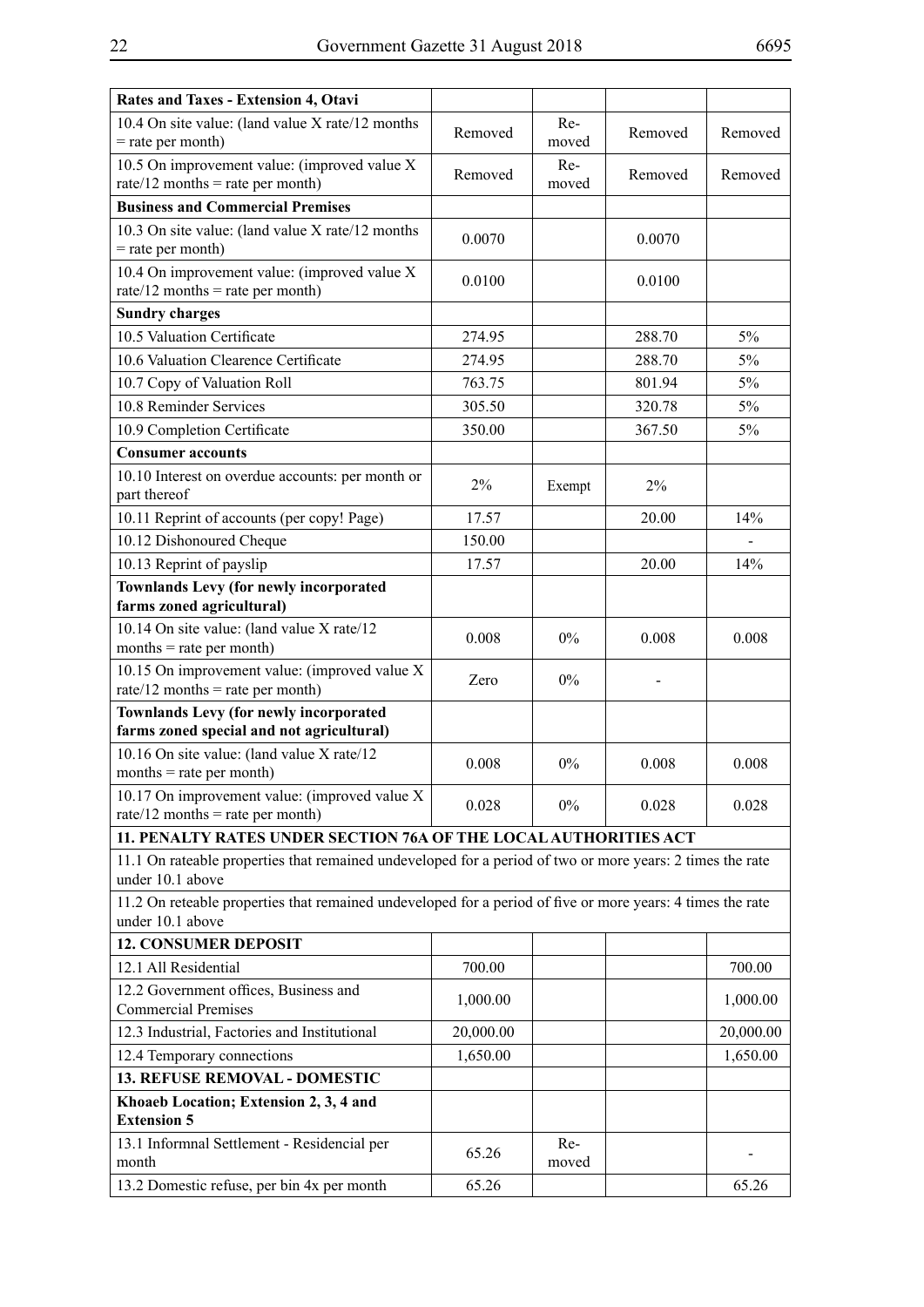| Otavi Town Area & Otavi Extension 1 and 4                                                                                                                                                                                              |        |              |                                  |                 |
|----------------------------------------------------------------------------------------------------------------------------------------------------------------------------------------------------------------------------------------|--------|--------------|----------------------------------|-----------------|
| 13.3 Domestic refuse, per bin 4x per month                                                                                                                                                                                             | 73.93  |              |                                  | 73.93           |
| <b>14. REFUSE REMOVAL - BUSINESS &amp;</b><br><b>INDUSTRIES</b>                                                                                                                                                                        |        |              |                                  |                 |
| 14.1 Removal once per week per 204 Litre refuse<br>container                                                                                                                                                                           | 248.45 |              |                                  | 248.45          |
| 14.2 Removal twice per week per 204 Litre<br>refuse container                                                                                                                                                                          | 257.64 | Re-<br>moved | Removed                          | Removed         |
| 14.3 Removal three per week per 204 Litre<br>refuse container                                                                                                                                                                          | 261.31 | Re-<br>moved | Removed                          | Removed         |
| REFUSE REMOVAL - INSTITUTIONS NOT                                                                                                                                                                                                      |        |              |                                  |                 |
| <b>FOR GAIN</b>                                                                                                                                                                                                                        |        |              |                                  |                 |
| 14.4 Refuse removal once per week per refuse<br>container for: Educational Institutions, Public<br>hospitals, Churches, Welfare, Youth Sporting<br>organisation, Government Ministries, Regional &<br><b>Local Government</b>          | 147.71 |              |                                  | 147.71          |
| <b>SPECIAL REFUSE REMOVAL</b>                                                                                                                                                                                                          |        |              |                                  |                 |
| 14.5 Adhoc refuse removal per refuse container<br>per day                                                                                                                                                                              | 110.67 |              |                                  | 110.67          |
| 14.6 Adhoc refuse removal per refuse container<br>per day                                                                                                                                                                              | 147.56 |              |                                  | 147.56          |
| 14.7 Extra refuse removal                                                                                                                                                                                                              | 304.34 |              |                                  | 304.34          |
| 14.8 Garden Refuse                                                                                                                                                                                                                     |        | New          |                                  | 200.00          |
| 14.9 Building Rubble Removal per Load                                                                                                                                                                                                  |        | <b>New</b>   |                                  | 670.71          |
| 14.10 Wheely Bin Rental                                                                                                                                                                                                                | 10.00  | Proposed     |                                  |                 |
| 14.11 Wheely Bin Replacement Fees                                                                                                                                                                                                      |        |              | Actual fee cost plus 15% mark-up |                 |
| <b>ILLEGAL DUMPING OF REFUSE</b>                                                                                                                                                                                                       |        |              |                                  |                 |
| 14.12 First offence                                                                                                                                                                                                                    | 304.34 |              | Removed                          | Removed         |
| 14.13 Second offence                                                                                                                                                                                                                   | 608.66 |              | Removed                          | Removed         |
| 14.14 Third offence -                                                                                                                                                                                                                  |        |              | Legal Action                     | Legal<br>Action |
| 14.15 Iillegal Dumping in public open Spaces.<br>This amount is to be<br>calculated at a rate of<br>N\$ 334.77 per individual residential erven on all<br>residents in the street block at the area where the<br>dumping has occurred. |        |              |                                  |                 |
| <b>15. BUILDING REGULATIONS</b>                                                                                                                                                                                                        |        |              |                                  |                 |
| Scrutinising of plans of any building, structure or advertising sign submitted in terms of this                                                                                                                                        |        |              |                                  |                 |
| regulations of approval                                                                                                                                                                                                                |        |              |                                  |                 |
| 15.1 Basic charge for any plan or any structure of<br>building                                                                                                                                                                         | 368.89 |              | 368.89                           |                 |
| 15.2 Additional amount payable based on floor<br>area of building or structure unlimited per square<br>meter                                                                                                                           | 5.87   |              | 5.87                             |                 |
| 15.3 Contractor sign - per sign                                                                                                                                                                                                        | 234.75 |              | 234.75                           |                 |
| 15.4 Re-inspection after final inspection for purpose of rectifying anomalies as regards:                                                                                                                                              |        |              |                                  |                 |
| 15.5 Re-Inspection                                                                                                                                                                                                                     | 234.75 |              | 234.75                           |                 |
| 15.6 Re-Instatement of expired building plans<br>after 12 months                                                                                                                                                                       | 234.75 |              | 234.75                           |                 |
| 15.7 Compulsory up front payment of building<br>rubble deposit, refundable upon certification to<br>the council that no rubble heaps were sighted<br>during the final inspection                                                       | 670.71 |              | 670.71                           |                 |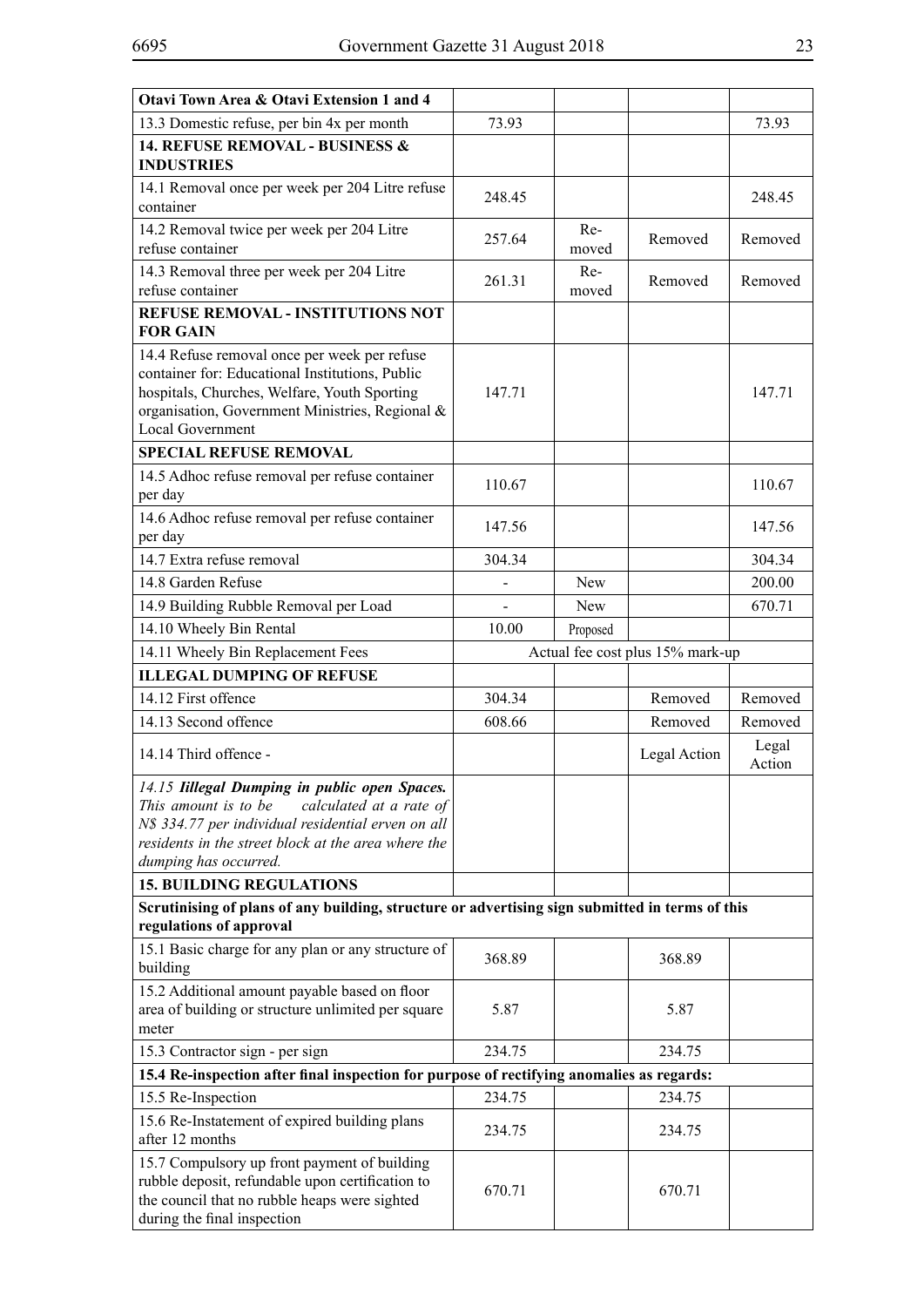| 15.8 Copy of Erf diagram - per copy                                        | 6.71     |     | 6.71     |     |
|----------------------------------------------------------------------------|----------|-----|----------|-----|
| <b>Building Plan Copies</b>                                                |          |     |          |     |
| 15.9 A3 per copy (black & white)                                           | 25.16    |     | 25.16    |     |
| 15.10 A3 per copy (colour)                                                 | 33.54    |     | 33.54    |     |
| 15.11 A4 per copy (black & white)                                          | 16.78    |     | 16.78    |     |
| 15.12 A4 per copy (colour)                                                 | 21.80    |     | 21.80    |     |
| <b>TOWN MAPS AND OTHER COPIES</b>                                          |          |     |          |     |
| 15.13 A3 per copy (black & white)                                          | 33.54    |     | 33.54    |     |
| 15.14 A3 per copy (colour)                                                 | 41.92    |     | 41.92    |     |
| 15.15 A4 per copy (black & white)                                          | 25.16    |     | 25.16    |     |
| 15.16 A4 per copy (colour)                                                 | 16.78    |     | 16.78    |     |
| 16. OFFENCES AND PENALTIES FOR NONE COMPLIANCE WITH THE BUILDING           |          |     |          |     |
| <b>REGULATIONS</b>                                                         |          |     |          |     |
| 16.1 Construction without approved building<br>plan Residential            | 3,630.00 |     | 4,000.00 | 10% |
| 16.2 Construction without an approved building<br>plan Business            | New      |     | 8,000.00 |     |
| 16.3 Changing landuse without permission                                   | 3,300.00 |     | 3,630.00 | 10% |
| 16.4 Erection of boundary wall or building<br>without pegs beig identified | 2,200.00 |     | 2,420.00 | 10% |
| 16.5 Excavation on Municipal land without<br>permission                    | 1,100.00 |     | 1,210.00 | 10% |
| 16.6 Re-identifying of pegs                                                | 174.57   |     | 192.03   | 10% |
| 16.7 Replace peg - per peg                                                 | 174.57   |     | 192.03   | 10% |
| <b>17. FITNESS CERTIFICATES</b>                                            |          |     |          |     |
| 17.1 Hawkers per year                                                      | 211.60   |     | 211.60   |     |
| 17.2 Retailers                                                             | 727.38   |     | 727.38   |     |
| 17.3 Manufacturing - Large Scale                                           | 727.38   |     | 727.38   |     |
| 17.4 Manufacturing - Small Scale                                           | 727.38   |     | 727.38   |     |
| 17.5 Leisure and Accomodation                                              | 727.38   |     | 727.38   |     |
| 17.6 Restaurants, Bakeries and Cafes                                       | 727.38   |     | 727.38   |     |
| 17.7 General Dealears (Electronic and China<br>Shops)                      | 727.38   |     | 727.38   |     |
| 17.8 Occupation and Pharmacies                                             | 727.38   |     | 727.38   |     |
| 17.9 Fueling Stations                                                      | 727.38   |     | 727.38   |     |
| 17.10 Home Shops and Minimarkets                                           | 727.38   |     | 727.38   |     |
| 17.11 Banks and other Financial Institutions                               | 727.38   |     | 727.38   |     |
| 17.12 Informal Food Premises                                               | 529.00   |     | 529.00   |     |
| 17.13 Barber and Hairdressers                                              | 529.00   |     | 529.00   |     |
| 17.14 Bars                                                                 | 727.38   | New |          |     |
| 17.15 Shebeen                                                              | 727.38   | New |          |     |
| <b>18.1 BUSINESS REGISTRATION</b><br><b>CERTIFICATE</b>                    |          |     |          |     |
| 18.1.1 Hawkers per year                                                    | 290.95   |     | 290.95   |     |
| 18.1.2 Retailers                                                           | 2,000.00 |     | 2,000.00 |     |
| 18.1.3 Manufacturing - Large Scale                                         | 2,500.00 |     | 2,500.00 |     |
| 18.1.4 Manufacturing - Small Scale                                         | 1,500.00 |     | 1,500.00 |     |
| 18.1.5 Leisure and Accomodation                                            | 2,000.00 |     | 2,000.00 |     |
| 18.1.6 Restaurants, Bakeries and Cafes                                     | 1,500.00 |     | 1,500.00 |     |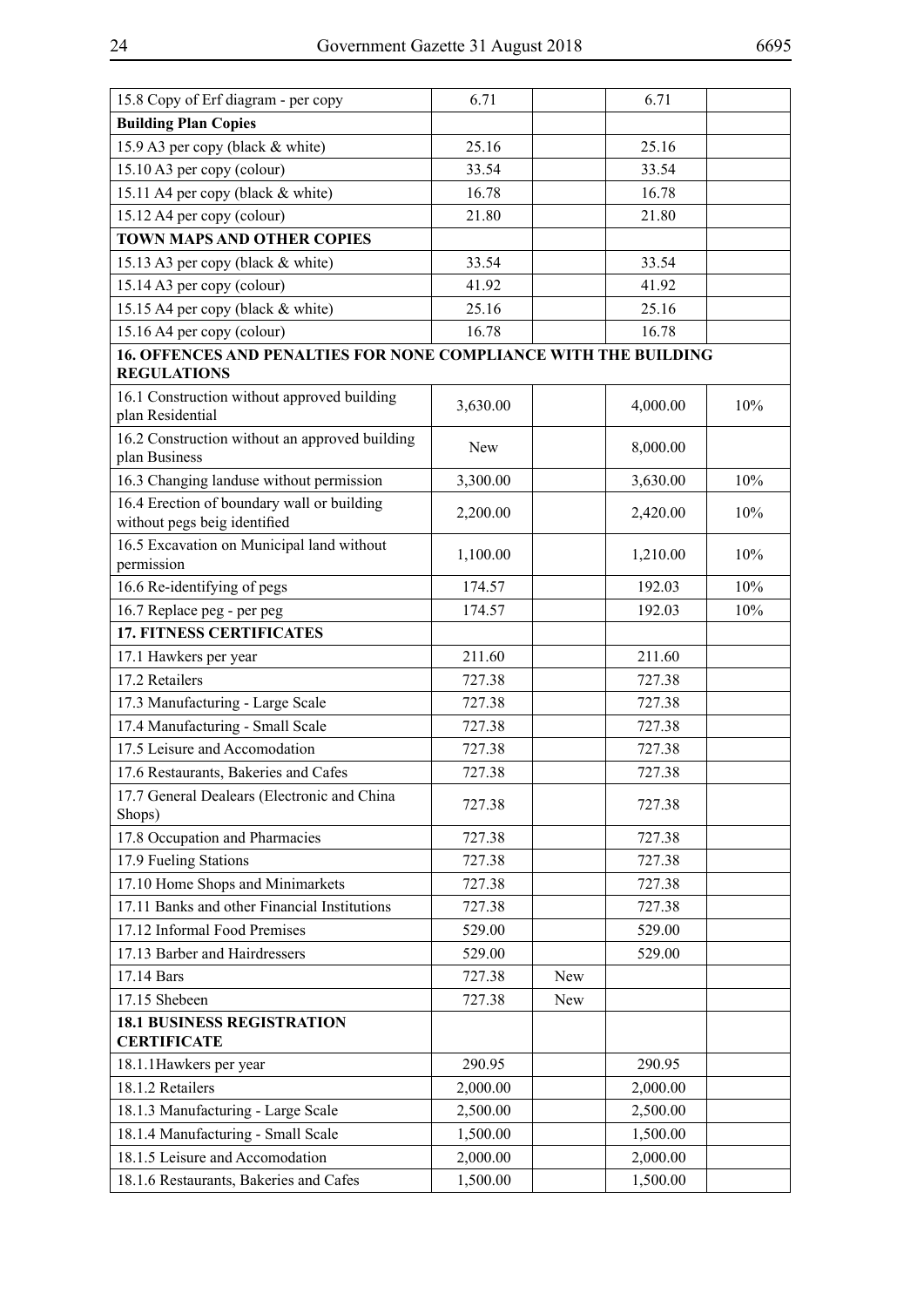| 18.1.7 General Dealears (Electronic and China<br>Shops)                                                                         | 1,500.00 |            | 1,500.00 |  |
|---------------------------------------------------------------------------------------------------------------------------------|----------|------------|----------|--|
| 18.1.8 Occupation and Pharmacies                                                                                                | 1,750.00 |            | 1,750.00 |  |
| 18.1.9 Fueling Stations                                                                                                         | 2,500.00 |            | 2,500.00 |  |
| 18.1.10 Home Shops and Minimarkets                                                                                              | 750.00   |            | 750.00   |  |
| 18.1.11 Banks and other Financial Institutions                                                                                  | 2,000.00 |            | 2,000.00 |  |
| 18.1.12 Barbers and Hairdressers                                                                                                | 510.00   |            | 510.00   |  |
| 18.1.13 Informal Food Premises                                                                                                  | 510.00   |            | 510.00   |  |
| 18.1.14 Inspection by Health Staff per year                                                                                     | 115.00   |            | 115.00   |  |
| 18.1.15 Penalty on late registration for all                                                                                    | 50% of   |            | 50% of   |  |
| certificates                                                                                                                    | Tariffs  |            | Tariffs  |  |
| 18.1.16 Bars                                                                                                                    | 1,000.00 | New        |          |  |
| 18.1.17 Shebeen                                                                                                                 | 750.00   | New        |          |  |
| <b>18.2 BUSINESS RENEWAL</b>                                                                                                    |          |            |          |  |
| 18.2.1 Hawkers                                                                                                                  | 100.00   |            | 100.00   |  |
| 18.2.2 Retailers                                                                                                                | 1,000.00 |            | 1,000.00 |  |
| 18.2.3 Manufacturing - Large Scale                                                                                              | 1,200.00 |            | 1,200.00 |  |
| 18.2.4 Manufacturing - Small Scale                                                                                              | 1,200.00 |            | 1,200.00 |  |
| 18.2.5 Leisure and Accomodation                                                                                                 | 1,500.00 |            | 1,500.00 |  |
| 18.2.6 Restaurants, Bakeries and Cafes                                                                                          | 1,000.00 |            | 1,000.00 |  |
| 18.2.7 General Dealears (Electronic and China<br>Shops)                                                                         | 1,000.00 |            | 1,000.00 |  |
| 18.2.8 Occupation and Pharmacies                                                                                                | 1,100.00 |            | 1,100.00 |  |
| 18.2.9 Fuel Stations                                                                                                            | 1,500.00 |            | 1,500.00 |  |
| 18.2.10 Home Shops and Minimarkets                                                                                              | 500.00   |            | 500.00   |  |
| 18.2.11 Banks and Other Financial Institutions                                                                                  | 1,000.00 |            | 1,000.00 |  |
| 18.2.12 Barbers and Hairdressers                                                                                                | 200.00   |            | 200.00   |  |
| 18.2.13 Informal Food Premises                                                                                                  | 200.00   |            | 200.00   |  |
| 18.2.14 Inspection by Health Staff per year                                                                                     | 115.00   |            | 115.00   |  |
| 18.2.15 Bars                                                                                                                    | 1,000.00 | New        |          |  |
| 18.2.16 Shebeens                                                                                                                | 750.00   | New        |          |  |
| <b>19. PLANT HIRE</b>                                                                                                           |          |            |          |  |
| The following fees excludes the Operator, VAT,                                                                                  |          |            |          |  |
| Diesel and Get's. All fees charged per hour. A                                                                                  |          |            |          |  |
| minimum of 3 hrs will be charged per day.                                                                                       |          |            |          |  |
| 19.1 Road Grader                                                                                                                | 1,358.34 |            | 1,358.34 |  |
| 19.2 Loader                                                                                                                     | 1,358.34 |            | 1,358.34 |  |
| 19.3 Tipper                                                                                                                     | 1,107.77 |            | 1,107.77 |  |
| 19.4 Tractor                                                                                                                    | 1,055.02 |            | 1,055.02 |  |
| 19.5 Trailer                                                                                                                    | 316.51   |            | 316.51   |  |
| 19.6 Compressor Machine                                                                                                         | 606.65   |            | 606.65   |  |
| 19.7 Grass Cutter Machine                                                                                                       | 719.33   |            | 719.33   |  |
| 19.8 Water tanker                                                                                                               | 1,198.89 |            | 1,198.89 |  |
| 19.9 Projector (Electronic)                                                                                                     | 150.00   | <b>New</b> |          |  |
| 19.10 Cutting of grass per erf                                                                                                  | 719.33   |            | 719.33   |  |
| 19.11 De-Bushing and clearing on empty erven                                                                                    | 1,107.77 | New        |          |  |
| 19.11 Cutting of grass on large areas bigger than a normal erf will be charged two (2) times more of the<br>normal rate of 19.9 |          |            |          |  |
| 19.12 Jack Hammer                                                                                                               | 719.33   |            | 719.33   |  |
| 19.13 Compactor Roller                                                                                                          | 1,358.34 |            | 1,358.34 |  |
|                                                                                                                                 |          |            |          |  |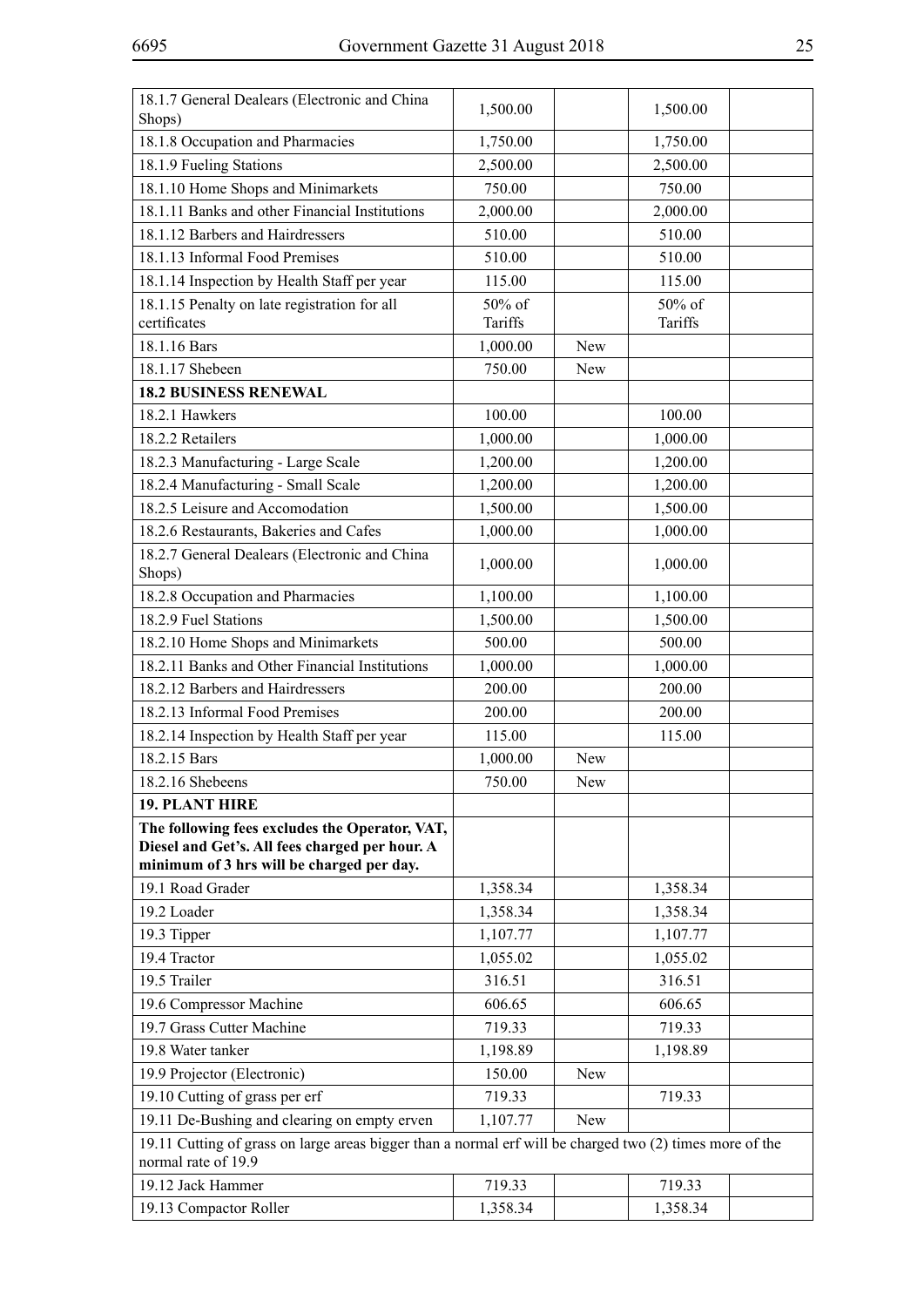| 19.14 Travelling Charges outside the Town<br>Boundaries                                                                                                                               |          |              |                                           | 6.50 Per/<br>Km |
|---------------------------------------------------------------------------------------------------------------------------------------------------------------------------------------|----------|--------------|-------------------------------------------|-----------------|
| <b>NOTES:</b>                                                                                                                                                                         |          |              |                                           |                 |
| 1. A minimum of 3 hours a day will be charged                                                                                                                                         |          |              |                                           |                 |
| 2. Standby rate for the machines - 50% of normal<br>rate                                                                                                                              |          |              |                                           |                 |
| 3. Operator - Day shift - N\$ /hr                                                                                                                                                     |          |              |                                           |                 |
| 4. Operator - Night Shift - N\$ /hr                                                                                                                                                   |          |              |                                           |                 |
| 5. One operator must be supplied by the Otavi<br>Town Council                                                                                                                         |          |              |                                           |                 |
| 6. S&Ts of N\$91.00 per day will be charged. An additional amount for operators will be charges over<br>weekends. N\$91.00 for Saturdays and N\$182.00 for Sunday and public holidays |          |              |                                           |                 |
| <b>20. RENTAL OF COUNCIL PROPERTIES</b>                                                                                                                                               |          |              |                                           |                 |
| Rental deposit is applicable                                                                                                                                                          |          |              |                                           |                 |
| 20.1 Khoaeb New Houses Rental - per month                                                                                                                                             | 1,207.50 |              | 1,207.50                                  |                 |
| 20.2 Town Houses Rental - per month                                                                                                                                                   | 2,500.00 |              | 2,500.00                                  |                 |
| 20.3 Khoaeb Old Houses Rental - per month                                                                                                                                             | 500.00   |              | 500.00                                    |                 |
| 20.4 Office space per unit per month/<br>Arrangement remain                                                                                                                           | 2,530.00 |              | 2,530.00                                  |                 |
| 20.5 Residential - Single Quarters per person                                                                                                                                         | 50.00    |              | 50.00                                     |                 |
| 20.6 Shebeens in Single Quarters and Informal<br>Settlements                                                                                                                          | 100.00   |              | 100.00                                    |                 |
| 20.7 Caravan Park units - per month                                                                                                                                                   | 1,725.00 |              | 1,725.00                                  |                 |
| 20.8 Office space per square meter                                                                                                                                                    | 160.00   |              | 160.00                                    |                 |
| 20.9 Boardroom rental per day (Old Office)                                                                                                                                            | 300.00   |              | 300.00                                    |                 |
| 20.10 Caravan Park units per month (Utilities<br>Charges by Tenents)                                                                                                                  | 1,035.00 |              | 1,035.00                                  |                 |
| 20.11 Use of Public Areas for Events/Functions                                                                                                                                        | 150.00   |              | 150.00                                    |                 |
| 21. RENTAL OF COMMUNITY HALL                                                                                                                                                          |          |              |                                           |                 |
| 21.1 Deposit fee is mandatory, whenever renting                                                                                                                                       |          |              |                                           |                 |
| the community hall                                                                                                                                                                    | 525.00   |              |                                           |                 |
| 21.2 Rent per day; (this fee does not include<br>electricity costs and no refund for units unused)                                                                                    | 961.40   | Re-<br>moved |                                           |                 |
| 21.2.1 Rental For Weddings and Parties                                                                                                                                                | 1,000.00 |              | 1,000.00                                  |                 |
| 21.2.2 Political Party Meetings                                                                                                                                                       | 700.00   |              | 700.00                                    |                 |
| 21.2.3 Special Functions (Remunerative)                                                                                                                                               | 1,000.00 |              | 1,000.00                                  |                 |
| 21.2.4 Special Functions (Non Remunerative)                                                                                                                                           | 600.00   |              | 600.00                                    |                 |
| 21.2.5 Community Hall Chair per day                                                                                                                                                   | 14.55    |              | 14.55                                     |                 |
| 21.2.6 Community Hall Table per day                                                                                                                                                   | 37.95    |              | 37.95                                     |                 |
| 21.7 Damage or loss of Chair or Table                                                                                                                                                 |          |              | Actual cost plus 15% Administaration fees |                 |
| 22. RENTING OF OTAVI SPORTS<br><b>FACILITIES</b>                                                                                                                                      |          |              |                                           |                 |
| <b>Soccer Field</b>                                                                                                                                                                   |          |              |                                           |                 |
| 22.1 League games per game                                                                                                                                                            | 291.61   |              | 291.61                                    |                 |
| 22.2 Per event                                                                                                                                                                        | 437.42   |              | 437.42                                    |                 |
| <b>Netball Court</b>                                                                                                                                                                  |          |              |                                           |                 |
| 22.3 League games per month                                                                                                                                                           | 291.61   |              | 291.61                                    |                 |
| 22.4 Per event                                                                                                                                                                        | 218.07   |              | 218.07                                    |                 |
| <b>Volleyball Court</b>                                                                                                                                                               |          |              |                                           |                 |
| 22.5 League games per month                                                                                                                                                           | 218.07   |              | 218.07                                    |                 |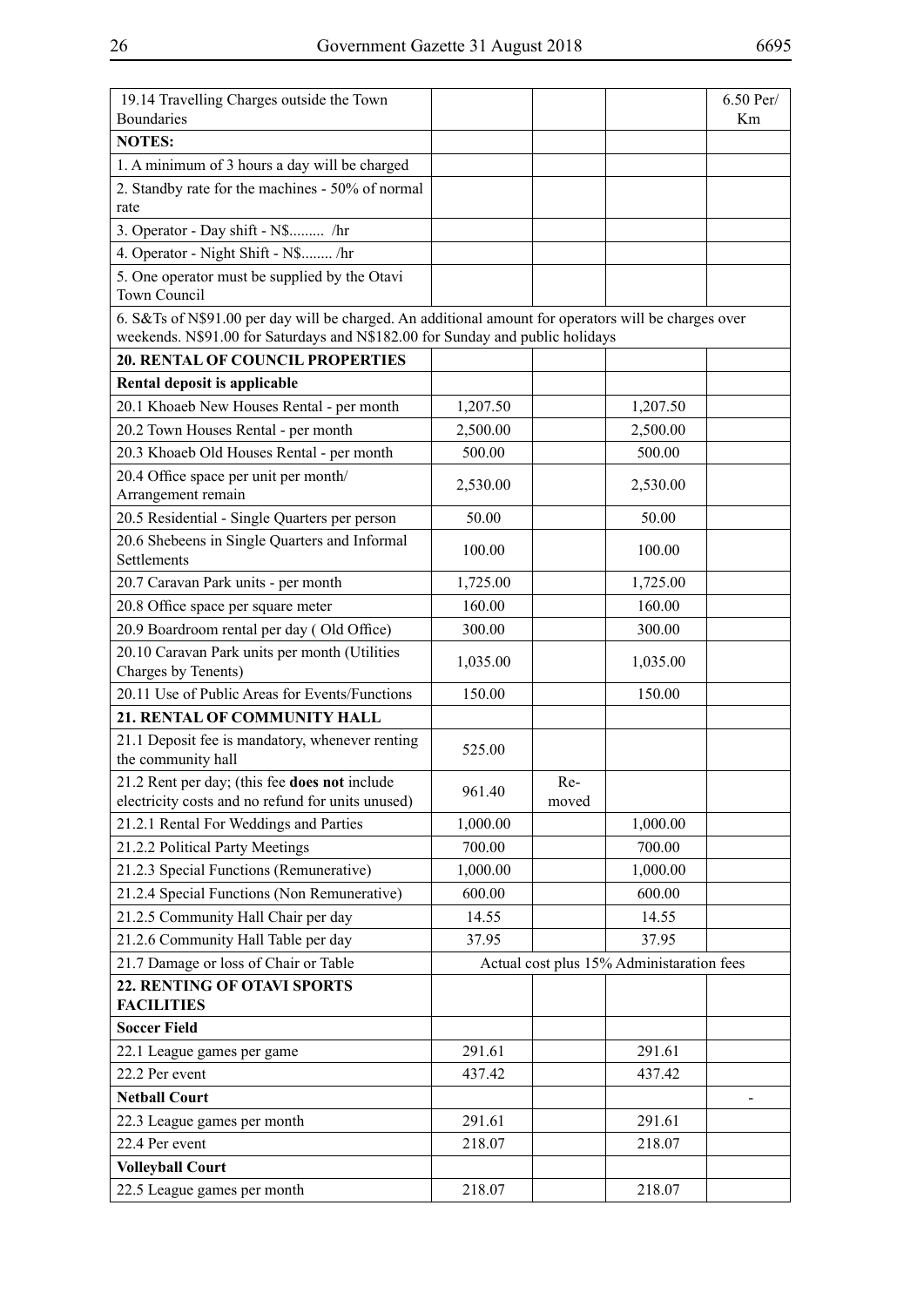| 218.07   | 218.07                                                                                 |
|----------|----------------------------------------------------------------------------------------|
|          |                                                                                        |
| 218.07   | 218.07                                                                                 |
| 218.07   | 218.07                                                                                 |
|          |                                                                                        |
| 218.07   | 218.07                                                                                 |
| 218.07   | 218.07                                                                                 |
|          |                                                                                        |
|          | 500.00                                                                                 |
|          |                                                                                        |
| 2,478.69 | 2,478.69                                                                               |
| 4,009.66 | 4,009.66                                                                               |
|          |                                                                                        |
|          | 2,478.69                                                                               |
|          |                                                                                        |
| 96.23    | 96.23                                                                                  |
| 437.42   | 437.42                                                                                 |
|          |                                                                                        |
| 145.80   | 145.80                                                                                 |
| 96.60    | 96.60                                                                                  |
| 422.63   | 422.63                                                                                 |
|          |                                                                                        |
|          |                                                                                        |
|          |                                                                                        |
|          | 30.00                                                                                  |
|          | 120.00                                                                                 |
|          | 170.00                                                                                 |
|          | 175.00                                                                                 |
|          |                                                                                        |
|          | 200.00                                                                                 |
|          | 175.00                                                                                 |
|          | As per Otavi's Investors Policy                                                        |
| 10.00    | 10.00                                                                                  |
|          |                                                                                        |
| 40.00    | 40.00                                                                                  |
| 60.00    | 60.00                                                                                  |
|          |                                                                                        |
|          |                                                                                        |
| 458.25   | 458.25                                                                                 |
| 277.73   | 277.73                                                                                 |
| 34.72    | 34.72                                                                                  |
| 34.72    | 34.72                                                                                  |
|          | 69.43                                                                                  |
|          |                                                                                        |
| 62.49    | 62.49                                                                                  |
| 500.00   | 500.00                                                                                 |
|          | 437.42<br>2,478.69<br>30.00<br>120.00<br>170.00<br>175.00<br>200.00<br>175.00<br>69.43 |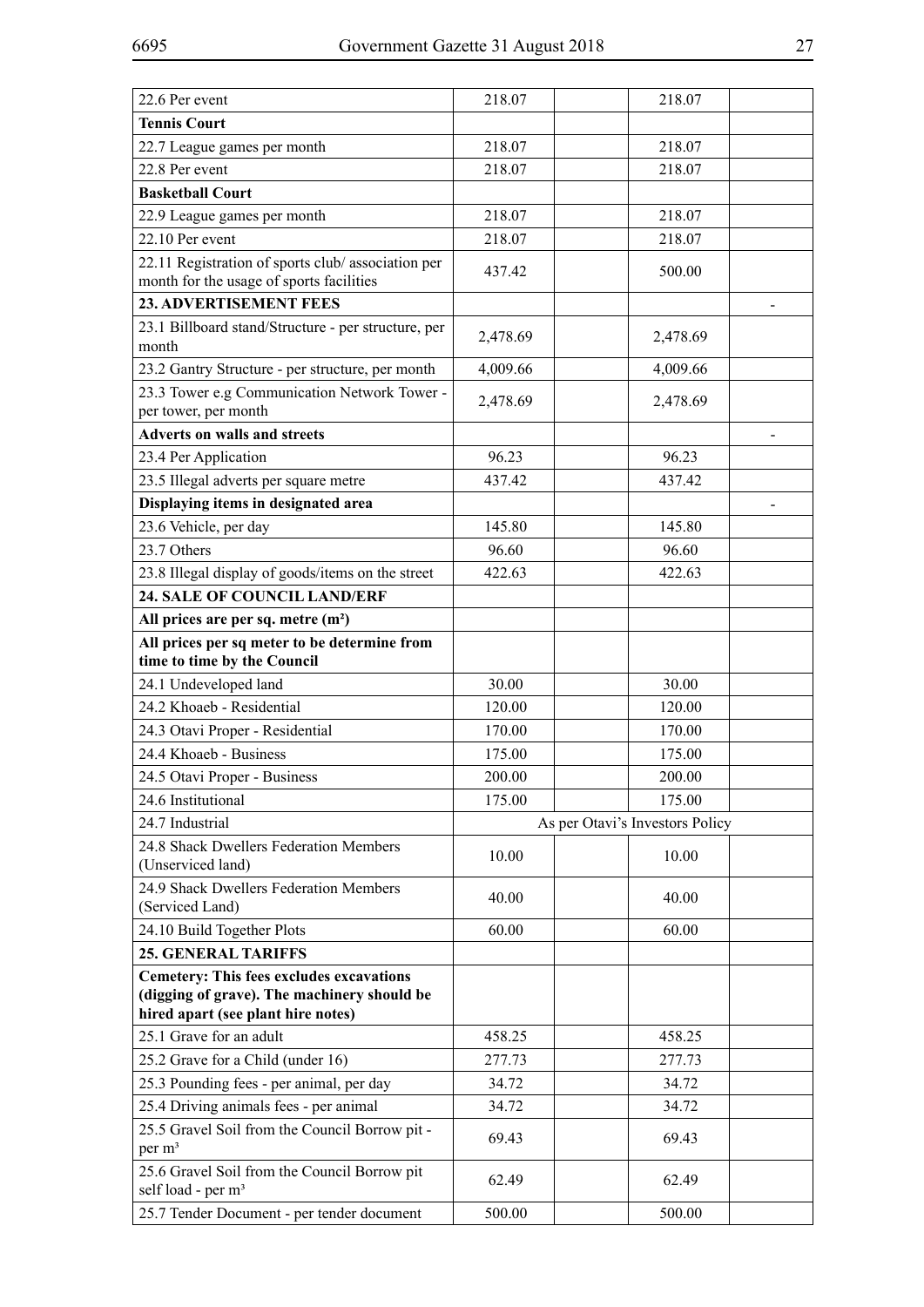| 25.8 Penalty for Keeping Livestock on<br>Residential Premises - per animal, per day                                                                                                             | 34.72                         |  | 34.72        |                      |  |  |
|-------------------------------------------------------------------------------------------------------------------------------------------------------------------------------------------------|-------------------------------|--|--------------|----------------------|--|--|
| 25.9Work not separately specified                                                                                                                                                               | Actual cost $+40\%$ admin fee |  |              |                      |  |  |
| <b>26. FIRE FIGHTING AND AMBULANCE</b>                                                                                                                                                          |                               |  |              |                      |  |  |
| <b>FEES</b>                                                                                                                                                                                     |                               |  |              |                      |  |  |
| The following fees shall be paid to the Council in respect of the following<br>services rendered to the Consumer                                                                                |                               |  |              |                      |  |  |
| 26.1 For each first 2 hours or portion therefore                                                                                                                                                | 275.63                        |  | 275.63       |                      |  |  |
| 26.2 For each subsequent hour or portion thereof                                                                                                                                                | 110.25                        |  | 110.25       |                      |  |  |
| 26.3 For the services of Volunteered firemen - per                                                                                                                                              |                               |  |              |                      |  |  |
| hour or portion thereof in respect of each and                                                                                                                                                  | 93.71                         |  | 93.71        |                      |  |  |
| every such fireman                                                                                                                                                                              |                               |  |              |                      |  |  |
| 26.4 For the service of the Fire Master in respect<br>of every fire                                                                                                                             | 99.23                         |  | 99.23        |                      |  |  |
| 26.5 For the water used per $m3$ plus such other<br>expenses in regard to the supply of water as may<br>be incurred (bulk tariff)                                                               | 17.09                         |  | 17.09        |                      |  |  |
| 26.6 The value of any actual damage to the                                                                                                                                                      | Full cost be                  |  | Full cost be | Full                 |  |  |
| property of the Council or its agent or the                                                                                                                                                     | recovered                     |  | recovered    | cost be              |  |  |
| firemen.                                                                                                                                                                                        |                               |  |              | recovered            |  |  |
| 26.7 Such other actual expenses as may be                                                                                                                                                       | Full cost be                  |  | Full cost be | Full                 |  |  |
| incurred by the Council.                                                                                                                                                                        | recovered                     |  | recovered    | cost be<br>recovered |  |  |
| 26.8 Penalty of Non-Compliance with Safety<br>Order                                                                                                                                             | 1,000.00                      |  | 1,000.00     |                      |  |  |
| When Fire Brigade is called out but renders                                                                                                                                                     |                               |  |              |                      |  |  |
| no actual service                                                                                                                                                                               |                               |  |              |                      |  |  |
| 26.9 For the fire engine                                                                                                                                                                        | 110.25                        |  | 110.25       |                      |  |  |
| 26.10 For each fireman, including the chief Fire                                                                                                                                                | 55.13                         |  | 55.13        |                      |  |  |
| master                                                                                                                                                                                          |                               |  |              |                      |  |  |
| The use of the fire fighting equipment                                                                                                                                                          |                               |  |              |                      |  |  |
| 26.11 Fire extinguisher CO <sup>2</sup>                                                                                                                                                         | 110.25                        |  | 110.25       |                      |  |  |
| 26.12 Fire Extinguisher - Dry power                                                                                                                                                             | 55.13                         |  | 55.13        |                      |  |  |
| 26.13 Fire extinguisher Training per fireman                                                                                                                                                    | 66.15                         |  | 66.15        |                      |  |  |
| 26.14 Standby Allowance for each firemen and<br>chief Fire master, once per month                                                                                                               | 105.00                        |  | 105.00       |                      |  |  |
| 26.15 Ambulance outside town boundaries per<br>KM                                                                                                                                               | 5.83                          |  | 5.83         |                      |  |  |
| 26.16 Emergency Basic Charge (this charge will                                                                                                                                                  | 15.00                         |  | 15.00        |                      |  |  |
| be billed to all clients irrespective)                                                                                                                                                          |                               |  |              |                      |  |  |
| 26.15 Emergency Basic Charges for High Risk                                                                                                                                                     |                               |  |              |                      |  |  |
| Areas (High Risk Areas will be determined by                                                                                                                                                    | 150.00                        |  | 150.00       |                      |  |  |
| the Chief Fire Fighting Officer)                                                                                                                                                                |                               |  |              |                      |  |  |
| <b>Notes: Ambulance Service</b>                                                                                                                                                                 |                               |  |              |                      |  |  |
| One Driver must be supplied by the Otavi Town Council                                                                                                                                           |                               |  |              |                      |  |  |
| S&Ts of N\$91.00 per day will be charged. An additional amount for Driver will be charged for after hours<br>and weekends, N\$91.00 for Saturdays and N\$180.00 for Sunday and Public Holidays. |                               |  |              |                      |  |  |
| 27. PENALTIES AND FINES                                                                                                                                                                         |                               |  |              |                      |  |  |
| 27.1 Indecent Behaviour                                                                                                                                                                         | 368.89                        |  | 405.78       | 10%                  |  |  |
|                                                                                                                                                                                                 |                               |  |              |                      |  |  |
| 27.2 Nuisance                                                                                                                                                                                   | 276.66                        |  | 304.33       | 10%                  |  |  |
| 27.3 Littering                                                                                                                                                                                  | 368.89                        |  | 405.78       | 10%                  |  |  |
| 27.4 Exercise of Business in unauthorised areas                                                                                                                                                 | 276.66                        |  | 304.33       | 10%                  |  |  |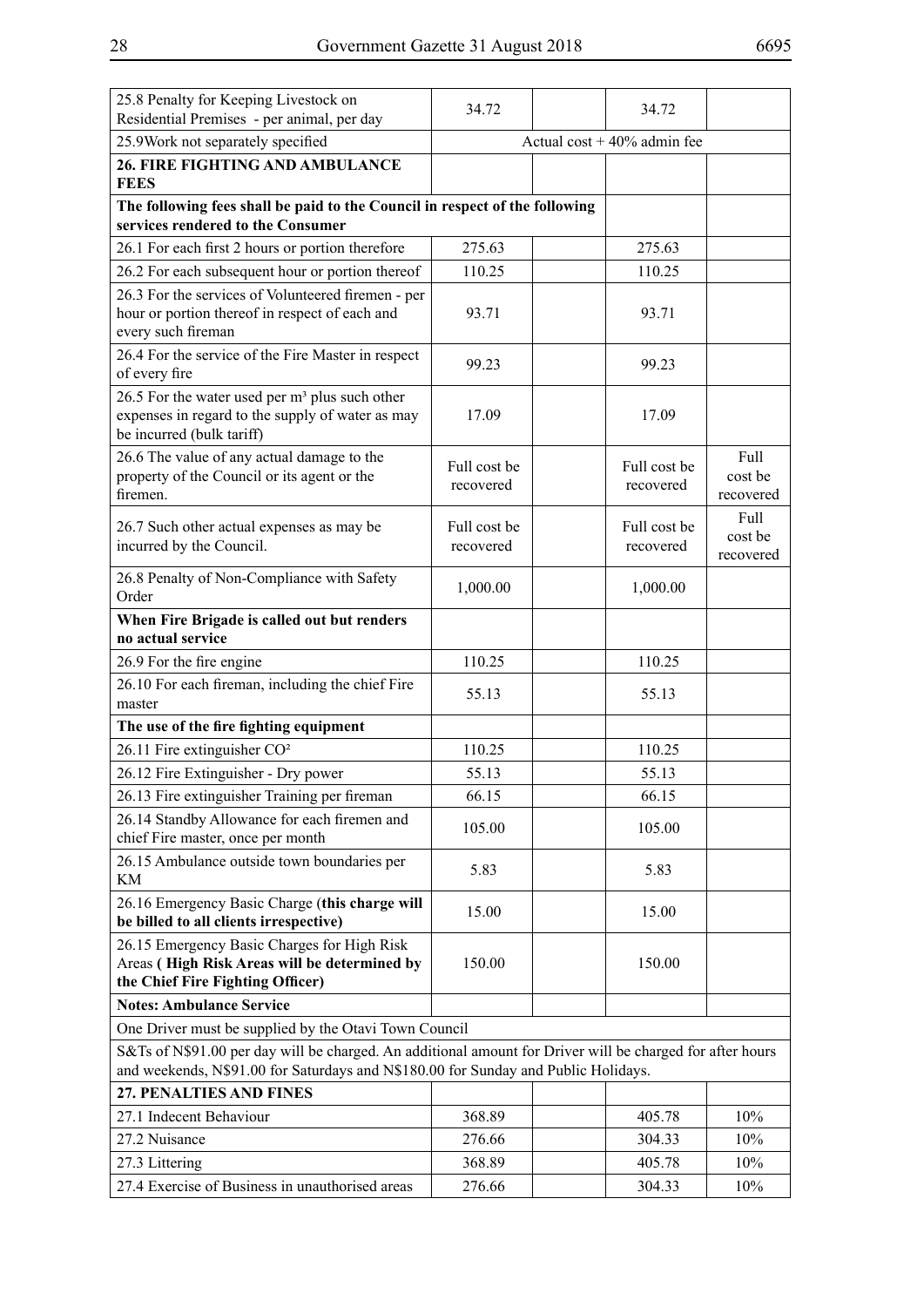| 27.5 Illegal Dumping - Residential                                                                                                                                                         | 922.23   |            | 1,014.45 | 10%   |
|--------------------------------------------------------------------------------------------------------------------------------------------------------------------------------------------|----------|------------|----------|-------|
| 27.6 Illegal Dumping - Business                                                                                                                                                            | 1,291.12 |            | 1,420.23 | 10%   |
| 27.7 Illegal Dumping (building rubble) -<br>Residential                                                                                                                                    | 1,291.12 |            | 1,420.23 | 10%   |
| 27.8 Illegal Dumping (building rubble) -<br><b>Business</b>                                                                                                                                | 1,844.44 |            | 2,028.88 | 10%   |
| 27.9 Closing of Road for a Function                                                                                                                                                        | 150.00   | New        |          |       |
| 27.10 Closing of road without Council<br>Permission                                                                                                                                        | 500.00   | <b>New</b> |          |       |
| 28. FINES AS PER GENERAL HEALTH<br><b>REGULATION 1969 (GN 121 OF 1969)</b>                                                                                                                 |          |            |          |       |
| <b>Premise and Dwelling</b>                                                                                                                                                                |          |            |          |       |
| 28.1 Person who erects any building without<br>sufficient latrine accomodation of his/her<br>workmen                                                                                       | 129.11   |            | 135.57   | 5%    |
| 28.2 Person who keeps/allows to keep any<br>animal/game/bird/poultry causing nuisance                                                                                                      | 110.67   |            | 116.20   | 5%    |
| 28.3 Person who introduces or allows to<br>introduce butchers' meat into an area of urban<br>local authority without the necessary permission.                                             | 129.11   |            | 135.57   | 5%    |
| 28.4 Person Overcrowding his/her premises                                                                                                                                                  | 275.87   |            | 289.66   | $5\%$ |
| <b>Offences - Protection of foodstuffs</b>                                                                                                                                                 |          |            |          | $5\%$ |
| Person who sells food through a food vending<br>machine not approved by Council                                                                                                            | 346.50   |            | 363.83   | 5%    |
| Person who sells certain canned foodstuffs which<br>are blown, rusted or damaged                                                                                                           | 346.50   |            | 363.83   | 5%    |
| Person who sells confectionary and other<br>processed meat products without the necessary<br>protection against flies and dust                                                             | 115.50   |            | 121.28   | 5%    |
| Person who sells meal/similar products/spice<br>infested with weevils/insects                                                                                                              | 115.50   |            | 121.28   | 5%    |
| Person who is engaged in foodtuffs business<br>failing to maintain premises/containers/ other<br>equipment/ Vehicle in good repair                                                         | 115.50   |            | 121.28   | 5%    |
| Person who is engaged in foodstuff business<br>selling foodstuffs (other than uncooked food/<br>vegetables/eggs/wrapped ice cream/bakery<br>products) not from a fixed registered premises | 115.50   |            | 121.28   | 5%    |
| Person who is engaged in foodstuff business<br>using unclean vessel/utensil/container/paper for<br>the containing/wrapping of food                                                         | 115.50   |            | 121.28   | 5%    |
| Person who is engaged in foodstuff business<br>failing to prevent food from being handled<br>unnecessarily or from coming into contact with<br>the body or clothing of person              | 115.50   |            | 121.28   | 5%    |
| Person who is engaged in foodstuff business<br>failing to protect food to be delivered to the<br>customer from contamination by dust/dirt/flies                                            | 115.50   |            | 121.28   | 5%    |
| Person who is engaged in foodstuff business<br>failing to provide clean overalls to his/her<br>employees                                                                                   | 115.50   |            | 121.28   | 5%    |
| Person who is engaged in foodstuff business<br>failing to ensuer that clean overalls of his/her<br>employees are worn at all times                                                         | 346.50   |            | 363.83   | 5%    |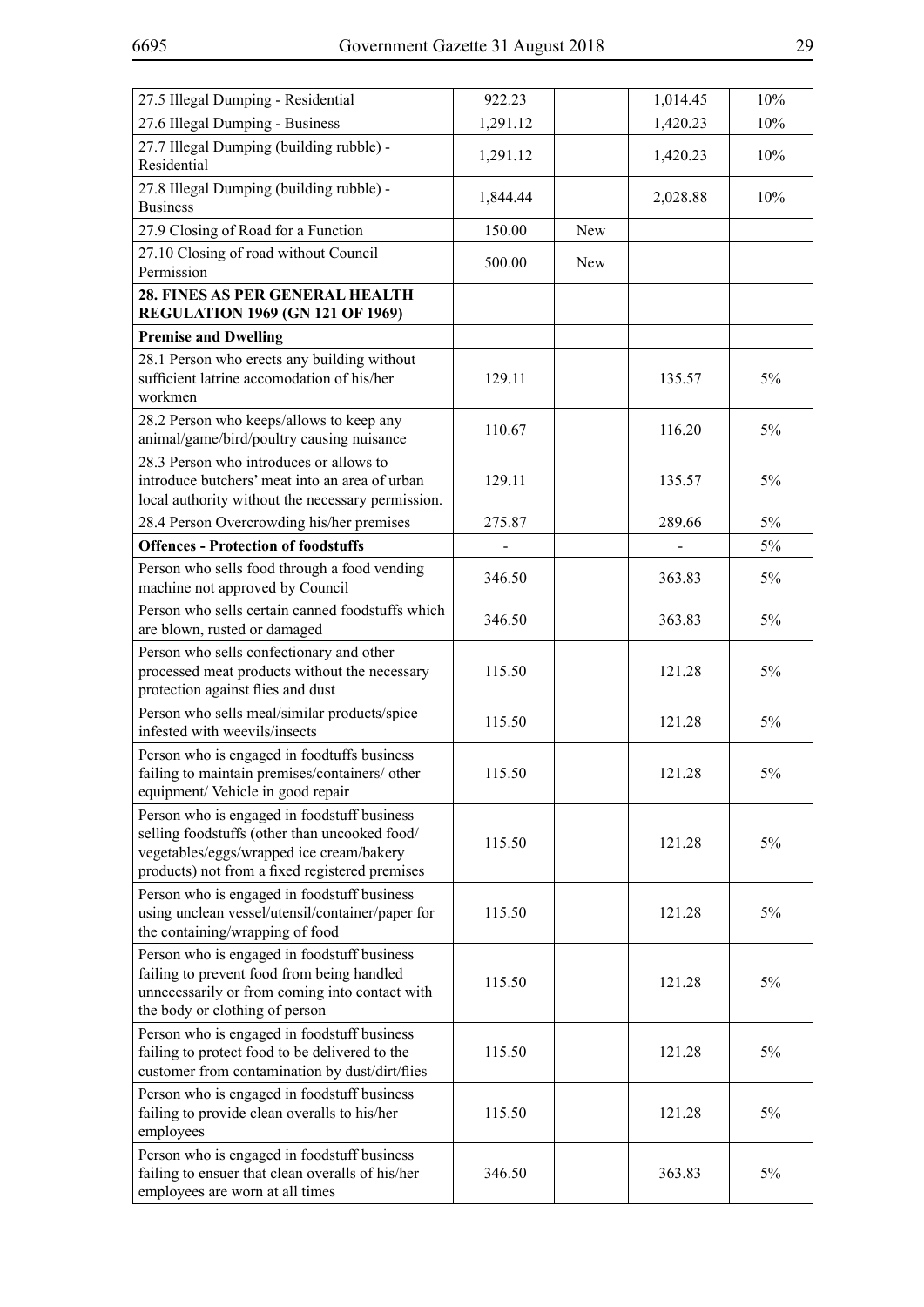| Person who is engaged in foodstuff business<br>failing to keep overalls in changing rooms when<br>not in use                                                                                              | 346.50 | 363.83 | 5% |
|-----------------------------------------------------------------------------------------------------------------------------------------------------------------------------------------------------------|--------|--------|----|
| Person who is engaged in foodstuff business<br>failing to provide hot and cold running water/<br>soap/clean towels/nailbrushes at wash basins                                                             | 220.00 | 231.00 | 5% |
| Person who is engaged in foodstuff business<br>failing to wear overalls/uniforms while preparing<br>foodstuff                                                                                             | 346.50 | 363.83 | 5% |
| Person who is engaged in foodstuff business<br>failing to clean nails and wash hands before<br>beginning to work                                                                                          | 577.50 | 606.38 | 5% |
| Person who works in food premises with unclean<br>hands/nails/overalls/uniforms                                                                                                                           | 577.50 | 606.38 | 5% |
| Employer who is engaged in foodstuff<br>business failing to submit once a year medical<br>examinations and x-rays of his/her employees<br>preparing foodstuffs                                            | 577.50 | 606.38 | 5% |
| Any formal business conducts business without<br>the necessary Registration Certificate                                                                                                                   | 346.50 | 363.83 | 5% |
| Any formal business conducts business without<br>registering in terms of the General Health<br>Regulations                                                                                                | 346.50 | 363.83 | 5% |
| Any person who hinders/obstructs a Health<br>Officer in execution of official duty of inspection<br>or any other in connection therewith or refuses to<br>furnish information required by such an Officer | 173.25 | 181.91 | 5% |
| <b>Offences - Hawkers and pedlars</b>                                                                                                                                                                     |        |        | 5% |
| Hawker/pedlar or his/her Assistant not been<br>registered, No Registration Certificate                                                                                                                    | 173.25 | 181.91 | 5% |
| Hawker/pedlar or his/her Assistant failing to<br>notify Council of change of residential address<br>within 14 days                                                                                        | 577.50 | 606.38 | 5% |
| Hawker/pedlar or his/her Assistant failing to<br>notify Council of the lost Registration Certificate<br>or failure to obtain the replacement within 14<br>days                                            | 577.50 | 606.38 | 5% |
| Hawker or his/her Assistant using somebody<br>else's Registration Certificate                                                                                                                             | 173.25 | 181.91 | 5% |
| Hawker or his/her Assistant failing to produce<br>Registration Certificate on request by Council                                                                                                          | 231.00 | 242.55 | 5% |
| Hawker or his/her Assistant selling/offer/<br>expose anything not authorized by Registration<br>Certificate                                                                                               | 115.50 | 121.28 | 5% |
| Hawker or his/her Assistant suffering from<br>infectious/contagious diseases or who has<br>a suppurating abscess/sore handles/takes in<br>disposition of food                                             | 346.50 | 363.83 | 5% |
| Hawker or his/her assistant whose body/clothing<br>is not clean/hygienic, handles/takes                                                                                                                   | 173.25 | 181.91 | 5% |
| Hawker or his/her assistant not confining all food<br>to vehicle/cart/handcart/barrow/display-stand/<br>receptacle (except fresh vegetable and fruit)                                                     | 115.50 | 121.28 | 5% |
| Hawker or his/her assistant placing any food<br>in direct contact with ground or surface of<br>pavement/street/public place                                                                               | 115.50 | 121.28 | 5% |